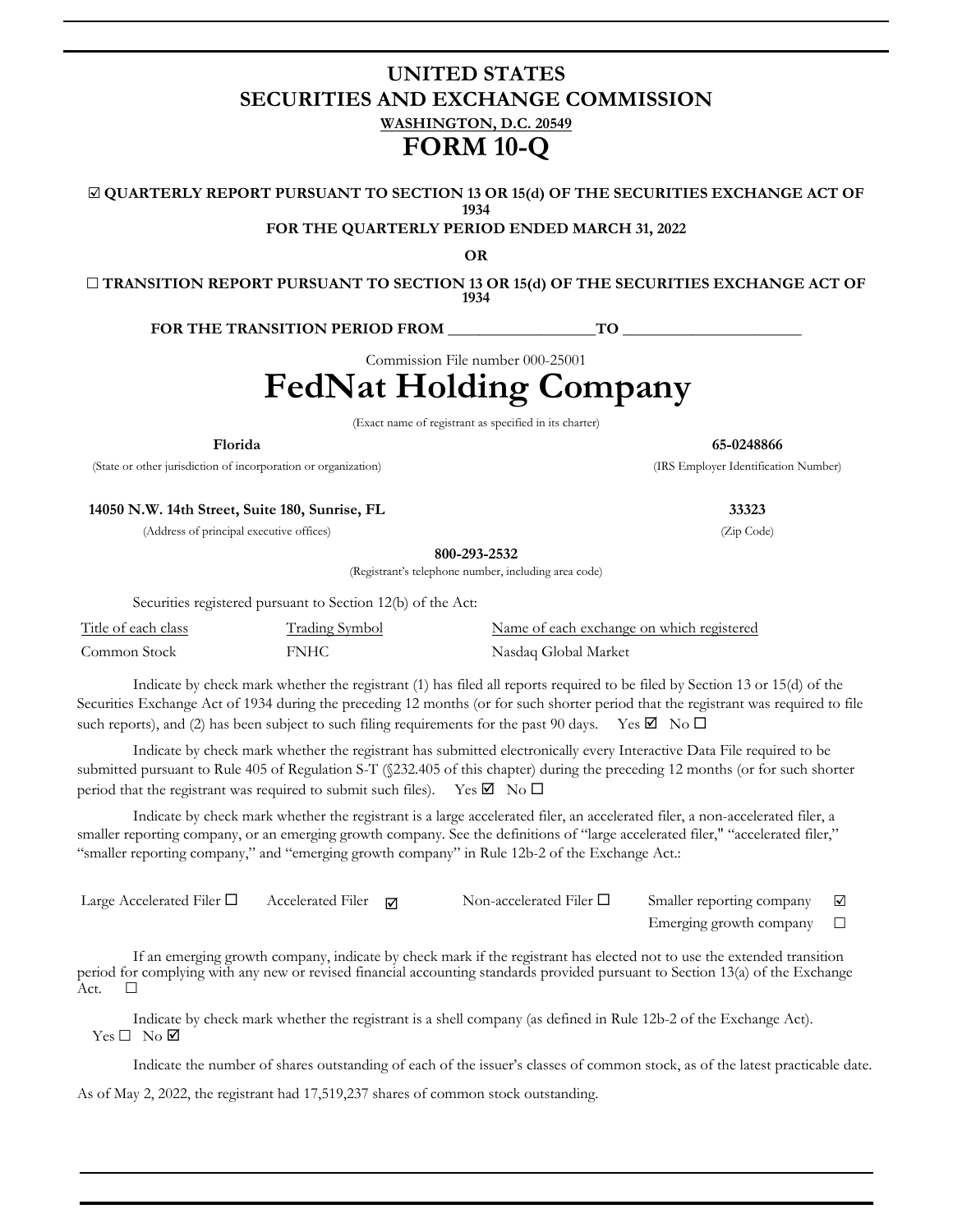# **FEDNAT HOLDING COMPANY TABLE OF CONTENTS**

|                   | PART I: FINANCIAL INFORMATION                                                         | <b>PAGE</b>  |
|-------------------|---------------------------------------------------------------------------------------|--------------|
| <b>ITEM1</b>      | <b>Financial Statements</b>                                                           | $\mathbf{1}$ |
|                   |                                                                                       |              |
| ITEM <sub>2</sub> | Management's Discussion and Analysis of Financial Condition and Results of Operations | 29           |
| ITEM <sub>3</sub> | Quantitative and Qualitative Disclosures about Market Risk                            | 42           |
|                   |                                                                                       |              |
| ITEM <sub>4</sub> | <b>Controls and Procedures</b>                                                        | 43           |
|                   |                                                                                       |              |
|                   | PART II: OTHER INFORMATION                                                            |              |
|                   |                                                                                       |              |
| ITEM <sub>1</sub> | <b>Legal Proceedings</b>                                                              | 44           |
|                   |                                                                                       |              |
| <b>ITEM 1A</b>    | <b>Risk Factors</b>                                                                   | 44           |
|                   |                                                                                       |              |
| ITEM <sub>2</sub> | Unregistered Sales of Equity Securities and Use of Proceeds                           | 44           |
|                   |                                                                                       |              |
| ITEM <sub>3</sub> | <b>Defaults upon Senior Securities</b>                                                | 44           |
|                   |                                                                                       |              |
| ITEM <sub>4</sub> | <b>Mine Safety Disclosures</b>                                                        | 44           |
|                   |                                                                                       |              |
| ITEM <sub>5</sub> | Other Information                                                                     | 44           |
|                   |                                                                                       |              |
| ITEM 6            | Exhibits                                                                              | 45           |
|                   |                                                                                       |              |
| <b>SIGNATURES</b> |                                                                                       | 46           |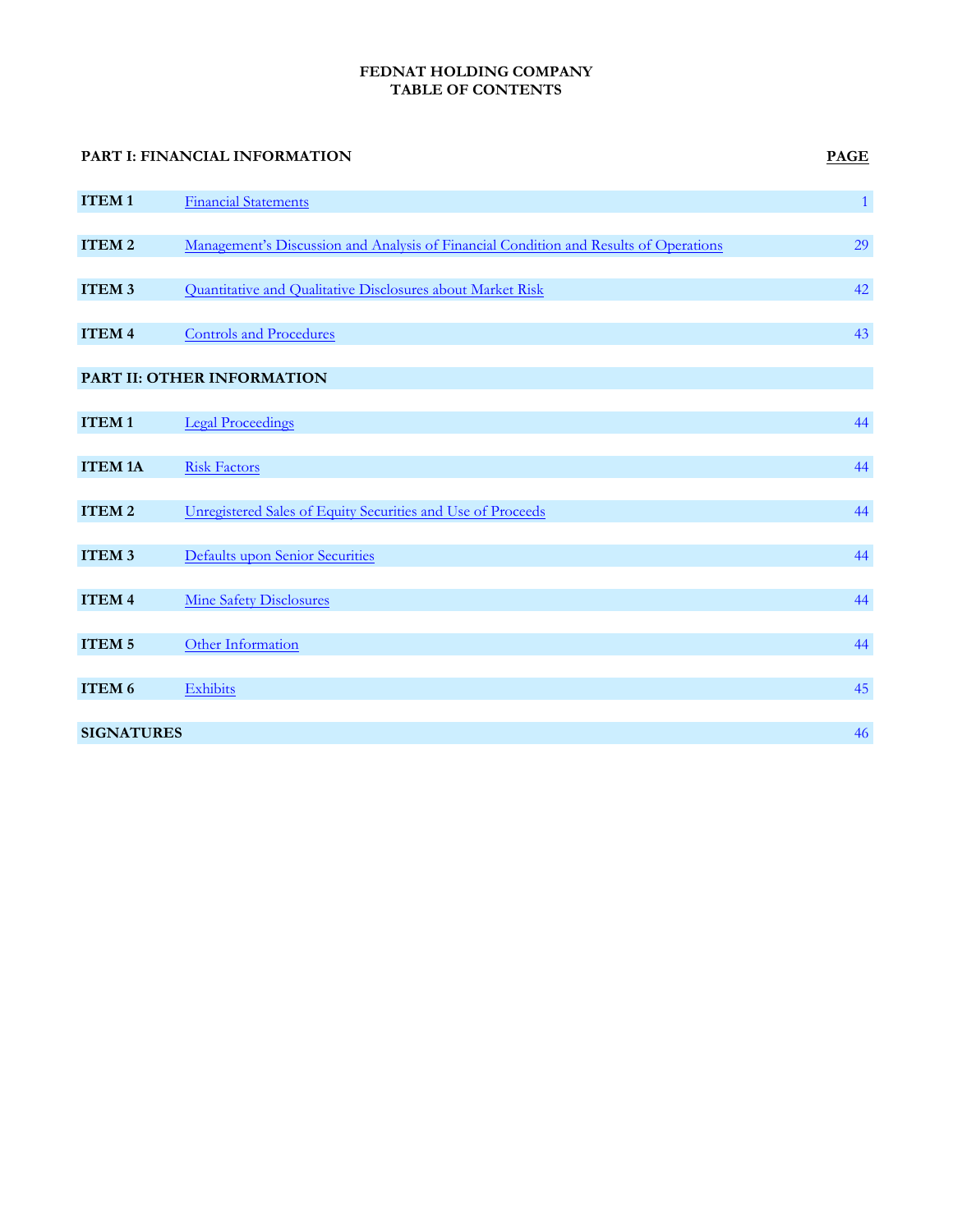# **PART I: FINANCIAL INFORMATION**

<span id="page-2-0"></span>**Item 1. Financial Statements**

# **FEDNAT HOLDING COMPANY AND SUBSIDIARIES CONSOLIDATED BALANCE SHEETS**

(In thousands, except share data) (Unaudited)

|                                                                                                                                 |              | March 31,<br>2022 |    | December 31,<br>2021 |
|---------------------------------------------------------------------------------------------------------------------------------|--------------|-------------------|----|----------------------|
| <b>ASSETS</b>                                                                                                                   |              |                   |    |                      |
| Investments:                                                                                                                    |              |                   |    |                      |
| Debt securities, available-for-sale, at fair value (amortized cost of \$269,100 and \$324,861,<br>respectively)                 | \$           | 270,217           | \$ | 327,532              |
| Equity securities, at fair value                                                                                                |              | 5,348             |    | 5,905                |
| Total investments                                                                                                               |              | 275,565           |    | 333,437              |
| Cash and cash equivalents                                                                                                       |              | 87,358            |    | 83,526               |
| Prepaid reinsurance premiums                                                                                                    |              | 162,463           |    | 242,537              |
| Premiums receivable, net of allowance of \$133 and \$125, respectively                                                          |              | 33,089            |    | 41,174               |
| Reinsurance recoverable, net of allowance of \$109 and \$249, respectively                                                      |              | 581,921           |    | 613,203              |
| Deferred acquisition costs, net                                                                                                 |              | 16,438            |    | 18,829               |
| Current and deferred income taxes, net                                                                                          |              | 13,446            |    | 30,014               |
| Other assets                                                                                                                    |              | 31,681            |    | 49,950               |
| Total assets                                                                                                                    | \$           | 1,201,961         | \$ | 1,412,670            |
|                                                                                                                                 |              |                   |    |                      |
| LIABILITIES AND SHAREHOLDERS' EQUITY                                                                                            |              |                   |    |                      |
| <b>Liabilities</b>                                                                                                              |              |                   |    |                      |
| Loss and loss adjustment expense reserves                                                                                       | $\mathbb{S}$ | 661,595           | \$ | 738,794              |
| Unearned premiums                                                                                                               |              | 316,312           |    | 342,747              |
| Reinsurance payable and funds withheld liabilities                                                                              |              | 46,535            |    | 102,748              |
| Long-term debt, net of deferred financing costs of \$2,094 and \$2,195, respectively                                            |              | 118,906           |    | 118,805              |
| Deferred revenue                                                                                                                |              | 4,162             |    | 5,240                |
| Other liabilities                                                                                                               |              | 40,312            |    | 44,950               |
| Total liabilities                                                                                                               |              | 1,187,822         |    | 1,353,284            |
| Commitments and contingencies (see Note 10)                                                                                     |              |                   |    |                      |
| <b>Shareholders' Equity</b>                                                                                                     |              |                   |    |                      |
| Preferred stock, \$0.01 par value: 1,000,000 shares authorized                                                                  |              |                   |    |                      |
| Common stock, \$0.01 par value: 50,000,000 shares authorized; 17,519,237 and 17,446,930 issued<br>and outstanding, respectively |              | 175               |    | 174                  |
| Additional paid-in capital                                                                                                      |              | 186,202           |    | 186,007              |
| Accumulated other comprehensive income (loss)                                                                                   |              | (2,563)           |    | (1,034)              |
| Retained earnings (deficit)                                                                                                     |              | (169, 675)        |    | (125,761)            |
| Total shareholders' equity                                                                                                      |              | 14,139            |    | 59,386               |
| Total liabilities and shareholders' equity                                                                                      |              | 1,201,961         | Ş  | 1,412,670            |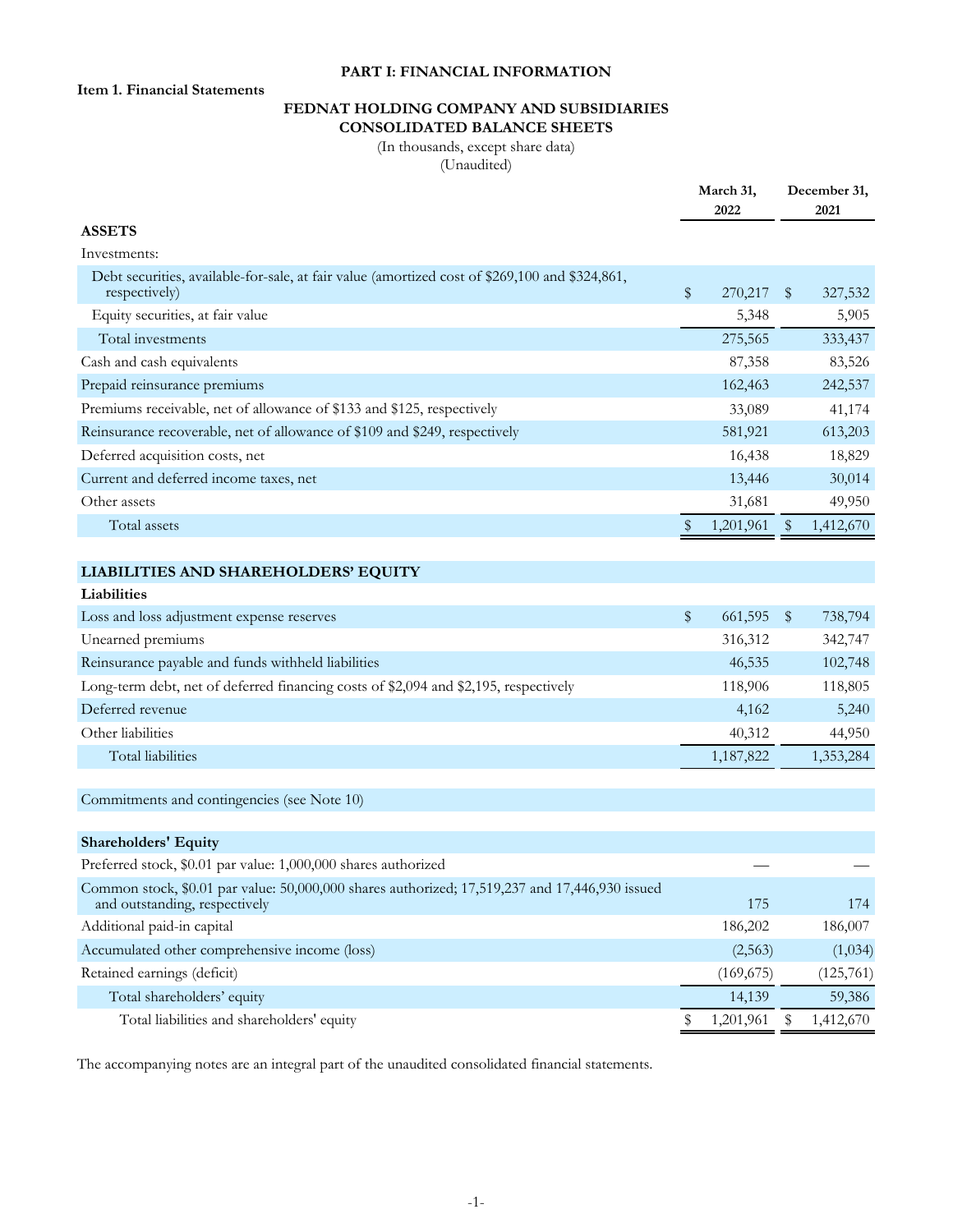# **FEDNAT HOLDING COMPANY AND SUBSIDIARIES CONSOLIDATED STATEMENTS OF OPERATIONS**

(In thousands, except share and per share data) (Unaudited)

|                                                               |    | <b>Three Months Ended</b><br>March 31, |               |           |  |
|---------------------------------------------------------------|----|----------------------------------------|---------------|-----------|--|
|                                                               |    |                                        |               |           |  |
|                                                               |    | 2022                                   |               | 2021      |  |
| Revenues:                                                     |    |                                        |               |           |  |
| Net premiums earned                                           | \$ | 45,985                                 | $\frac{1}{2}$ | 39,745    |  |
| Net investment income                                         |    | 1,264                                  |               | 1,674     |  |
| Net realized and unrealized gains (losses)                    |    | (15,053)                               |               | 92        |  |
| Direct written policy fees                                    |    | 2,613                                  |               | 3,315     |  |
| Other income                                                  |    | 7,426                                  |               | 7,922     |  |
| Total revenues                                                |    | 42,235                                 |               | 52,748    |  |
|                                                               |    |                                        |               |           |  |
| Costs and expenses:                                           |    |                                        |               |           |  |
| Losses and loss adjustment expenses                           |    | 58,783                                 |               | 48,016    |  |
| Commissions and other underwriting expenses                   |    | 19,107                                 |               | 21,031    |  |
| General and administrative expenses                           |    | 6,997                                  |               | 6,066     |  |
| Interest expense                                              |    | 2,300                                  |               | 1,926     |  |
| Total costs and expenses                                      |    | 87,187                                 |               | 77,039    |  |
|                                                               |    |                                        |               |           |  |
| Income (loss) before income taxes                             |    | (44, 952)                              |               | (24,291)  |  |
| Income tax expense (benefit)                                  |    | (1,038)                                |               | (4,910)   |  |
| Net income (loss)                                             | \$ | $(43,914)$ \$                          |               | (19, 381) |  |
|                                                               |    |                                        |               |           |  |
| Net Income (Loss) Per Common Share                            |    |                                        |               |           |  |
| Basic                                                         | \$ | $(2.51)$ \$                            |               | (1.35)    |  |
| Diluted                                                       |    | (2.51)                                 |               | (1.35)    |  |
|                                                               |    |                                        |               |           |  |
| Weighted Average Number of Shares of Common Stock Outstanding |    |                                        |               |           |  |
| Basic                                                         |    | 17,462                                 |               | 14,395    |  |
| Diluted                                                       |    | 17,462                                 |               | 14,395    |  |
|                                                               |    |                                        |               |           |  |
| Dividends Declared Per Common Share                           | \$ |                                        | $\,$          |           |  |
|                                                               |    |                                        |               |           |  |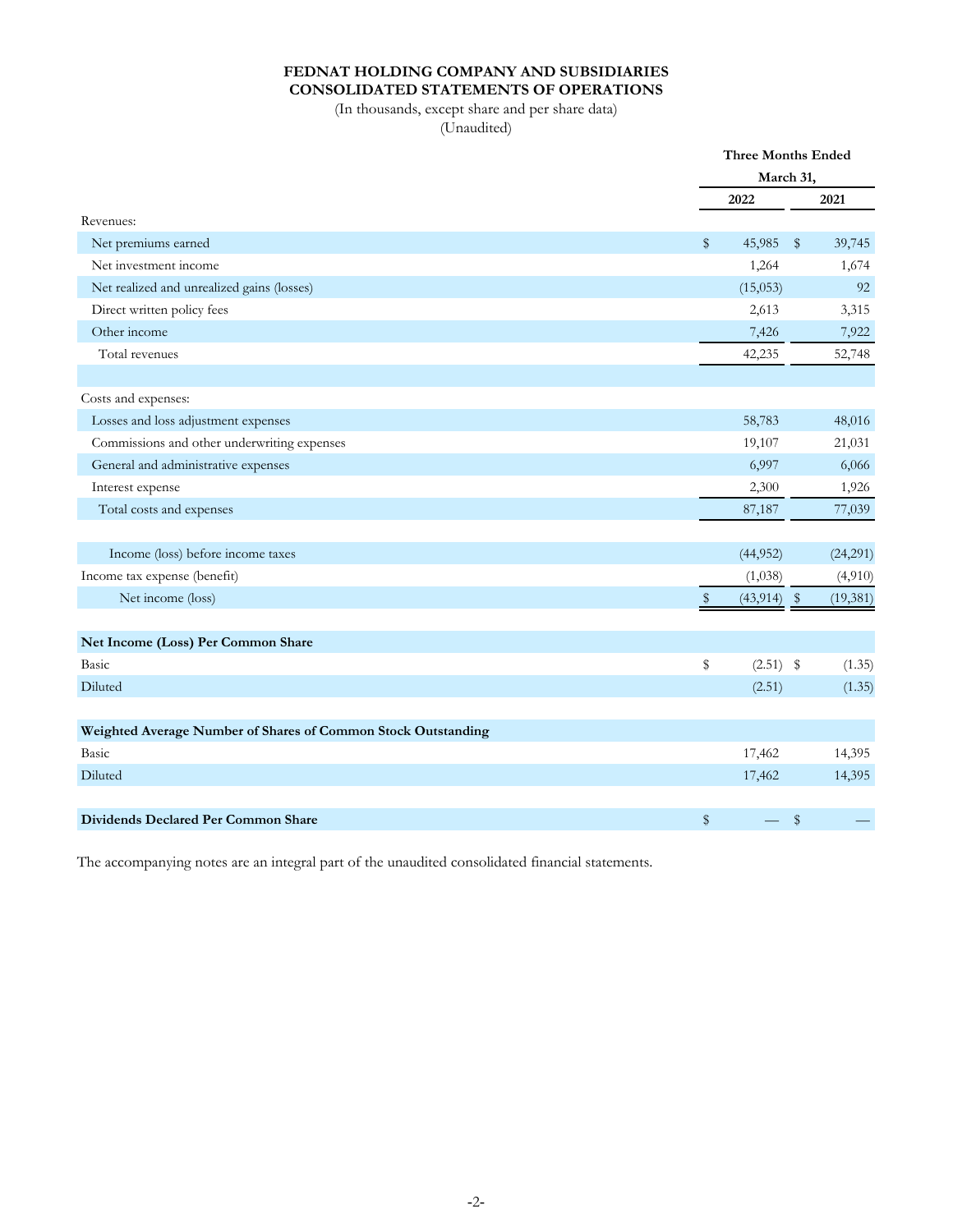# **FEDNAT HOLDING COMPANY AND SUBSIDIARIES CONSOLIDATED STATEMENTS OF COMPREHENSIVE INCOME (LOSS)**

# (In thousands) (Unaudited)

|                                                                                        | <b>Three Months Ended</b> |  |           |  |  |  |
|----------------------------------------------------------------------------------------|---------------------------|--|-----------|--|--|--|
|                                                                                        | March 31,                 |  |           |  |  |  |
|                                                                                        | 2022                      |  | 2021      |  |  |  |
|                                                                                        |                           |  |           |  |  |  |
| Net income (loss)                                                                      | $(43,914)$ \$             |  | (19,381)  |  |  |  |
|                                                                                        |                           |  |           |  |  |  |
| Change in net unrealized gains (losses) on investments, available-for-sale, net of tax |                           |  |           |  |  |  |
|                                                                                        | (1,529)                   |  | (7,200)   |  |  |  |
| Comprehensive income (loss)                                                            | (45, 443)                 |  | (26, 581) |  |  |  |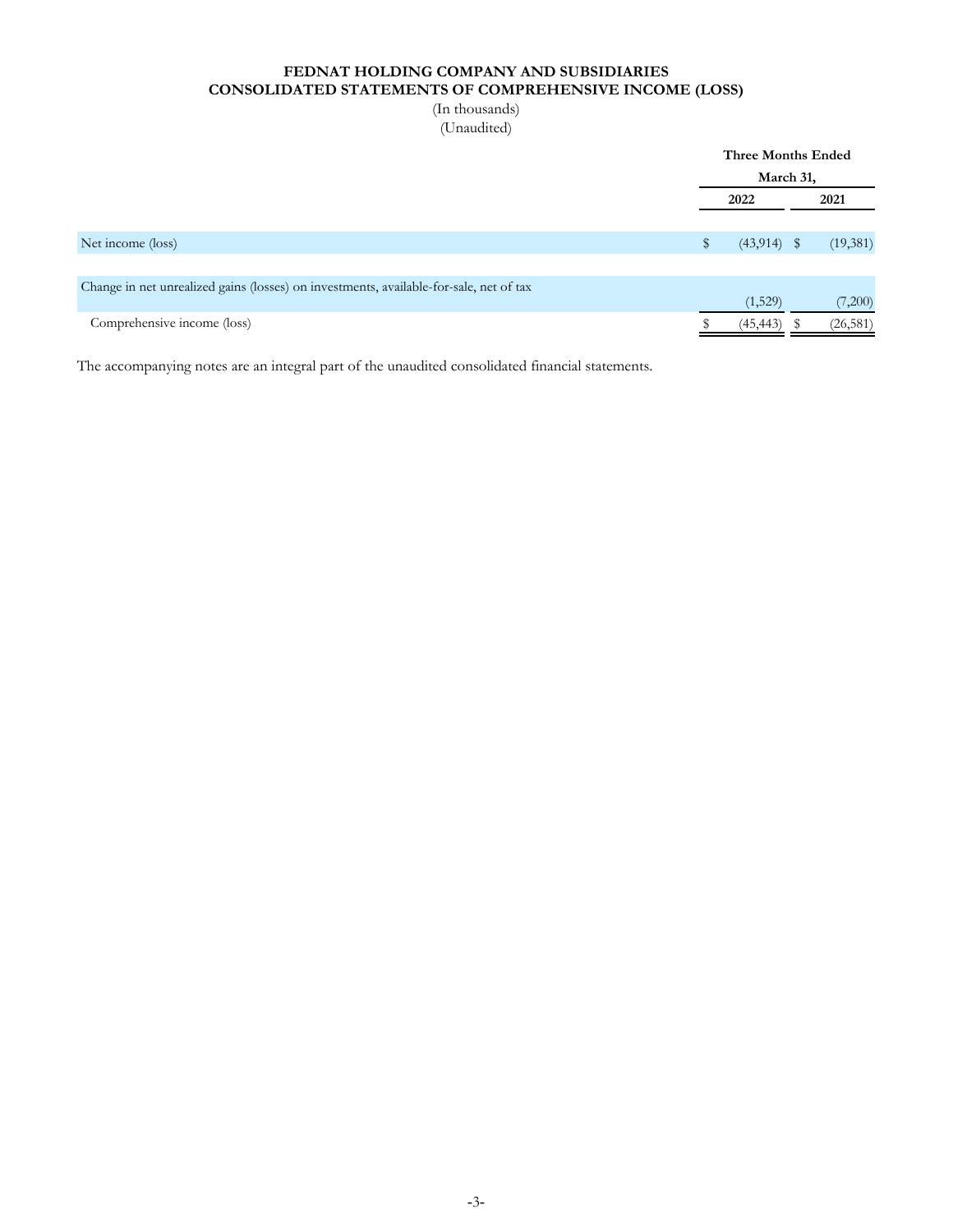# **FEDNAT HOLDING COMPANY AND SUBSIDIARIES CONSOLIDATED STATEMENTS OF CHANGES IN SHAREHOLDERS' EQUITY**

(In thousands, except share data)

(Unaudited)

|                                                    |  |           |                               |  |     | Accumulated |                          |               |              |           |                          |               |                               |
|----------------------------------------------------|--|-----------|-------------------------------|--|-----|-------------|--------------------------|---------------|--------------|-----------|--------------------------|---------------|-------------------------------|
|                                                    |  |           | <b>Common Stock</b>           |  |     | Additional  |                          | Other         |              | Retained  |                          | Total         |                               |
|                                                    |  | Preferred | Issued                        |  |     | Paid-in     |                          | Comprehensive |              | Earnings  |                          | Shareholders' |                               |
|                                                    |  | Stock     | <b>Shares</b><br>Amount       |  |     | Capital     |                          | Income (Loss) |              | (Deficit) |                          | Equity        |                               |
| Balance as of January 1, 2022                      |  |           | 17,446,930                    |  | 174 | S           | 186,007                  |               | $(1,034)$ \$ |           | $(125,761)$ \$           |               | 59,386                        |
| Net income (loss)                                  |  |           | __                            |  |     |             |                          |               |              |           | (43, 914)                |               | (43, 914)                     |
| Other comprehensive income (loss)                  |  | —         | $\overbrace{\phantom{aaaaa}}$ |  |     |             | $\overline{\phantom{m}}$ |               | (1,529)      |           | $\overline{\phantom{a}}$ |               | (1,529)                       |
| Shares issued under share-based compensation plans |  |           | 72,307                        |  |     |             | (1)                      |               |              |           | __                       |               | $\overbrace{\phantom{aaaaa}}$ |
| Share-based compensation                           |  |           |                               |  |     |             | 196                      |               |              |           | _                        |               | 196                           |
| Balance as of March 31, 2022                       |  |           | 17,519,237                    |  | 175 |             | 186,202                  |               | (2,563)      |           | (169, 675)               |               | 14,139                        |

|                                                    |  |                          |               |  |        | Accumulated |                          |       |                                 |          |               |  |               |
|----------------------------------------------------|--|--------------------------|---------------|--|--------|-------------|--------------------------|-------|---------------------------------|----------|---------------|--|---------------|
|                                                    |  |                          | Common Stock  |  |        | Additional  |                          | Other |                                 | Retained |               |  | Total         |
|                                                    |  | Preferred                | Issued        |  |        |             | Paid-in                  |       | Comprehensive                   |          | Earnings      |  | Shareholders' |
|                                                    |  | Stock                    | <b>Shares</b> |  | Amount |             | Capital                  |       | Income (Loss)                   |          | (Deficit)     |  | Equity        |
| Balance as of January 1, 2021                      |  | $\overline{\phantom{m}}$ | 13,717,908    |  | 137    | -S          | 169,298                  |       | 11,386                          | - S      | $(22,661)$ \$ |  | 158,160       |
| Net income (loss)                                  |  | __                       |               |  |        |             |                          |       | $\hspace{0.1mm}-\hspace{0.1mm}$ |          | (19,381)      |  | (19, 381)     |
| Other comprehensive income (loss)                  |  | —                        | _             |  |        |             | $\overline{\phantom{m}}$ |       | (7,200)                         |          |               |  | (7,200)       |
| Issuance of common stock                           |  | $\hspace{0.05cm}$        | 3,500,000     |  | 35     |             | 15,087                   |       | $\hspace{0.1mm}-\hspace{0.1mm}$ |          |               |  | 15,122        |
| Shares issued under share-based compensation plans |  | $\overline{\phantom{m}}$ | 95,553        |  |        |             |                          |       |                                 |          | _             |  |               |
| Share-based compensation                           |  |                          |               |  |        |             | 407                      |       |                                 |          |               |  | 407           |
| Balance as of March 31, 2021                       |  |                          | 17,313,461    |  | 173    |             | 184,792                  |       | 4,186                           |          | (42, 042)     |  | 147,109       |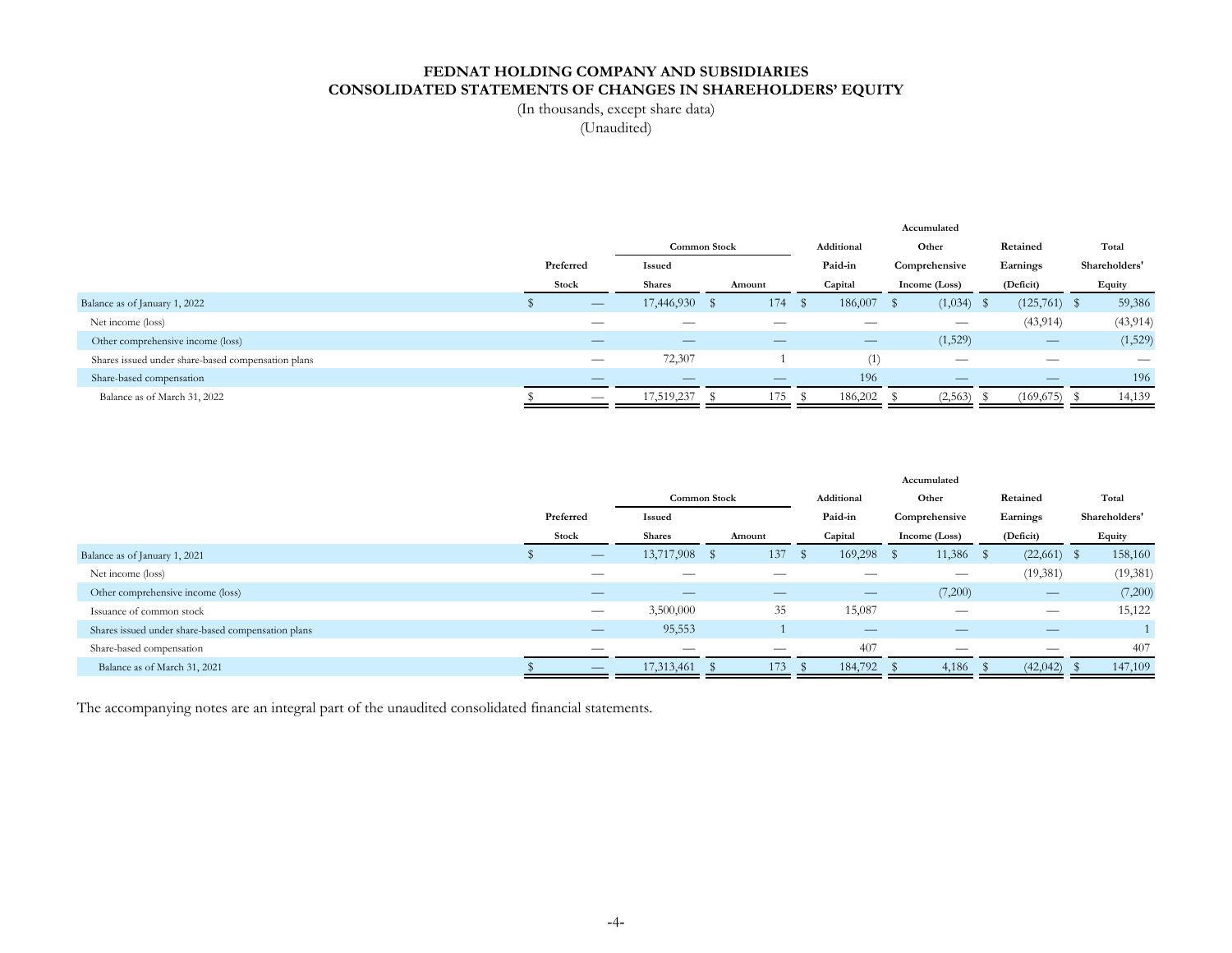# **FEDNAT HOLDING COMPANY AND SUBSIDIARIES CONSOLIDATED STATEMENTS OF CASH FLOWS**

(In thousands) (Unaudited)

|                                                                                                    |              | <b>Three Months Ended</b> |              |            |  |
|----------------------------------------------------------------------------------------------------|--------------|---------------------------|--------------|------------|--|
|                                                                                                    |              | March 31,                 |              |            |  |
|                                                                                                    |              | 2022                      |              | 2021       |  |
| Cash flow from operating activities:                                                               |              |                           |              |            |  |
| Net income (loss)                                                                                  | \$           | $(43,914)$ \$             |              | (19,381)   |  |
| Adjustments to reconcile net income (loss) to net cash provided by (used in) operating activities: |              |                           |              |            |  |
| Net realized and unrealized (gains) losses                                                         |              | 15,053                    |              | (92)       |  |
| Amortization of investment premium or discount, net                                                |              | 510                       |              | 1,256      |  |
| Depreciation and amortization                                                                      |              | 413                       |              | 460        |  |
| Share-based compensation                                                                           |              | 196                       |              | 407        |  |
| Changes in operating assets and liabilities:                                                       |              |                           |              |            |  |
| Prepaid reinsurance premiums                                                                       |              | 80,074                    |              | 61,204     |  |
| Premiums receivable, net                                                                           |              | 8,085                     |              | 10,041     |  |
| Reinsurance recoverable, net                                                                       |              | 31,282                    |              | (51,038)   |  |
| Deferred acquisition costs, net                                                                    |              | 2,391                     |              | 1,429      |  |
| Current and deferred income taxes, net                                                             |              | 16,592                    |              | (1,291)    |  |
| Deferred revenue                                                                                   |              | (1,078)                   |              | (278)      |  |
| Loss and loss adjustment expense reserves                                                          |              | (77, 199)                 |              | (53, 654)  |  |
| Unearned premiums                                                                                  |              | (26, 435)                 |              | (4,794)    |  |
| Reinsurance payable and funds withheld liabilities                                                 |              | (56, 213)                 |              | (50, 561)  |  |
| Other                                                                                              |              | 13,219                    |              | (3,853)    |  |
| Net cash provided by (used in) operating activities                                                |              | (37, 024)                 |              | (110, 145) |  |
| Cash flow from investing activities:                                                               |              |                           |              |            |  |
| Proceeds from sales of debt securities                                                             |              | 56,161                    |              | 87,007     |  |
| Purchases of debt securities                                                                       |              | (27, 385)                 |              | (56, 148)  |  |
| Maturities and redemptions of debt securities                                                      |              | 12,130                    |              | 31,383     |  |
| Purchases of property and equipment                                                                |              | (50)                      |              | (174)      |  |
| Net cash provided by (used in) investing activities                                                |              | 40,856                    |              | 62,068     |  |
| Cash flow from financing activities:                                                               |              |                           |              |            |  |
| Issuance of common stock                                                                           |              |                           |              | 15,403     |  |
| Issuance of common stock for share-based awards                                                    |              |                           |              | 1          |  |
| Net cash provided by (used in) financing activities                                                |              |                           |              | 15,404     |  |
| Net increase (decrease) in cash and cash equivalents                                               |              | 3,832                     |              | (32, 673)  |  |
| Cash and cash equivalents at beginning-of-period                                                   |              | 83,526                    |              | 102,367    |  |
| Cash and cash equivalents at end-of-period                                                         | $\mathbb{S}$ | 87,358                    | $\mathbb{S}$ | 69,694     |  |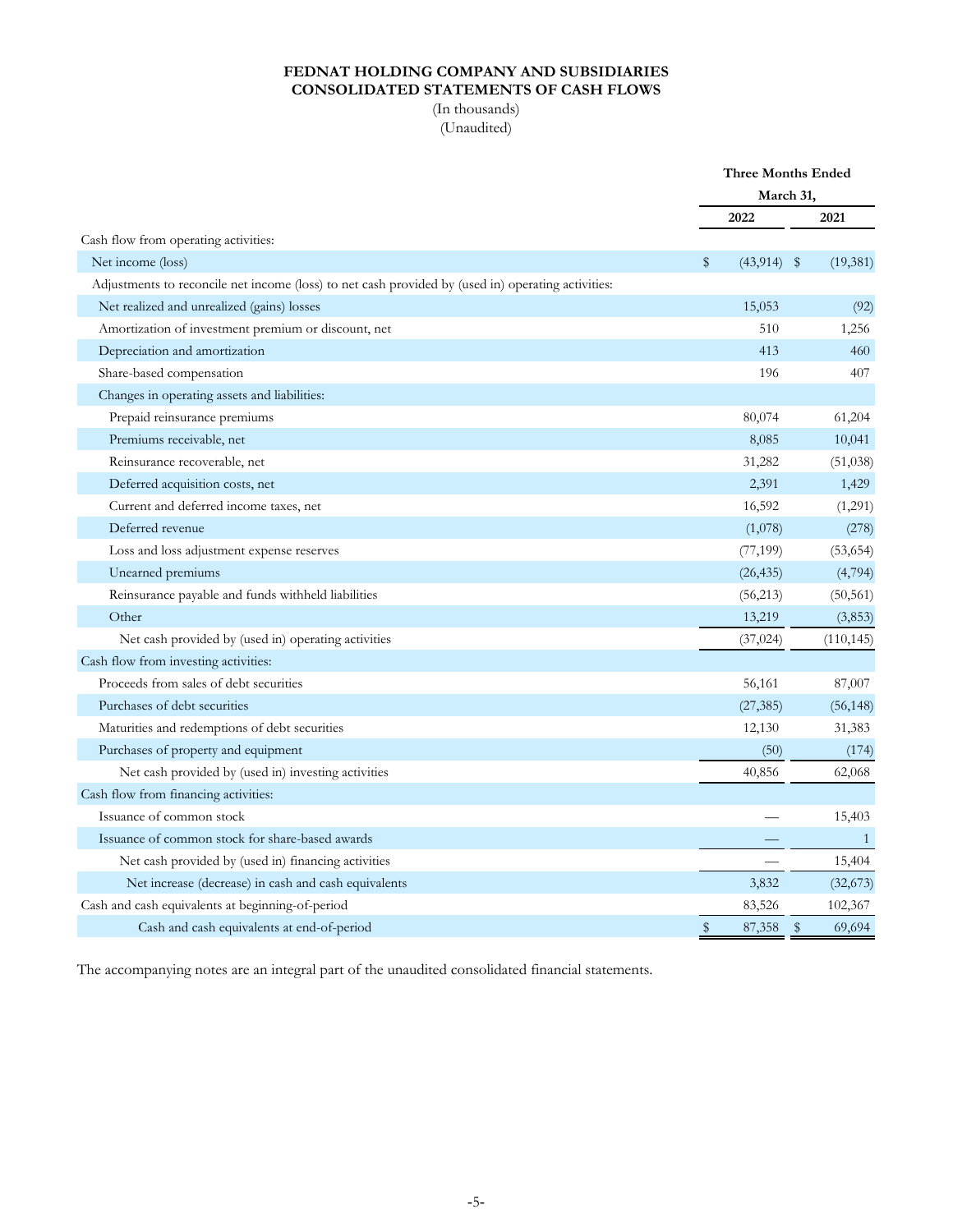# **FEDNAT HOLDING COMPANY AND SUBSIDIARIES CONSOLIDATED STATEMENTS OF CASH FLOWS (CONTINUED)**

(In thousands) (Unaudited) (Continued)

|                                                            | <b>Three Months Ended</b> |           |      |         |  |
|------------------------------------------------------------|---------------------------|-----------|------|---------|--|
|                                                            | March 31,                 |           |      |         |  |
|                                                            | 2022                      |           |      | 2021    |  |
| Supplemental disclosure of cash flow information:          |                           |           |      |         |  |
| Cash paid (received) during the period for interest        | \$                        | 3,875     | - \$ | 3,750   |  |
| Cash paid (received) during the period for income taxes    |                           | (17, 782) |      | (3,618) |  |
|                                                            |                           |           |      |         |  |
| Significant non-cash investing and financing transactions: |                           |           |      |         |  |
| Right-of-use asset                                         |                           | (6, 497)  |      | (7,250) |  |
| Lease liability                                            |                           | 6,497     |      | 7,250   |  |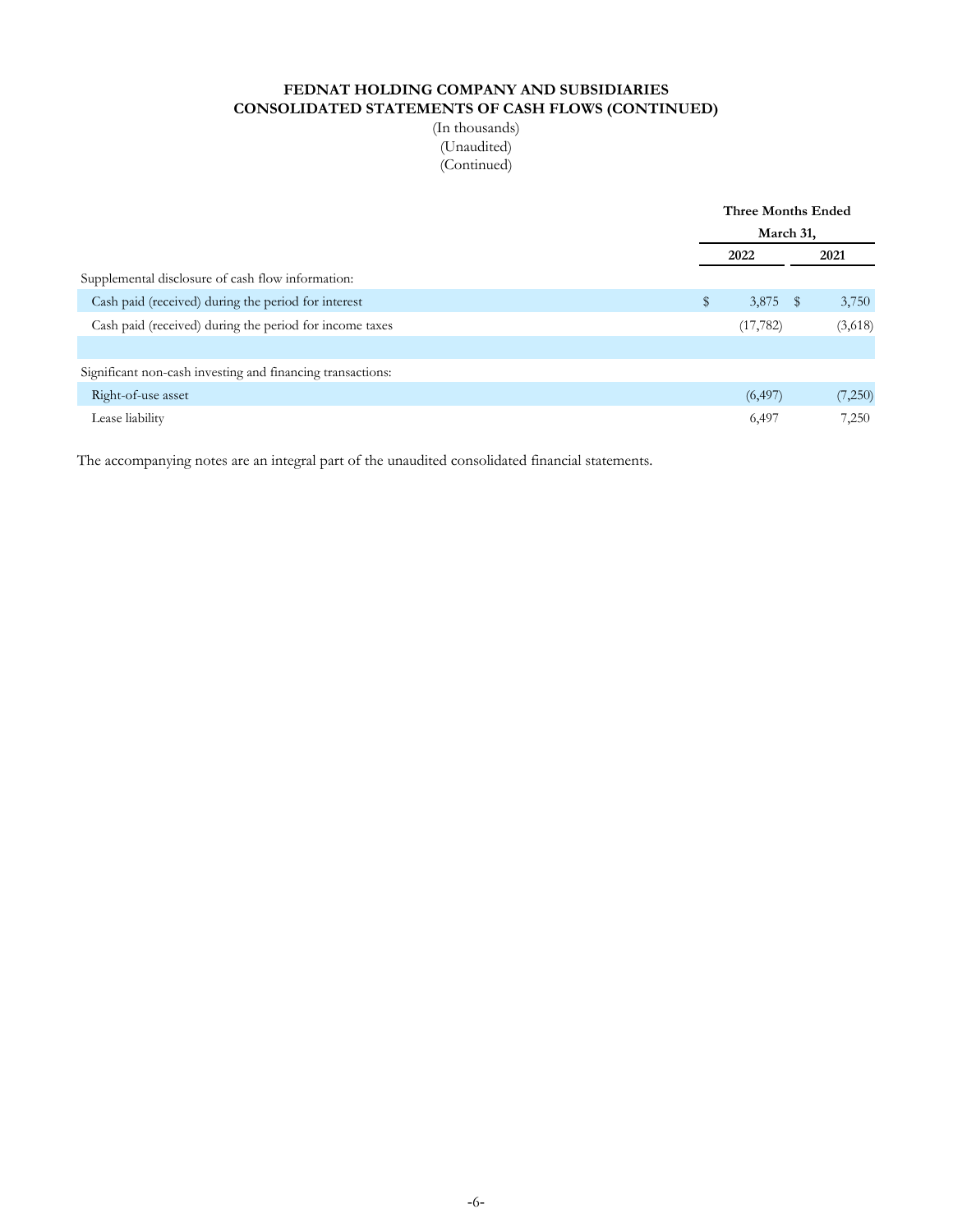# **1. ORGANIZATION, CONSOLIDATION AND BASIS OF PRESENTATION**

#### **Organization**

FedNat Holding Company ("FNHC," the "Company," "we," "us," or "our") is a regional insurance holding company that controls substantially all aspects of the insurance underwriting, distribution and claims processes through our subsidiaries and contractual relationships with independent agents and general agents. We, through our wholly owned subsidiaries, are authorized to underwrite and/or place homeowners multi-peril ("homeowners"), federal flood and other lines of insurance in Florida and other states. We market, distribute and service our own and third-party insurers' products and other services through a network of independent and general agents.

FedNat Insurance Company ("FNIC"), our largest wholly owned insurance subsidiary, is licensed as an admitted carrier to write homeowners property and casualty insurance by the state insurance departments in Florida, Louisiana, Texas, Georgia, South Carolina, Alabama and Mississippi.

Maison Insurance Company ("MIC"), an insurance subsidiary, is licensed as an admitted carrier to write homeowners property and casualty insurance as well as wind/hail-only exposures by the state's insurance departments in Louisiana, Texas and Florida. In November 2021, the Company made the decision to commence an orderly runoff of MIC's insurance operations.

Monarch National Insurance Company ("MNIC"), an insurance subsidiary, is licensed as an admitted carrier to write homeowners property and casualty insurance in Florida.

### **Material Distribution Relationships**

#### *Ivantage Select Agency, Inc.*

The Company is a party to an insurance agency master agreement with Ivantage Select Agency, Inc. ("ISA"), an affiliate of Allstate Insurance Company ("Allstate"), pursuant to which the Company has been authorized by ISA to appoint Allstate agents to offer our FNIC homeowners insurance products to consumers in Florida. As a percentage of the total homeowners premiums we underwrote, 17.4% and 19.6% were from Allstate's network of Florida agents, for the three months ended March 31, 2022 and 2021, respectively.

#### *SageSure Insurance Managers, LLC*

The Company is a party to a managing general underwriting agreement with SageSure Insurance Managers, LLC ("SageSure") to facilitate our FNIC homeowners business outside of Florida. As a percentage of the total homeowners premiums, 11.7% and 24.5% of the Company's premiums were underwritten by SageSure, for the three months ended March 31, 2022 and 2021, respectively. As part of our partnership with SageSure, previously we entered into a profit share agreement, whereby we shared 50% of net profits of this line of business through June 30, 2020, as calculated per the terms of the agreement, subject to certain limitations, which included limits on the net losses that SageSure could realize. The limit was based on the amount of inception to date profits within the profit share agreement. In addition, refer to Note 5 for information regarding a fully collateralized quota-share treaty on this book of business that became effective July 1, 2020.

#### **Basis of Presentation and Principles of Consolidation**

The accompanying consolidated financial statements have been prepared in conformity with accounting principles generally accepted in the United States ("GAAP"). The consolidated financial statements include the accounts of FNHC and its whollyowned subsidiaries and all entities in which the Company has a controlling financial interest and any variable interest entity ("VIE") of which the Company is the primary beneficiary. The Company's management believes the consolidated financial statements reflect all material adjustments, including normal recurring adjustments, necessary to fairly state the financial position, results of operations and cash flows of the Company for the periods presented. All significant intercompany accounts and transactions have been eliminated in consolidation.

The Company identifies a VIE as an entity that does not have sufficient equity to finance its own activities without additional financial support or where the equity investors lack certain characteristics of a controlling financial interest. The Company assesses its contractual, ownership or other interests in a VIE to determine if the Company's interest participates in the variability the VIE was designed to absorb and pass onto variable interest holders. The Company performs an ongoing qualitative assessment of its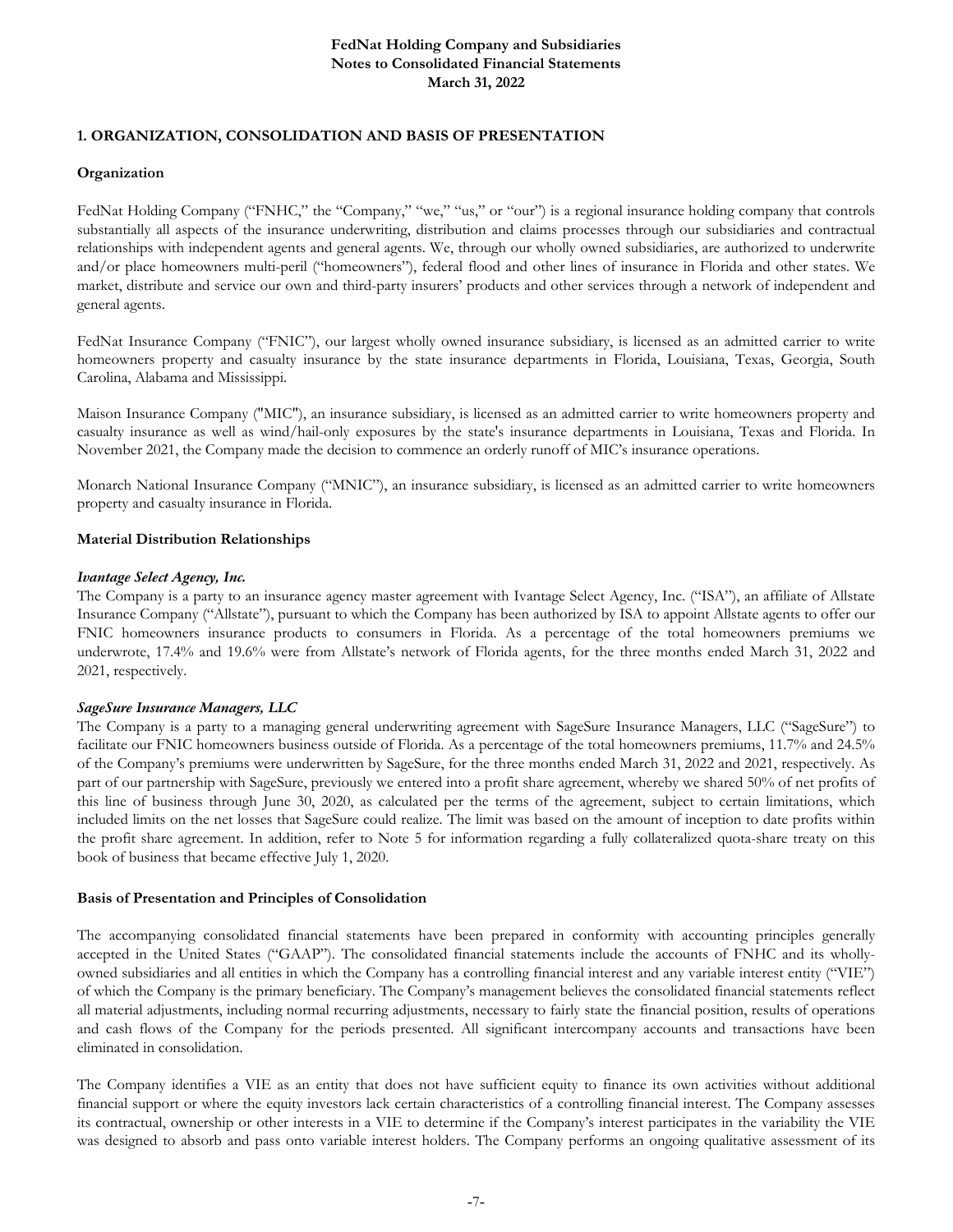variable interests in a VIE to determine whether the Company has a controlling financial interest and would therefore be considered the primary beneficiary of the VIE. If the Company determines it is the primary beneficiary of a VIE, the Company consolidates the assets and liabilities of the VIE in its consolidated financial statements.

# **2. SUMMARY OF SIGNIFICANT ACCOUNTING POLICIES AND PRACTICES**

Our significant accounting policies were described in Note 2 of our 2021 Form 10-K. There have been no significant changes in our significant accounting policies for the three months ended March 31, 2022.

# **Going Concern**

The Company recently received notification from Demotech that FNIC's "A" ("Exceptional") rating has been downgraded to "S" ("Substantial"). MNIC's "A" rating was reaffirmed. The Company believes that the downgrade of FNIC's Demotech rating will adversely impact the Company's ability to obtain excess-of-loss reinsurance for coverage beginning July 1, 2022. Absent such coverage, the Company will not be in compliance with requirements communicated by the Office of Insurance Regulation of the state of Florida regarding such coverage, which could ultimately result in the Company being placed into receivership. Additionally, being placed into receivership and/or failing to obtain excess-of-loss reinsurance each represent potential defaults under our debt indentures that could result in acceleration of repayment of our debt. In addition, in May 2022, Egan Jones' rating on the Company's outstanding senior notes expired such that our notes are not currently rated. The lack of a rating, if not remediated within 30 days from receipt of notice as provided in the note indentures, has the potential to result in an Event of Default under the note indentures. Such conditions raise substantial doubt regarding the Company's ability to continue as a going concern. After exploring strategic alternatives in an effort to increase its capital resources to support its insurance carriers and preserve value for the Company's stakeholders, the Company developed an action plan, which has been submitted to the Office of Insurance Regulation of the state of Florida ("OIR"). A portion of the action plan has been approved by the OIR, and consists of the mid-term cancellation, effective June 29, 2022, of approximately 68,200 Florida policies currently in force on FNIC, MNIC and MIC, as requested by the Company. Furthermore, the Company has ceased writing new business from May 16, 2022 through June 30, 2022. Additional portions of the plan continue to be subject to approval by the OIR and regulatory authorities in other states, including mid-term cancellations in non-Florida states, as well as reinsurance and capital raising options; however, there can be no assurance that we will be able to execute on all or any of the strategic alternatives, successfully raise additional capital or obtain excess-of-loss reinsurance. These financial statements do not include any adjustments relating to the recoverability and classification of assets, carrying amounts or the amount and classification of liabilities that may be required should the Company be unable to continue as a going concern. However, due to the need to refund approximately \$126.0 million of unearned premiums to policyholders impacted by the mid-term cancellations, the Company will need to liquidate a substantial portion of its portfolio of fixed income securities. Because management can no longer assert that it has the intent and ability to hold such securities to a forecasted recovery of their fair value, the Company recognized an impairment loss of \$12.6 million. Total shareholders' equity was not impacted by such charge; however, the Company's net loss for three months ended March 31, 2022 worsened and other comprehensive income improved by \$12.6 million in offsetting amounts. Aside from the impacts previously discussed, the Company has not yet completed an analysis to determine the impact of the action plan on the financial statements including assessing the recoverability of deferred acquisition costs, as a result of the aforementioned refund of unearned premiums to policyholders.

# **Accounting Estimates and Assumptions**

The Company prepares the accompanying consolidated financial statements in accordance with GAAP, which requires management to make estimates and assumptions about future events that affect the amounts reported in the financial statements and accompanying notes. Future events and their effects cannot be determined with absolute certainty. Therefore, the determination of estimates requires the exercise of judgment. Actual results may materially differ from those estimates.

Similar to other property and casualty insurers, the Company's liability for loss and loss adjustment expenses ("LAE") reserves, although supported by actuarial projections and other data, is ultimately based on management's reasoned expectations of future events. Although considerable variability is inherent in these estimates, the Company believes that the liability and LAE reserve is adequate. The Company reviews and evaluates its estimates and assumptions regularly and makes adjustments, reflected in current operations, as necessary, on an ongoing basis.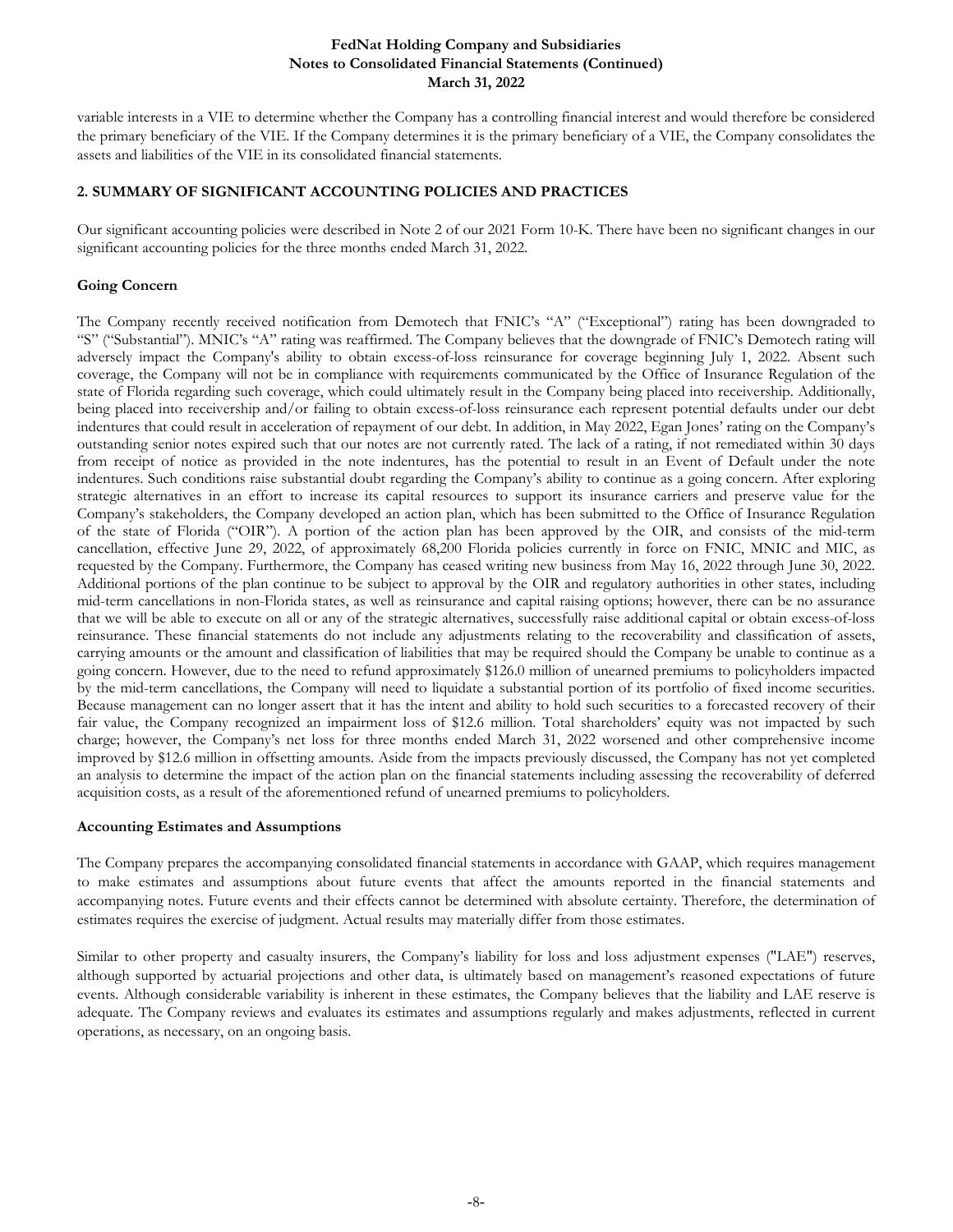## **Recently Issued Accounting Pronouncements, Adopted**

In December 2019, the Financial Accounting Standards Board ("FASB") issued Accounting Standards Update ("ASU") 2020-1, Accounting for Equity Securities and Equity Investments, which clarifies the interaction between accounting standards related to equity securities (Topic 321), equity method investments (Topic 323), and certain derivatives (Topic 815). The update clarifies that an entity should consider observable transactions that require it to either apply or discontinue the equity method of accounting for the purposes of applying the measurement alternative in accordance with Topic 321 immediately before applying or upon discontinuing the equity method. The Company adopted the guidance effective January 1, 2022, which did not have any impact on the Company's consolidated financial condition, results of operations, or disclosures.

In August 2020, the FASB issued ASU 2020-6, Accounting for Convertible Instruments and Contracts in an Entity's Own Equity ("ASU 2020-6"), which simplifies an issuer's accounting for convertible instruments by eliminating two of the three models in the current guidance that requires separate accounting for certain embedded conversion features. The new guidance simplifies the settlement assessment that entities are required to perform to determine whether a contract qualifies for equity classification. ASU 2020-6 requires entities to use the if-converted method for all convertible instruments in the diluted earnings per share calculation and include the effect of potential share settlement (if the effect is more dilutive) for instruments that may be settled in cash or shares, except for certain liability-classified share-based payment awards. This new guidance requires disclosures about events that occur during the reporting period and cause conversion contingencies to be met and about the fair value of convertible debt at the instrument level, among other things. The Company adopted the guidance effective January 1, 2022, which did not have any impact on the Company's consolidated financial condition or results of operations.

# **3. FAIR VALUE**

# **Fair Value Disclosures of Financial Instruments**

The Company accounts for financial instruments at fair value or the price that would be received to sell an asset or paid to transfer a liability in an orderly transaction between market participants at the measurement date. Fair value measurements are generally based upon observable and unobservable inputs. Observable inputs are based on market data from independent sources, while unobservable inputs reflect the Company's view of market assumptions in the absence of observable market information. All assets and liabilities that are recorded at fair value are classified and disclosed in one of the following three categories:

- Level 1 Quoted market prices (unadjusted) for identical assets or liabilities in active markets is defined as a market where transactions for the financial statement occur with sufficient frequency and volume to provide pricing information on an ongoing basis, or observable inputs;
- **Level 2** Quoted market prices for similar assets or liabilities and valuations, using models or other valuation techniques using observable market data. Significant other observable that can be corroborated by observable market data; and
- **Level 3** Instruments that use non-binding broker quotes or model driven valuations that do not have observable market data or those that are estimated based on an ownership interest to which a proportionate share of net assets is attributed.

If the inputs used to measure fair value fall within different levels of the hierarchy, the category level is based on the lowest priority level input that is significant to the fair value measurement of the instrument.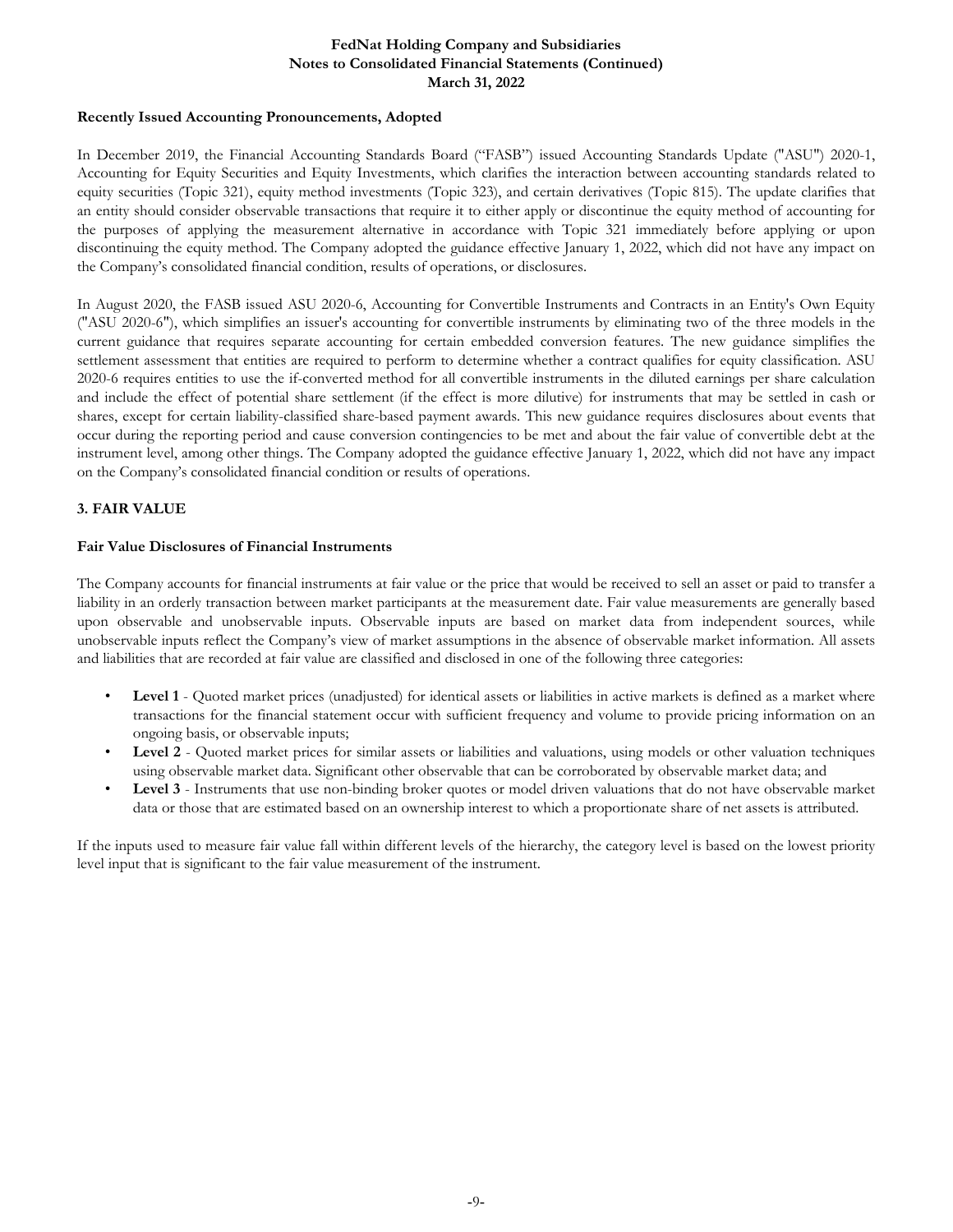The Company's financial instruments measured at fair value on a recurring basis and the level of the fair value hierarchy of inputs used consisted of the following:

|                                                      |              |              | March 31, 2022 |      |         |              |
|------------------------------------------------------|--------------|--------------|----------------|------|---------|--------------|
|                                                      | Level 1      |              | Level 2        |      | Level 3 | Total        |
|                                                      |              |              | (In thousands) |      |         |              |
| Debt securities - available-for-sale, at fair value: |              |              |                |      |         |              |
| United States government obligations and authorities | \$<br>41,125 | $\mathbb{S}$ | 41,304         | - \$ |         | \$<br>82,429 |
| Obligations of states and political subdivisions     | (1)          |              | 15,579         |      |         | 15,578       |
| Corporate securities                                 |              |              | 149,608        |      |         | 149,608      |
| International securities                             |              |              | 22,602         |      |         | 22,602       |
| Debt securities, at fair value                       | 41,124       |              | 229,093        |      |         | 270,217      |
|                                                      |              |              |                |      |         |              |
| Equity securities, at fair value                     | 1,652        |              | 3,696          |      |         | 5,348        |
|                                                      |              |              |                |      |         |              |
| Total investments, at fair value                     | 42,776       | S            | 232,789        |      |         | 275,565      |
|                                                      |              |              |                |      |         |              |
| Other assets - embedded derivative, at fair value    | \$           | \$           |                | \$   | 10,448  | \$<br>10,448 |

|                                                      | December 31, 2021 |        |              |                |              |         |              |         |  |  |
|------------------------------------------------------|-------------------|--------|--------------|----------------|--------------|---------|--------------|---------|--|--|
|                                                      | Level 1           |        |              | Level 2        |              | Level 3 |              | Total   |  |  |
|                                                      |                   |        |              | (In thousands) |              |         |              |         |  |  |
| Debt securities - available-for-sale, at fair value: |                   |        |              |                |              |         |              |         |  |  |
| United States government obligations and authorities | \$                | 41,125 | $\mathbb{S}$ | 49,567         | $\sqrt{S}$   |         | \$           | 90,692  |  |  |
| Obligations of states and political subdivisions     |                   |        |              | 19,278         |              |         |              | 19,278  |  |  |
| Corporate securities                                 |                   |        |              | 188,980        |              |         |              | 188,980 |  |  |
| International securities                             |                   | 901    |              | 27,681         |              |         |              | 28,582  |  |  |
| Debt securities, at fair value                       |                   | 42,026 |              | 285,506        |              |         |              | 327,532 |  |  |
|                                                      |                   |        |              |                |              |         |              |         |  |  |
| Equity securities, at fair value                     |                   | 1,879  |              | 4,026          |              |         |              | 5,905   |  |  |
|                                                      |                   |        |              |                |              |         |              |         |  |  |
| Total investments, at fair value                     |                   | 43,905 |              | 289,532        |              |         |              | 333,437 |  |  |
|                                                      |                   |        |              |                |              |         |              |         |  |  |
| Other assets - embedded derivative, at fair value    | \$                |        | \$           |                | $\mathbb{S}$ | 10,725  | $\mathbb{S}$ | 10,725  |  |  |

We measure the fair value of our securities based on assumptions used by market participants in pricing the security. The most appropriate valuation methodology is selected based on the specific characteristics of the security, and we consistently apply the valuation methodology to measure the security's fair value. Our fair value measurement is based on a market approach that utilizes prices and other relevant information generated by market transactions involving identical or comparable securities. We review the third party pricing methodologies on a quarterly basis and validate the fair value prices to a separate independent data service and ensure there are no material differences. Additionally, market indicators, industry and economic events are monitored.

As of March 31, 2022, we have an embedded derivative, associated with a reinsurance limit for our 2020-2021 excess of loss catastrophe reinsurance program, carried at \$10.4 million included in other assets on our consolidated balance sheets. There is no contractual maturity date and no collateral posted for this embedded derivative; however, the related contract is with excess-of-loss reinsurers that have an S&P A rating or are collateralized.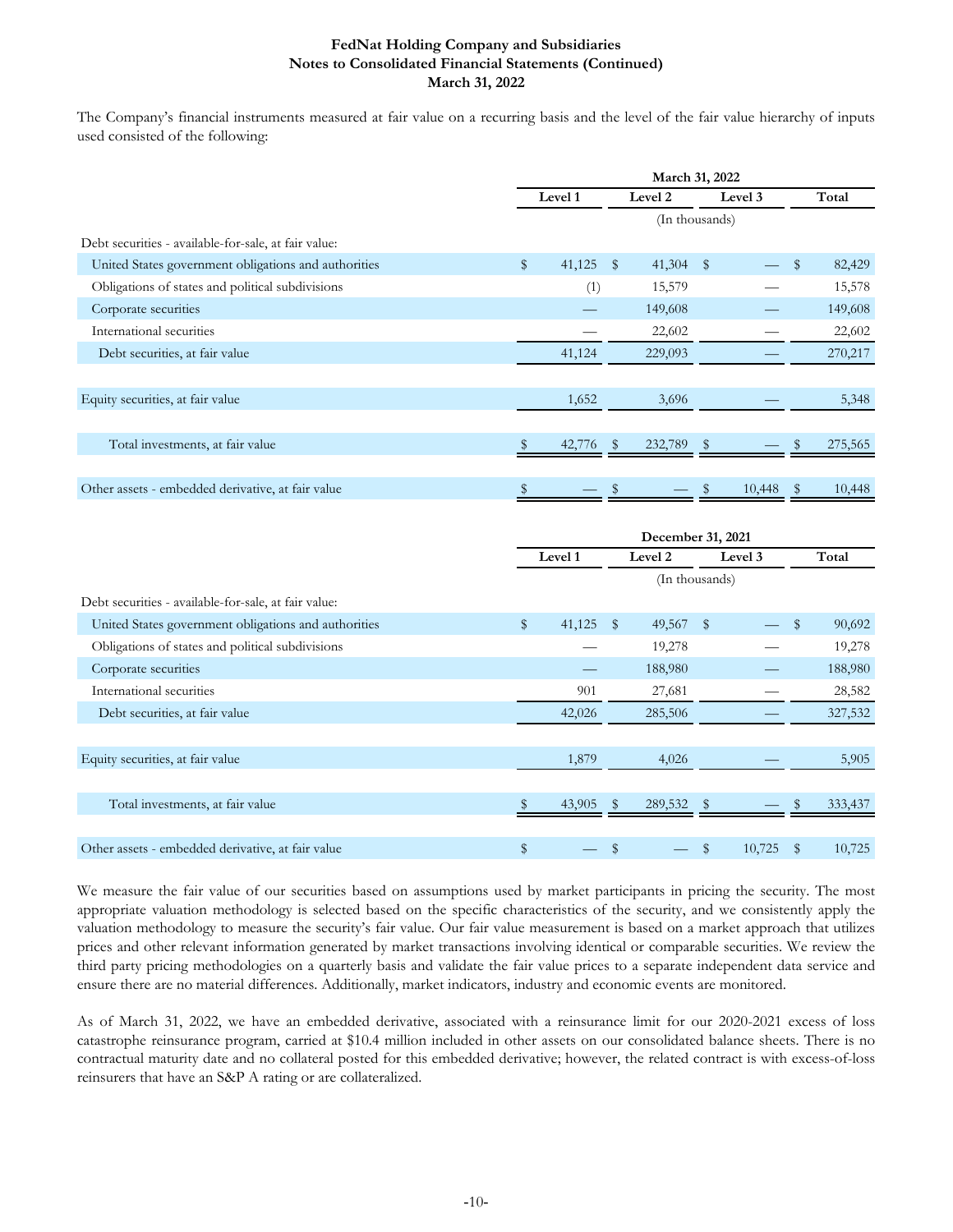A summary of the significant valuation techniques and market inputs for each financial instrument carried at fair value includes the following:

- *United States Government Obligations and Authorities -* In determining the fair value for United States government securities in Level 1, the Company uses quoted prices (unadjusted) in active markets for identical or similar assets. In determining the fair value for United States government securities in Level 2, the Company uses the market approach utilizing primary valuation inputs including reported trades, dealer quotes for identical or similar assets in markets that are not active, benchmark yields, credit spreads, reference data and industry and economic events.
- *Obligations of States and Political Subdivisions -* In determining the fair value for state and municipal securities, the Company uses the market approach utilizing primary valuation inputs including reported trades, dealer quotes for identical or similar assets in markets that are not active, benchmark yields, credit spreads, reference data and industry and economic events.
- *Corporate and International Securities -* In determining the fair value for corporate securities the Company uses the market approach utilizing primary valuation inputs including reported trades, dealer quotes for identical or similar assets in markets that are not active, benchmark yields, credit spreads (for investment grade securities), observations of equity and credit default swap curves (for high-yield corporates), reference data and industry and economic events.
- *Equity Securities -* In determining the fair value for equity securities in Level 1, the Company uses quoted prices (unadjusted) in active markets for identical or similar assets. In determining the fair value for equity securities in Level 2, the Company uses the market approach utilizing primary valuation inputs including reported trades, dealer quotes for identical or similar assets in markets that are not active, benchmark yields, credit spreads, reference data and industry and economic events.
- *Other Assets Embedded Derivative –* In determining the fair value of the embedded derivative in Level 3, the Company uses the best estimates of current settlement values, using present value of projected cash flows. The assumptions, at each valuation date, are those we view to be appropriate for a hypothetical market participant and include assumptions for the non-performance risk, which is added to the discount rates used in determining the fair value from the net cash flows and reflects the credit risk of either our counter-party for our assets or us for our liabilities of not fulfilling the obligations of an underlying amounts due to us or amounts we owe. Changes in the fair value of this embedded derivative results primarily from changes in market conditions or the credit risk associated with our counterparties.

We did not have securities trading in less liquid or illiquid markets with limited or no pricing information, therefore we did not use unobservable inputs to measure fair value as of March 31, 2022 and December 31, 2021. Additionally, we did not have any assets or liabilities measured at fair value on a nonrecurring basis as of March 31, 2022 or December 31, 2021, and we noted no significant changes in our valuation methodologies between those periods.

Our long-term debt is a financial instrument and we disclose its fair value in Note 8. The fair value of long-term debt is based on quoted market prices. The inputs used to measure the fair value of long-term debt are classified as Level 2 within the fair value hierarchy.

There were no changes to the Company's valuation methodology and the Company is not aware of any events or circumstances that would have a significant adverse effect on the carrying value of its assets and liabilities measured at fair value as of March 31, 2022 and December 31, 2021. There were no transfers between the fair value hierarchy levels during the three months ended March 31, 2022 and 2021.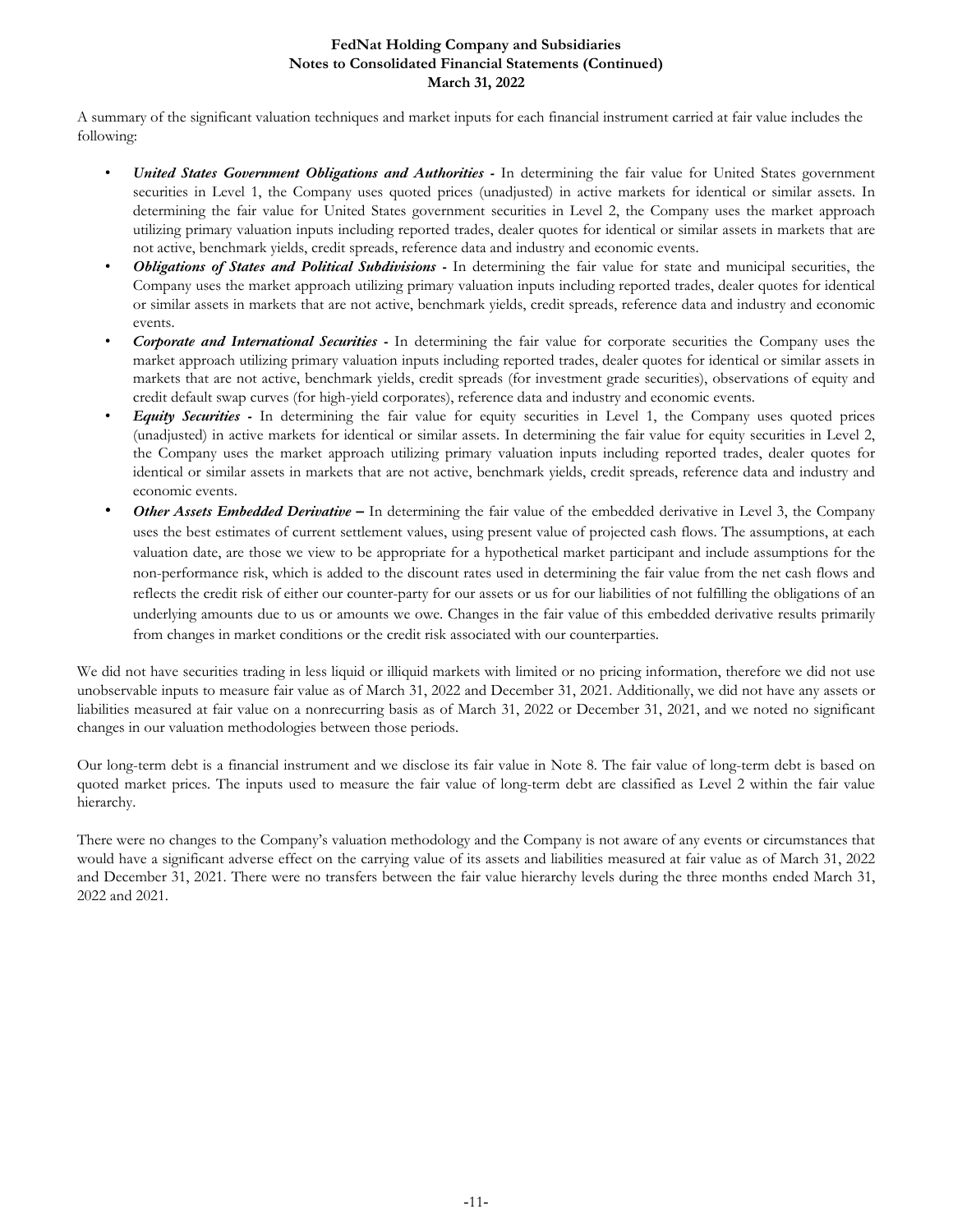# **4. INVESTMENTS**

# **Unrealized Gains and Losses**

The difference between amortized cost or cost and estimated fair value and gross unrealized gains and losses, by major investment category, consisted of the following:

|                                                      | Amortized<br>Cost |         | Gross                   |                |               | Gross      |              |            |
|------------------------------------------------------|-------------------|---------|-------------------------|----------------|---------------|------------|--------------|------------|
|                                                      |                   |         |                         | Unrealized     |               | Unrealized |              |            |
|                                                      |                   | or Cost |                         | Gains          | Losses        |            | Fair Value   |            |
|                                                      |                   |         |                         | (In thousands) |               |            |              |            |
| March 31, 2022                                       |                   |         |                         |                |               |            |              |            |
| Debt securities - available-for-sale:                |                   |         |                         |                |               |            |              |            |
| United States government obligations and authorities | $\mathbb{S}$      | 82,328  | $\sqrt[6]{\frac{1}{2}}$ | 101            | $\frac{1}{2}$ |            | \$           | 82,429     |
| Obligations of states and political subdivisions     |                   | 15,547  |                         | 31             |               |            |              | 15,578     |
| Corporate                                            |                   | 148,648 |                         | 960            |               |            |              | 149,608    |
| International                                        |                   | 22,577  |                         | 25             |               |            |              | 22,602     |
|                                                      |                   | 269,100 | $\mathbb{S}$            | 1,117          | $\mathbb{S}$  |            | S            | 270,217    |
|                                                      | Amortized         |         |                         |                |               |            |              |            |
|                                                      |                   |         |                         | Gross          |               | Gross      |              |            |
|                                                      |                   | Cost    |                         | Unrealized     |               | Unrealized |              |            |
|                                                      |                   | or Cost |                         | Gains          |               | Losses     |              | Fair Value |
|                                                      |                   |         |                         | (In thousands) |               |            |              |            |
| December 31, 2021                                    |                   |         |                         |                |               |            |              |            |
| Debt securities - available-for-sale:                |                   |         |                         |                |               |            |              |            |
| United States government obligations and authorities | $\mathbb{S}$      | 90,750  | $\mathbb{S}$            | 625            | $\mathbb{S}$  | 683        | $\mathbb{S}$ | 90,692     |
| Obligations of states and political subdivisions     |                   | 19,031  |                         | 391            |               | 144        |              | 19,278     |
| Corporate                                            |                   | 186,489 |                         | 4,413          |               | 1,922      |              | 188,980    |
| International                                        |                   | 28,591  |                         | 212            |               | 221        |              | 28,582     |

# **Net Realized and Unrealized Gains and Losses**

The Company calculates the gain or loss realized on the sale of investments by comparing the sales price (fair value) to the cost or amortized cost of the security sold. Net realized gains and losses on investments are determined in accordance with the specific identification method.

Net realized and unrealized gains (losses) recognized in earnings, by major investment category, consisted of the following: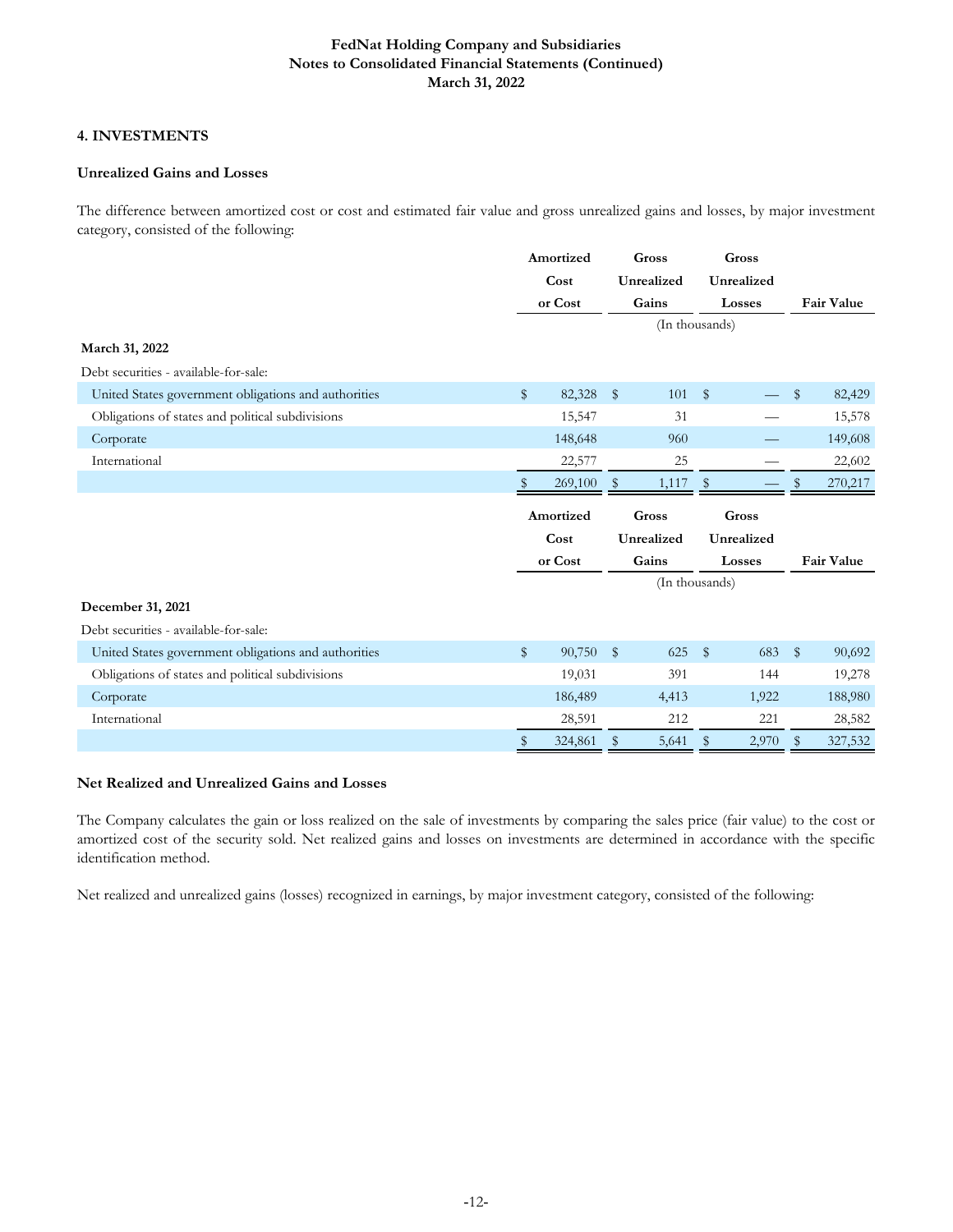|                                                           |      | <b>Three Months Ended</b> |       |  |  |  |  |
|-----------------------------------------------------------|------|---------------------------|-------|--|--|--|--|
|                                                           |      | March 31,                 |       |  |  |  |  |
|                                                           | 2022 |                           | 2021  |  |  |  |  |
|                                                           |      | (In thousands)            |       |  |  |  |  |
| Gross realized and unrealized gains:                      |      |                           |       |  |  |  |  |
| Debt securities                                           | \$   | 185<br>$\mathbb{S}$       | 864   |  |  |  |  |
| Equity securities                                         |      |                           |       |  |  |  |  |
| Total gross realized and unrealized gains                 |      | 185                       | 865   |  |  |  |  |
|                                                           |      |                           |       |  |  |  |  |
| Gross realized and unrealized losses:                     |      |                           |       |  |  |  |  |
| Debt securities                                           |      | (14,681)                  | (720) |  |  |  |  |
| Equity securities                                         |      | (557)                     | (53)  |  |  |  |  |
| Total gross realized and unrealized losses                |      | (15,238)                  | (773) |  |  |  |  |
| Net realized and unrealized gains (losses) on investments |      | (15,053)<br><sup>\$</sup> | 92    |  |  |  |  |

The above line item, net realized and unrealized gains (losses) on investments, includes the following equity securities gains (losses) recognized in earnings:

|                                                                  | <b>Three Months Ended</b> |                |      |      |  |
|------------------------------------------------------------------|---------------------------|----------------|------|------|--|
|                                                                  |                           | March 31,      |      |      |  |
|                                                                  |                           | 2022           | 2021 |      |  |
|                                                                  |                           | (In thousands) |      |      |  |
| Net gains (losses) on equity securities:                         |                           |                |      |      |  |
| Realized                                                         | $\mathbb{S}$              |                | \$   |      |  |
| Unrealized                                                       |                           | (557)          |      | (52) |  |
|                                                                  |                           | (557)          |      | (52) |  |
| Less:                                                            |                           |                |      |      |  |
| Net realized and unrealized gains (losses) on securities sold    |                           |                |      |      |  |
| Net unrealized gains (losses) still held as of the end-of-period |                           | (557)          |      | '52) |  |

# **Contractual Maturity**

Actual maturities may differ from contractual maturities because issuers may have the right to call or pre-pay obligations.

Amortized cost and estimated fair value of debt securities, by contractual maturity, consisted of the following:

|                                       |                | March 31, 2022 |   |                   |  |
|---------------------------------------|----------------|----------------|---|-------------------|--|
|                                       |                | Amortized      |   |                   |  |
|                                       |                | Cost           |   | <b>Fair Value</b> |  |
| <b>Securities with Maturity Dates</b> | (In thousands) |                |   |                   |  |
| Debt securities, available-for-sale:  |                |                |   |                   |  |
| One year or less                      | $\mathbb{S}$   | 21,657         | S | 21,720            |  |
| Over one through five years           |                | 63,760         |   | 63,966            |  |
| Over five through ten years           |                | 104,947        |   | 105,536           |  |
| Over ten years                        |                | 78,737         |   | 78,995            |  |
| Total                                 |                | 269,100        |   | 270,217           |  |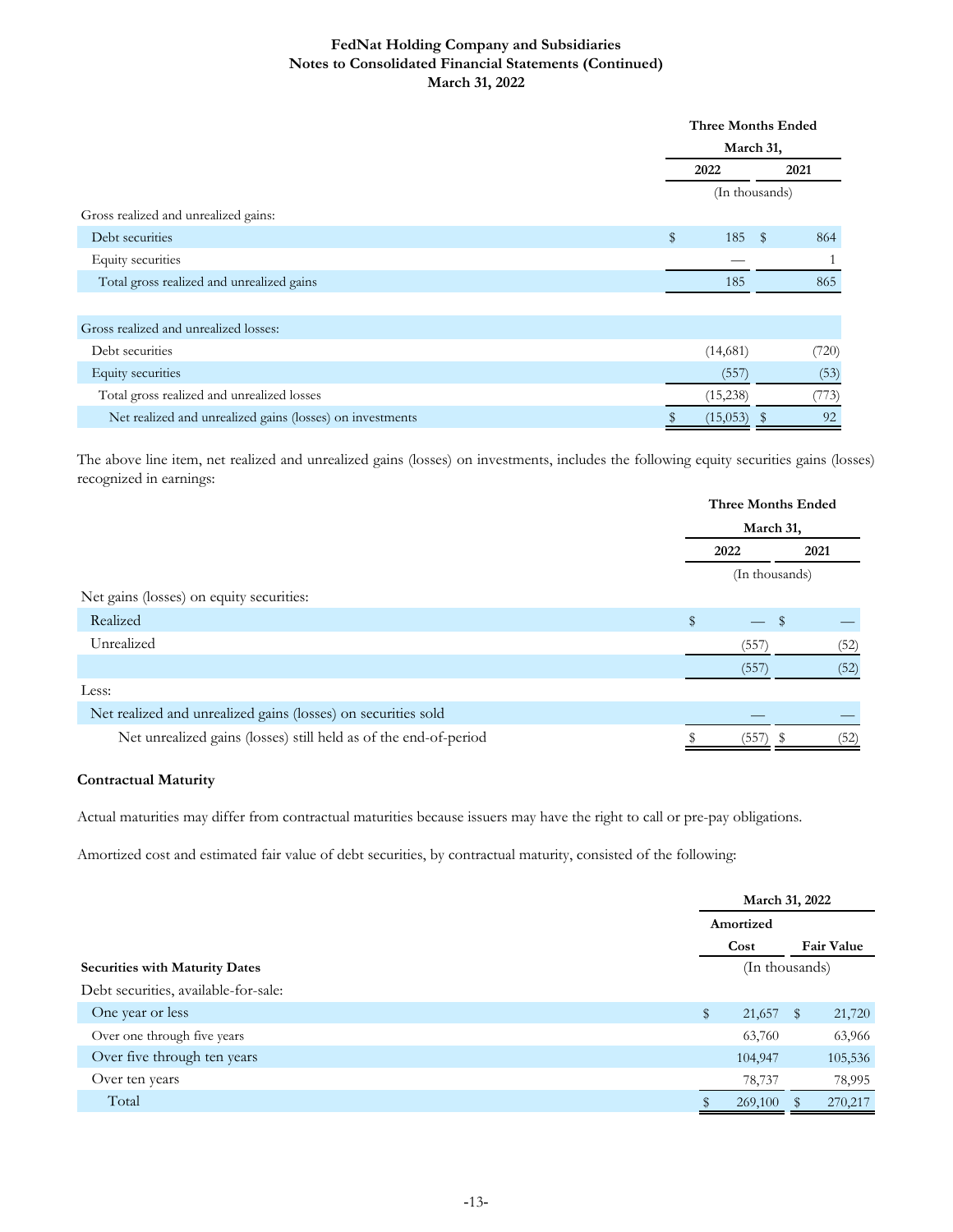# **Net Investment Income**

Net investment income consisted of the following:

|                       |  | <b>Three Months Ended</b> |   |       |  |  |
|-----------------------|--|---------------------------|---|-------|--|--|
|                       |  |                           |   |       |  |  |
|                       |  | 2022                      |   | 2021  |  |  |
|                       |  | (In thousands)            |   |       |  |  |
| Interest income       |  | 1,214                     | S | 1,650 |  |  |
| Dividends income      |  | 50                        |   | 24    |  |  |
| Net investment income |  | 1,264                     |   | 1,674 |  |  |

# **Aging of Gross Unrealized Losses**

Gross unrealized losses and related fair values for debt securities, grouped by duration of time in a continuous unrealized loss position, consisted of the following:

|                                                         | Less than 12 months |         |       | 12 months or longer |              |                |              | Total         |              |           |  |               |
|---------------------------------------------------------|---------------------|---------|-------|---------------------|--------------|----------------|--------------|---------------|--------------|-----------|--|---------------|
|                                                         |                     |         | Gross |                     |              |                | <b>Gross</b> |               |              |           |  | Gross         |
|                                                         |                     | Fair    |       | Unrealized          |              | Fair           |              | Unrealized    |              | Fair      |  | Unrealized    |
|                                                         |                     | Value   |       | <b>Losses</b>       |              | Value          |              | <b>Losses</b> |              | Value     |  | <b>Losses</b> |
|                                                         |                     |         |       |                     |              | (In thousands) |              |               |              |           |  |               |
| December 31, 2021                                       |                     |         |       |                     |              |                |              |               |              |           |  |               |
| Debt securities - available-for-sale:                   |                     |         |       |                     |              |                |              |               |              |           |  |               |
| United States government obligations and<br>authorities | \$                  | 46,038  | - \$  | 672                 | $\mathbb{S}$ | 881 \$         |              | 11            | $\mathbb{S}$ | 46,919 \$ |  | 683           |
| Obligations of states and political subdivisions        |                     | 7,322   |       | 144                 |              |                |              |               |              | 7,322     |  | 144           |
| Corporate                                               |                     | 86,423  |       | 1,875               |              | 860            |              | 47            |              | 87,283    |  | 1,922         |
| International                                           |                     | 15,345  |       | 221                 |              |                |              |               |              | 15,345    |  | 221           |
|                                                         |                     | 155,128 |       | 2,912               |              | 1,741          | S            | 58            |              | 156,869   |  | 2,970         |

As of December 31, 2021, the Company held a total of 351 debt securities that were in an unrealized loss position, of which 5 securities were in an unrealized loss position continuously for 12 months or more. The unrealized losses associated with these securities consisted primarily of losses related to corporate securities. Refer to Note 6 below for information regarding the assessment of allowances for credit losses.

# **Collateral Deposits**

Cash and cash equivalents and investments, the majority of which were debt securities, with fair values of \$11.4 million and \$9.3 million, were deposited with governmental authorities and into custodial bank accounts as required by law or contractual obligations, as of March 31, 2022 and December 31, 2021, respectively.

# **5. REINSURANCE**

# **Overview**

Reinsurance is used to mitigate the exposure to losses, manage capacity and protect capital resources. The Company reinsures (cedes) a portion of written premiums on an excess of loss or a quota-share basis in order to limit the Company's loss exposure. To the extent that reinsuring companies are unable to meet their obligations assumed under these reinsurance agreements, the Company remains primarily liable to its policyholders.

The Company is selective in choosing reinsurers and considers numerous factors, the most important of which is the financial stability of the reinsurer or capital specifically pledged to uphold the contract, its history of responding to claims and its overall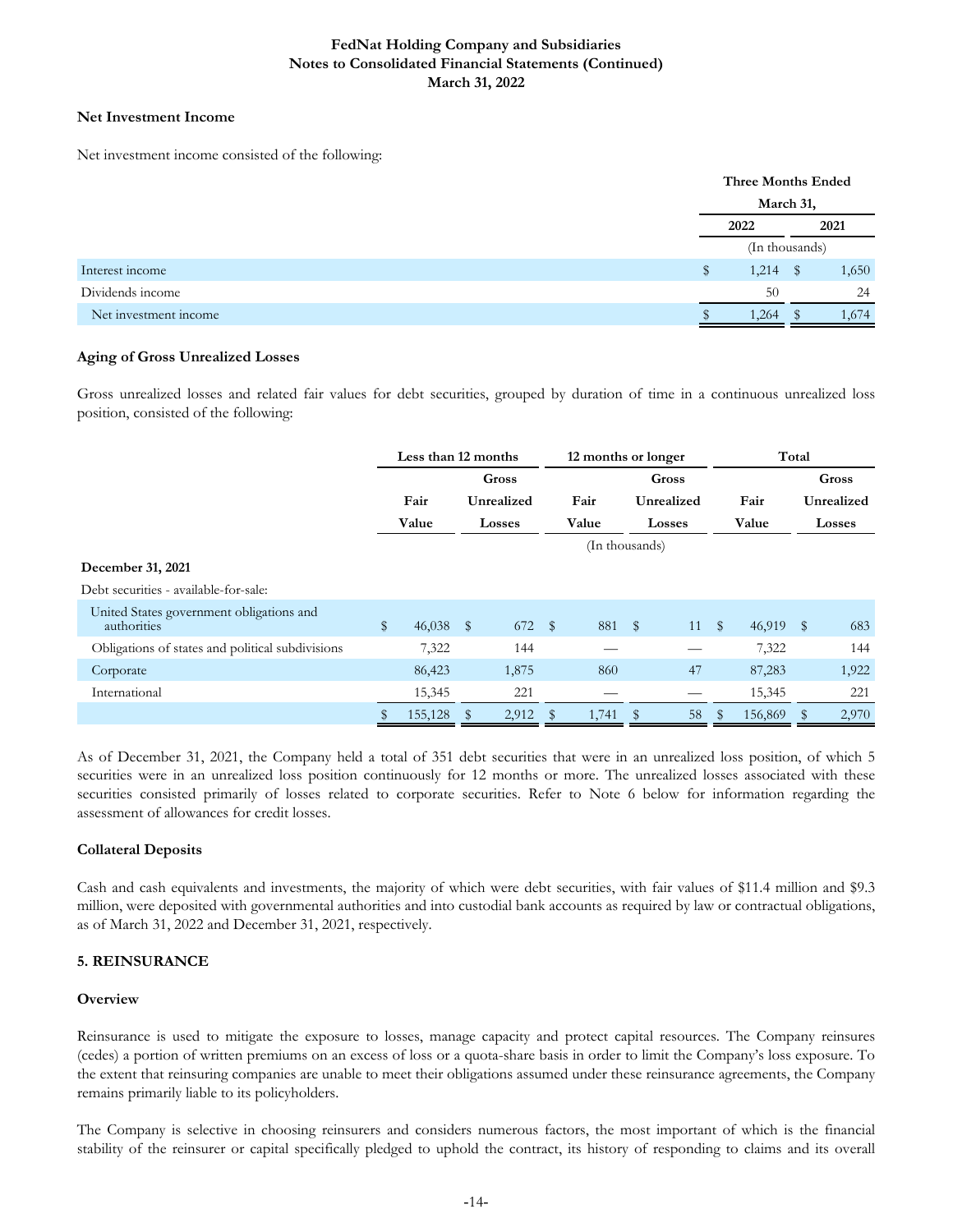reputation. In an effort to minimize the Company's exposure to the insolvency of a reinsurer, the Company evaluates the acceptability and review the financial condition of the reinsurer at least annually with the assistance of the Company's reinsurance broker.

#### **Significant Reinsurance Contracts**

#### *2020-2021 Catastrophe Excess of Loss Reinsurance Program*

The Company's excess of loss catastrophe reinsurance program for 2020-2021 (the "2020-2021 Program"), which covers the Company and its wholly-owned insurance subsidiaries, FNIC, MIC and MNIC became effective July 1, 2020 through June 30, 2021. FNIC, MIC, and MNIC are collectively referred to herein as the "carriers". The 2020-2021 Program provides up to approximately \$1.3 billion of single-event reinsurance coverage in excess of up to a \$31 million retention for catastrophic losses, including hurricanes, and aggregate coverage up to \$1.9 billion, at an approximate total cost of \$305.9 million, subject to adjustments based on actual exposure or premium of policies at different points in time in the coming months. The Company will retain 100% of the first \$25 million retention on each event plus up to an additional \$6 million in retention on the first event by retaining an approximate 9.1% co-participation of the next \$70 million of limit after the first \$25 million. More specifically, the 2020-2021 Program includes up to approximately \$1.3 billion in aggregate private reinsurance for coverage in all states in which the Company operates, of which up to approximately \$650 million is limited to any one event, plus an additional \$650 million of reinsurance provided by the Florida Hurricane Catastrophe Fund ("FHCF"), that responds on both a per occurrence and in the aggregate basis, and which coverage is exclusive to the state of Florida.

The private layers of the 2020-2021 Program, covering both Florida and non-Florida exposures have prepaid automatic reinstatement protection, which affords the carriers additional coverage for subsequent events. The private reinsurance market continued to harden this year due to a number of factors, including issues unique to the U.S. coastal catastrophe reinsurance marketplace generally and the Florida market specifically. These factors resulted in more restrictive terms by some of our individual reinsurers. The change in terms from the prior year's program includes some portion of the program having a single aggregate retention for our carriers taken as a whole, versus each carrier's own individual retention, plus some portions of the program not "cascading", which provides less broad coverage for multiple event scenarios generating gaps in coverage that need to be filled with additional post renewal reinsurance protection or be retained net by the Company. As of March 31, 2022, the 2020-2021 Program was placed with reinsurers with an A.M. Best Company or Standard & Poor's rating of "A-" or better, or that have fully collateralized their maximum potential obligations in dedicated trusts. For the purpose of debt covenant compliance, if any reinsurer on the 2020-2021 Program is not collateralized or has a rating lower than "A-" by A.M. Best Company or Standard & Poor's then the Company treats that reinsurer's participation as if it was part of the Company's net retention. Refer to "Part I, Item 1A., Risk Factors" of our 2021 Form 10-K for more information.

The total 2020-2021 Program cost includes approximately \$258.3 million for private reinsurance for the carriers' exposure described above, including prepaid automatic reinstatement premium protection, along with approximately \$47.6 million payable to the FHCF. The combination of private and FHCF reinsurance treaties affords the carriers up to approximately \$1.9 billion of aggregate coverage within Florida and \$1.3 billion in states outside Florida with a maximum single event coverage totaling up to approximately \$1.3 billion within Florida and approximately \$650 million outside Florida, exclusive of retentions.

Each carrier shares the combined program cost in proportion to its contribution to the total expected loss in each reinsurance layer. Each carrier's reinsurance recoveries will be based on that carrier's contributing share of a given event's total loss and each carrier will be responsible for its portion of the 2020-2021 Program's \$25 million per event retention (\$31 million for the first event only) based on a specific allocation formula. Both FNIC and MNIC increased their FHCF participation to 90% for the 2020 hurricane season, and MIC maintained its FHCF participation at 90%.

In addition, the Company purchased subsequent event reinsurance coverage that has a lower retention than the first event. Under the 2020-2021 Program, FNIC's non-Florida book of business as written by SageSure has excess of loss reinsurance treaties which afford this specific book of business additional protection through an additional \$16 million of coverage for a second event, which applies to hurricane losses only. This additional reinsurance coverage is specific to FNIC's non-Florida business and does not afford coverage to MIC's non-Florida business. The result is a retention of approximately \$18 million for FNIC's book with SageSure for the first event and approximately \$2 million for the second event, although these retentions may be reduced after taking into account the quota-share reinsurance agreement that FNIC has with Anchor Re, Inc. ("Anchor Re"). Furthermore, for Florida only losses, the carriers purchased second and third event coverage of 71.5% of \$15 million excess of \$10 million that reduces the second and third event retention for the carriers, from \$25 million to \$14.3 million per event, on a combined basis, which could be reduced further by an additional 28.5% placed on a parametric basis with an Excess and Surplus lines carrier that will provide coverage for the second and third Florida hurricane loss, if the first event loss criteria has been satisfied to the carriers after the inception of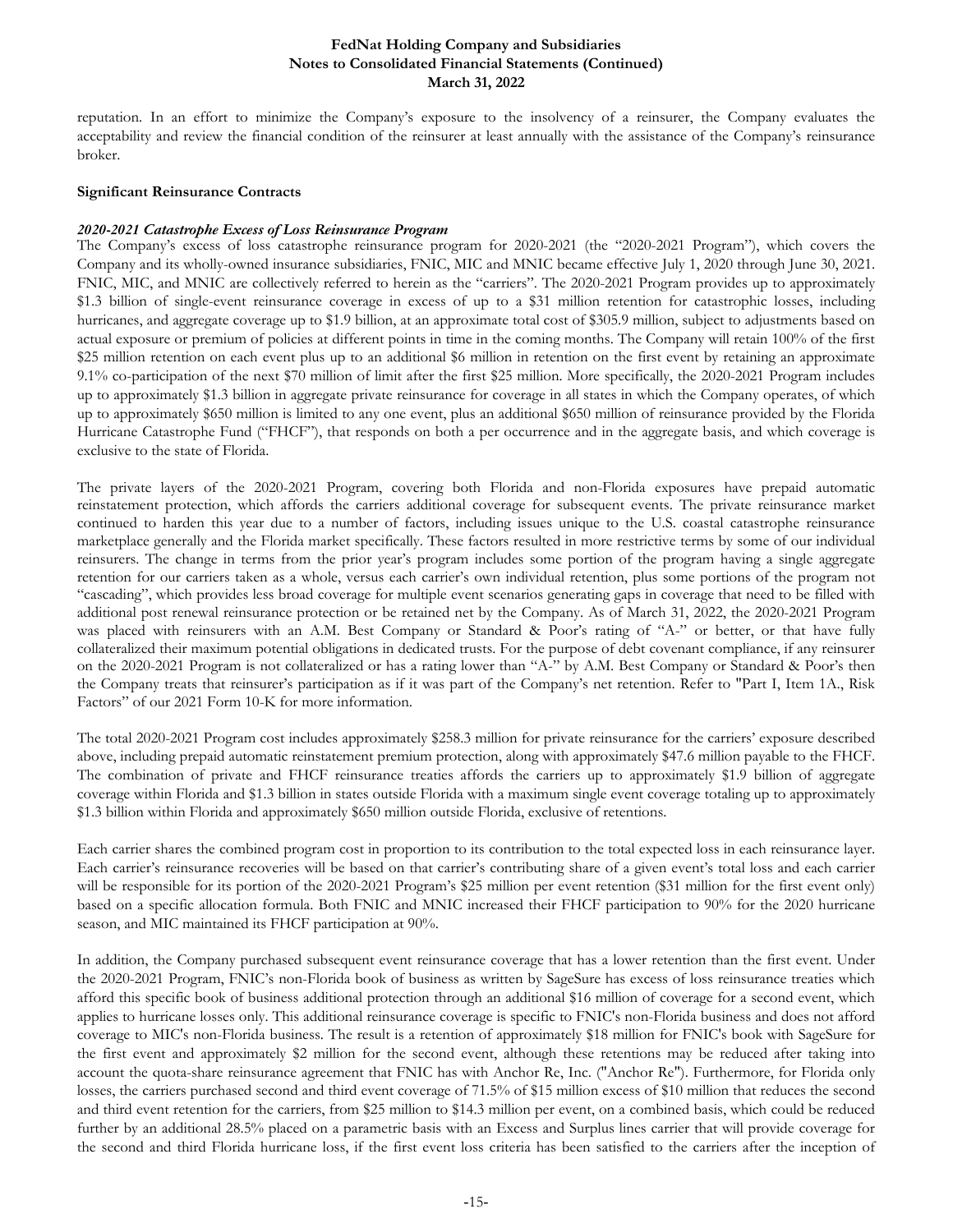treaty. The amount of recovery with the parametric product is based on the magnitude of the hurricane and the proximity of the individual insured risk to the hurricane path. This coverage terminated on May 31, 2021.

Furthermore, on September 3, 2020, the Company secured \$39.2 million of reinsurance limit at an approximate cost of \$11.2 million. This limit is available for Hurricane Delta and all subsequent events that occur during the remainder of the current treaty year. In addition, on October 13, 2020, the Company secured 50% of \$10 million excess of \$8 million of reinsurance limit at an approximate cost of \$875 thousand to lower its retention and further protect FNIC's non-Florida book of business written by SageSure. This limit was available for any named storm event during the remainder of 2020. On November 4, 2020, the Company secured an additional \$13.5 million of reinsurance limit at an approximate cost of \$2.0 million. This limit was available for any subsequent events that occurred for the remainder of 2020, except for Hurricane Eta.

Effective January 1, 2021, the Company entered into an aggregate excess of loss agreement on its MIC book of business through the end of the calendar year. This new agreement provides reinsurance coverage on non-named storms, of 65% of \$15 million excess of \$10 million with a \$0.85 million occurrence deductible and a \$4.15 million occurrence limit at an approximate cost of \$2.3 million.

Subsequent to a significant loss event in February 2021, the Company purchased \$50 million of additional reinsurance limit to provide further protection for any future events through May 31, 2021. The additional protection was secured in two layers for an approximate cost of \$13 million with the lowest layer responding at a retention level of \$10 million. This additional limit contained overlapping coverage on certain portions of this purchase, resulting in the determination that the additional coverage contained an embedded derivative. While the economic substance is similar to as a typical reinsurance recovery, the embedded derivative is carried at fair value on our consolidated balance sheets and changes in fair value are recognized in net realized and unrealized gain (loss) on our consolidated statements of operations as they occur. Refer to Notes 2 and 3 for further information.

Lastly, the Company secured additional reinsurance limit of 50% of \$70 million excess of \$25 million, at an approximate cost of \$2.8 million, which were recognized as ceded premium over the period from June 1, 2021 through June 30, 2021. This limit is available for events occurring during this period for all carriers and all states.

The carriers' cost and amounts of reinsurance are based on current analysis of exposure to catastrophic risk. Most of the data is subjected to exposure level analysis at various dates through December 31, 2020. This analysis of the carriers' exposure levels in relation to the total exposures to the FHCF and excess of loss treaties may produce changes in retentions, limits and reinsurance premiums in total, and by carrier, as a result of increases or decreases in the carriers' exposure levels.

#### *2021-2022 Catastrophe Excess of Loss Reinsurance Program*

The Company's excess of loss catastrophe reinsurance program for 2021-2022 (the "2021-2022 Program"), which covers the Company and its wholly-owned insurance subsidiaries, FNIC, MIC and MNIC became effective July 1, 2021. The 2021-2022 Program provides the carriers up to approximately \$1.4 billion of single event reinsurance coverage in excess of up to a \$18.25 million pre-tax retention for certain catastrophic losses, including hurricanes, and aggregate coverage up to \$2.25 billion, at an approximate total cost of \$274.1 million, subject to adjustments based on actual exposure or premium of policies at different points in time in the coming months.

Due to non-Florida exposures becoming a larger portion of the overall book of business, the Company broadened its approach to its reinsurance purchases for this treaty year by separating the program into two reinsurance towers. The first tower includes all exposures for FNIC Florida, MIC in all states and MNIC and includes ground up first event limit protection up to approximately \$982 million ("Primary Tower"), subject to a maximum first-event retention of \$10 million. The second tower provides ground up first event limit up to \$450 million for all FNIC's non-Florida business produced by its managing general underwriter partner ("FNIC SageSure Tower"), subject to a first-event retention of \$8.25 million. The \$18.25 million combined towers maximum retention is a reduction in the first event retention of approximately 41% compared to up to \$31 million in last year's program. The combination of these separate towers provides the Company with an increase in aggregate catastrophe reinsurance protection of approximately \$345 million compared to the previous treaty year original purchase. More specifically, the 2021-2022 Program includes up to approximately \$2.25 billion in aggregate reinsurance across all states in which the Company operates, including \$504 million of reinsurance provided by the Florida Hurricane Catastrophe Fund ("FHCF"). Up to approximately \$972 million is available for a first event within Florida, including \$468 million of private coverage plus the FHCF coverage. Up to approximately \$910 million of coverage is available for a first event outside of Florida, including the \$468 million of private coverage from the Primary Tower, which is available to cover catastrophe losses in MIC's book of business located in Louisiana and Texas. FHCF coverage responds on both a per occurrence and aggregate basis, and is exclusive to the state of Florida. Additionally, the 2021-2022 Program provides \$831 million of private reinsurance across the combined towers for second and subsequent events, subject to individual retentions within each tower and the aggregate limit. All layers above a \$30 million attachment point have prepaid automatic reinstatement protection, which affords the carriers additional coverage for subsequent events without additional cost.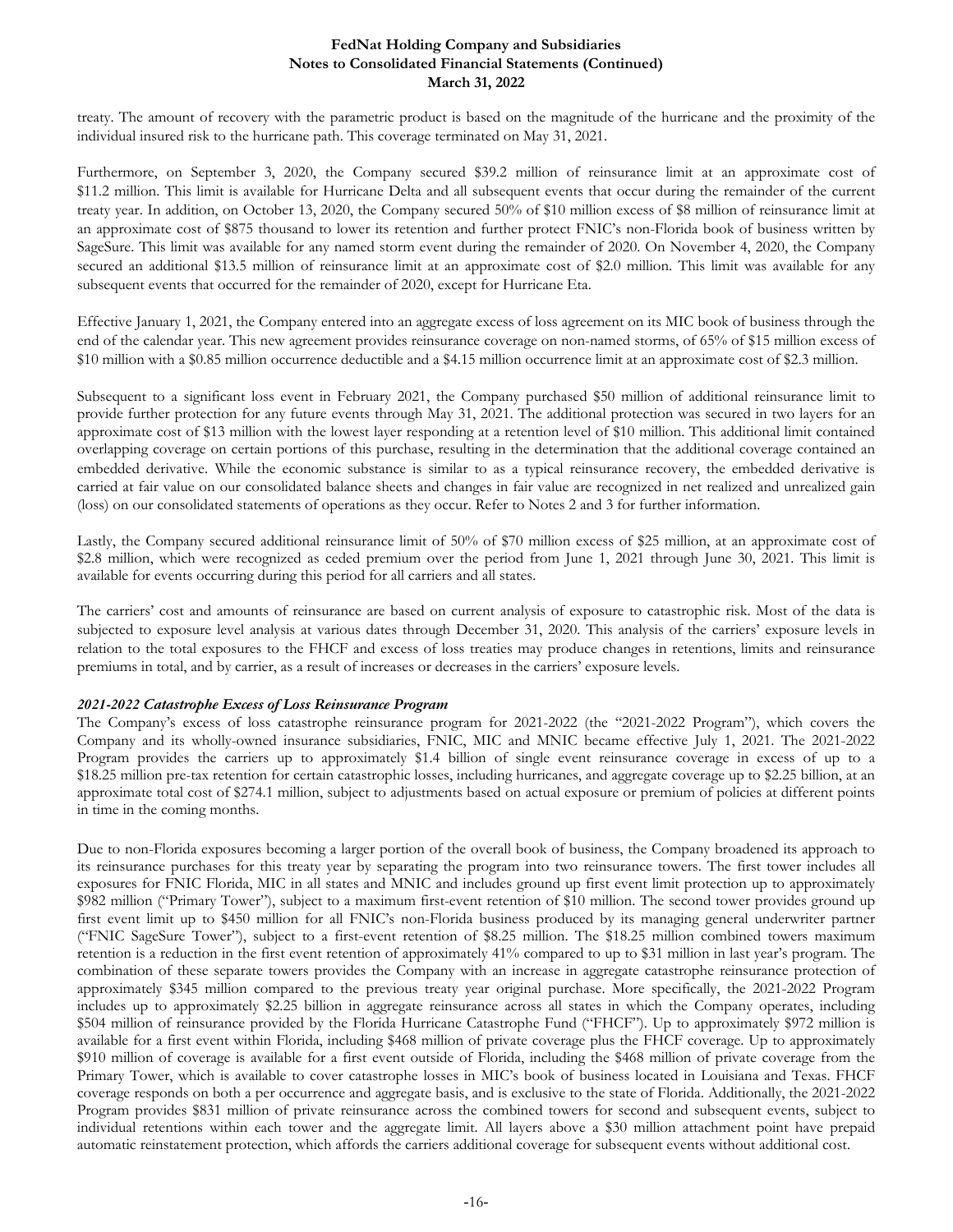Most of the privately placed layers of the 2021-2022 Program are effective July 1, 2021, with certain agreements effective for June 2021. The portion of the 2021-2022 Program placed with private reinsurers is with partners that as of March 31, 2022 had an A.M. Best Company or Standard & Poor's rating of "A-" or better, or that have fully collateralized their maximum potential obligations in dedicated trusts. For the purpose of debt covenant compliance, if any reinsurer on the 2021-2022 Program is not collateralized or has a rating lower than "A-" by A.M. Best Company or Standard & Poor's then the Company treats that reinsurer's participation as if it was part of the Company's net retention. Refer to "Part I, Item 1A., Risk Factors" of our 2021 Form 10-K for more information.

The private reinsurance market continued to harden this year due to a number of factors, including the elevated number of catastrophic events impacting U.S. coastal areas in recent years. These factors have resulted in more restrictive terms for the current and upcoming reinsurance treaty year. The change in terms includes a further reduction in the availability of cascading coverage, which automatically "drops-down" coverage for subsequent events and prevents gaps in reinsurance protection when multiple events occur during the same treaty year. In addition, there was limited open market capacity available for lower layer attachment points on an "all perils" basis. As a result, a vast majority of the first layer for the Primary Tower (\$20 million excess of \$10 million), which includes one automatic reinstatement, covers "all perils" only through November 30, 2021, after which coverage includes only named storms such as tropical depressions, tropical storms and hurricanes, and excludes tornado or hail events. The first layer in the FNIC SageSure Tower (\$22 million excess of \$8 million) provides both per occurrence and aggregate protection and was placed with Anchor Re, an affiliate of SageSure (the non-affiliated managing general underwriter that writes FNIC's non-Florida property business) on a fully-collateralized basis. In addition, 66% of the reinstatement premium protection (\$12 million) for the layer that attaches above \$30 million of the FNIC SageSure Tower provides protection on an "all perils" basis whereas the remaining 34% (\$6 million) provides protection following only a hurricane.

As indicated above, the carriers' combined 2021-2022 Program is estimated to cost \$274.1 million, consisting of \$204.8 million for the Primary Tower and \$69.4 million for FNIC SageSure Tower after consideration of 19% downward premium adjustment resulting from the September 30, 2021 exposure adjustment, driven by our exposure management initiatives. This amount includes approximately \$237.9 million for private reinsurance for the carriers' exposure described above, including prepaid automatic premium reinstatement protection, along with approximately \$36.2 million, within the Primary Tower, payable to the FHCF. All carriers maintained their 90% FHCF participation for the wind season. In the Primary Tower, each carrier will share the combined cost in proportion to its contribution to the total expected loss in each reinsurance layer. Each carrier's reinsurance recoveries will be based on that carrier's contributing share of a given event's total loss and each carrier will be responsible for its portion of the 2021-2022 Program's per event retention based on a specific allocation formula.

In addition to the coverage stated above, under the FNIC SageSure Tower, the Company purchased additional protection that lowers the second event named-storm retention, inclusive of co-participation, to approximately \$9.75 million, with certain limitations as described below. For a third event, the named storm retention would be approximately \$17.3 million. More specifically, this additional coverage consists of 75% of \$27 million of coverage for a second event and 47% of \$27 million of coverage for a third event, which applies to named storm losses only. These retentions may be reduced after taking into account the 80% quota-share agreement that was in place with Anchor Re up through December 31, 2021, which is discussed further below in "*FNIC Homeowners non-Florida*".

As discussed above, the lower layers of each tower of the 2021-2022 reinsurance program exclude severe convective storm coverage (tornado and hail) after December 1, 2021, resulting in approximately \$30 million of single event exposure to the Company under each tower, subject to potential coverage under certain quota-share reinsurance treaties.

The carriers' cost and amounts of reinsurance are based on current analysis of exposure to catastrophic risk. The data was subjected to exposure level analysis at various dates through December 31, 2021. This analysis of the carriers' exposure levels in relation to the total exposures to the FHCF and excess of loss treaties may produce changes in retentions, limits and reinsurance premiums in total, and by carrier, as a result of increases or decreases in the carriers' exposure levels.

#### *Quota-Share Reinsurance Programs*

# *FNIC Homeowners Florida*

On July 1, 2020, FNIC renewed its quota-share treaty with Swiss Re, which was initially set at 10%, on its Florida homeowners book of business, on an in-force, new and renewal basis, excluding named storms and subject to certain limitations. Effective October 1, 2020, this treaty increased the cession percentage from 10% to 20% on an in-force, new and renewal basis.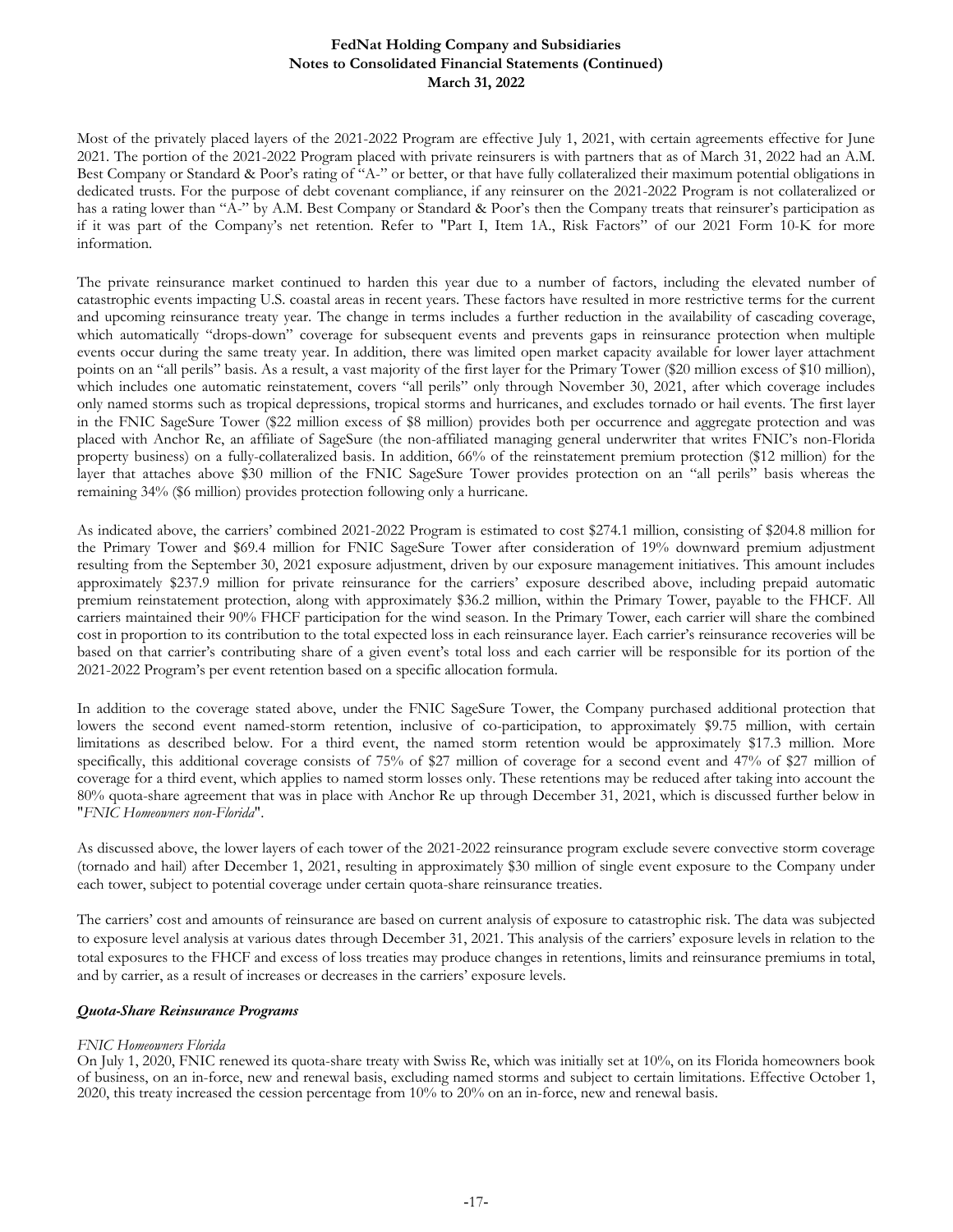On November 15, 2020, FNIC entered into a 10% quota-share reinsurance treaty through November 15, 2021 on its Florida homeowners book of business on an in-force, new and renewal basis. This treaty excludes all catastrophe losses and provides coverage only on attritional losses and is subject to certain limitations.

On December 31, 2020, FNIC entered into a 10% quota-share reinsurance treaty through December 31, 2021 on its Florida homeowners book of business on an in-force, new and renewal basis. This treaty excludes named storms and is subject to certain limitations.

On July 1, 2021, FNIC renewed its 20% quota-share treaty on its Florida homeowners book of business, on an in-force, new and renewal basis, excluding named storms and subject to certain limitations. In addition, this quota-share allows FNIC the flexibility to prospectively increase (we are currently at the maximum) or decrease the cession percentage up to three times during the term of the agreement.

On November 15, 2021, FNIC renewed its 10% quota-share treaty through November 15, 2022 on its Florida homeowners book of business on an in-force, new and renewal basis. This treaty excludes all catastrophe losses and provides coverage only on attritional losses and is subject to certain limitations.

On December 31, 2021, FNIC entered into a new 7.5% quota-share reinsurance treaty through December 31, 2022 on its Florida homeowners book of business on a new and renewal basis. This treaty excludes named storms and is subject to certain limitations. FNIC elected to runoff the expiring 10% participation through the policies natural expirations.

### *FNIC Homeowners non-Florida*

On July 1, 2020, FNIC entered into a quota-share treaty on its non-Florida homeowners book of business with Anchor Re, an Arizona captive reinsurance entity that is an affiliate of SageSure. The treaty provided 50% quota-share reinsurance protection on claims incurred subsequent to July 1, 2020 on in-force, new and renewal business through June 30, 2021, subject to certain limitations, which include limits on the net losses that Anchor Re can realize during the treaty year. The treaty arrangement was fully collateralized through Anchor Re. The financial economics of this treaty substantially mirror the 50% profit-sharing arrangement that was previously in place. Thus, this treaty was not expected to have any impact on the pre-tax operating results of the Company, though the components of the combined ratio will be affected by the ceding of premiums, claims and commissions. On November 3, 2020, FNIC and Anchor Re agreed to increase the cession percentage in this treaty from 50% to 80%, effective December 1, 2020 on in-force, new and renewal basis.

Effective January 31, 2021, the Company terminated its existing 80% quota-share reinsurance treaty with Anchor Re and commuted the agreement. In April 2021, the Company received \$7.2 million from Anchor Re as settlement of the commutation. Immediately after the commutation, the Company entered into an 80% quota-share treaty with Anchor Re on February 1, 2021 on an in-force, new and renewal basis, which covers the thirteen month period through February 28, 2022, subject to certain limitations, which include limits on the net losses that Anchor Re can realize during the treaty year.

Effective December 31, 2021, the Company terminated its existing 80% quota-share reinsurance treaty with Anchor Re and commuted the agreement. Immediately after the commutation, the Company entered into a 100% quota-share treaty with Anchor Re on December 31, 2021 on an in-force, new and renewal basis, which covers the six month period through June 30, 2022, subject to certain limitations which include limits on the net losses that Anchor Re can realize during the treaty year. The new treaty excludes catastrophe losses, involves a funded trust and is fully collateralized through Anchor Re. The Company recorded a pre-tax loss of \$2.5 million in the fourth quarter of 2021 related to the settlement of the managing general underwriting and profit share agreements with SageSure through December 31, 2021.

#### *Associated Trust Agreements*

Certain reinsurance agreements require FNIC to secure the credit, regulatory and business risk. Fully funded trust agreements securing these risks totaled less than \$0.1 million as of March 31, 2022 and December 31, 2021.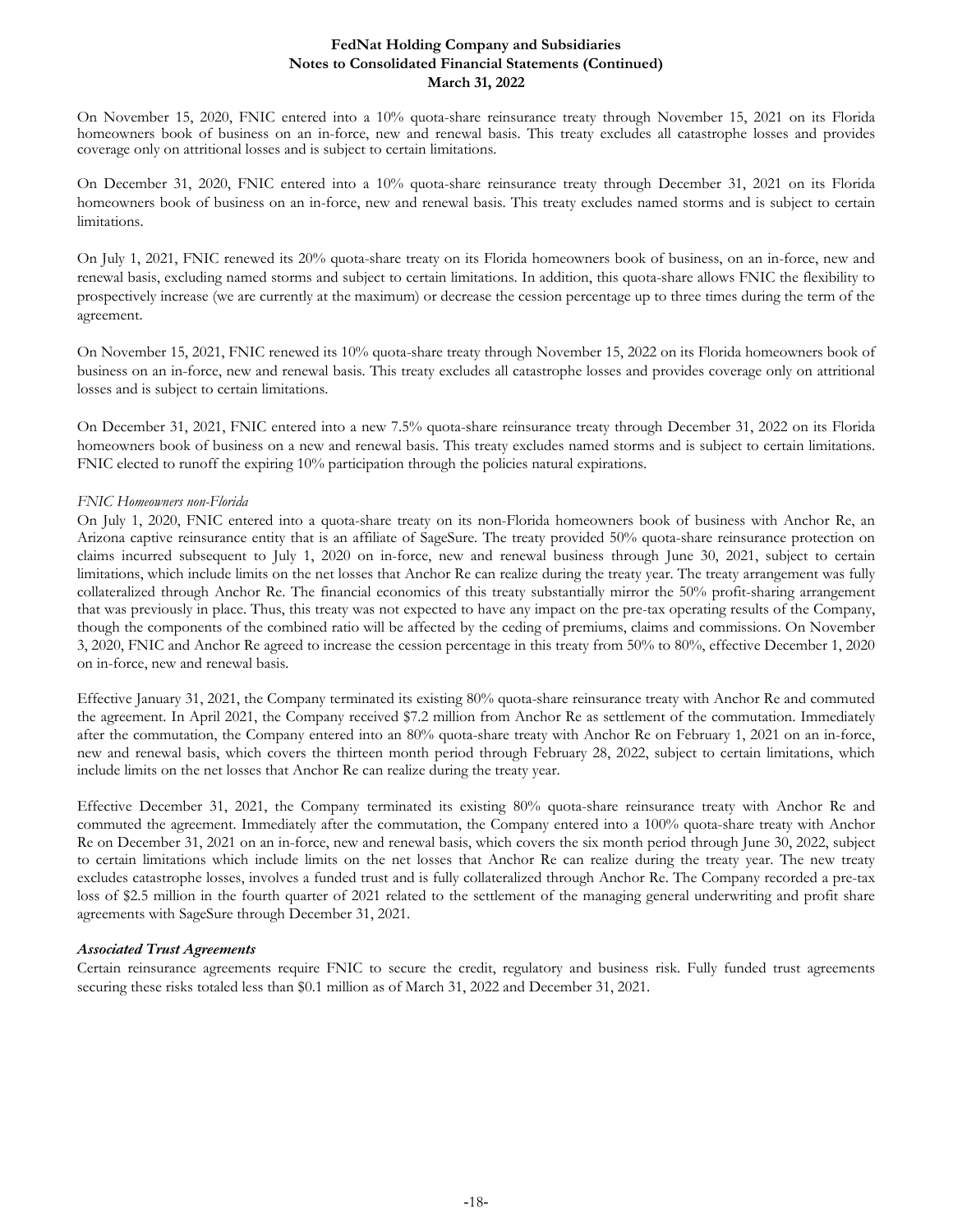### **Reinsurance Recoverable, Net**

Amounts recoverable from reinsurers are recognized in a manner consistent with the claims liabilities associated with the reinsurance placement and presented on the consolidated balance sheet as reinsurance recoverable. Reinsurance recoverable, net consisted of the following:

|                                          | March 31, | December 31,   |
|------------------------------------------|-----------|----------------|
|                                          | 2022      | 2021           |
|                                          |           | (In thousands) |
| Reinsurance recoverable on paid losses   | 100,499   | 59,096         |
| Reinsurance recoverable on unpaid losses | 481,531   | 554,356        |
| Allowance for credit loss                | (109)     | (249)          |
| Reinsurance recoverable, net             | 581,921   | 613,203        |

As of March 31, 2022, and December 31, 2021, the Company had reinsurance recoverable of \$480.0 million (as a result of Hurricanes Ida, Laura, Irma, Sally as well as April 2021 Storms) and \$504.8 million (as a result of Hurricanes Ida, Irma, Laura, April 2021 Storms and Hurricane Sally), respectively. April 2021 Storms were a collection of severe weather events impacting Texas, Florida, Louisiana and other states over a six-day period starting approximately April 10, 2021.

Refer to Note 6 below for information regarding the assessment and amounts of allowances for credit losses.

### **Net Premiums Written and Net Premiums Earned**

Net premiums written and net premiums earned consisted of the following:

|                             |              | <b>Three Months Ended</b> |               |            |  |  |  |
|-----------------------------|--------------|---------------------------|---------------|------------|--|--|--|
|                             |              | March 31,                 |               |            |  |  |  |
|                             |              | 2022                      |               | 2021       |  |  |  |
|                             |              | (In thousands)            |               |            |  |  |  |
| <b>Net Premiums Written</b> |              |                           |               |            |  |  |  |
| Direct                      | \$           | 137,892                   | $\mathbb{S}$  | 174,207    |  |  |  |
| Ceded                       |              | (38,269)                  |               | (78, 149)  |  |  |  |
|                             |              | 99,623                    | <sup>\$</sup> | 96,058     |  |  |  |
| <b>Net Premiums Earned</b>  |              |                           |               |            |  |  |  |
| Direct                      | $\mathbb{S}$ | 164,328                   | $\mathbb{S}$  | 179,002    |  |  |  |
| Ceded                       |              | (118, 343)                |               | (139, 257) |  |  |  |
|                             |              | 45,985                    |               | 39,745     |  |  |  |

# **6. ALLOWANCES FOR CREDIT LOSS**

#### **Overview**

There is significant risk and judgment involved in determining estimates of our allowances for credit loss, which reduce the amortized cost of an asset to produce an estimate of the net amount that will be collected over the asset's contractual life. Longer time horizons generally present more uncertainty in expected cash flow. We evaluate the expected credit loss of assets on an individual basis, except in cases where assets collectively share similar risk characteristics where we pool them together. We evaluate and estimate our allowances for credit loss by considering reasonable, relevant and supportable available information.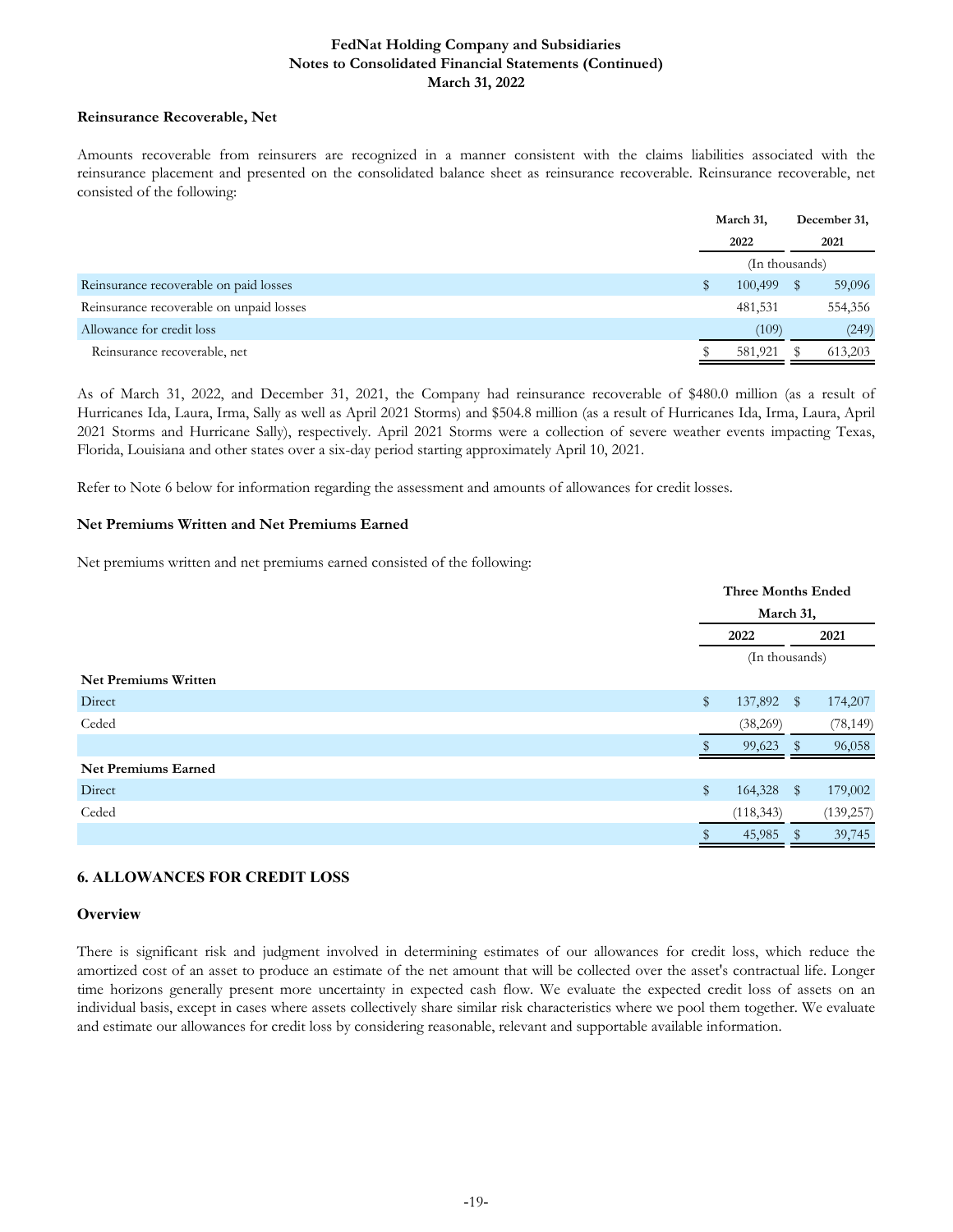Activity in the allowances for credit loss, by asset line item on the consolidated balance sheet, is summarized as follows:

|                                    |            |     | Reinsurance    |   |       |
|------------------------------------|------------|-----|----------------|---|-------|
|                                    | Premiums   |     | Recoverable,   |   |       |
|                                    | Receivable |     | <b>Net</b>     |   | Total |
|                                    |            |     | (In thousands) |   |       |
| Balance as of December 31, 2021    | \$         | 125 | 249<br>- \$    | S | 374   |
| Credit loss expense (recovery) (1) |            | 8   | (140)          |   | (132) |
| Balance as of March 31, 2022       |            | 133 | 109            |   | 242   |

(1) Reflected in commissions and other underwriting expenses on the consolidated statements of comprehensive income (loss).

Accrued investment income is included in other assets on the consolidated balance sheet. We immediately write-off accrued investment income if it becomes uncollectible, therefore we do not measure or record an allowance for credit losses.

### **Investments**

Our investment policy is established by the Board of Directors' Investment Committee and is reviewed on a regular basis. This policy currently limits investment in non-investment-grade debt securities (including high-yield bonds), and limits total investments in preferred stock, common stock and mortgage notes receivable. We also comply with applicable laws and regulations that further restrict the type, quality and concentration of our investments. We do not use any swaps, options, futures or forward contracts to hedge or enhance our investment portfolio.

Our investment portfolio has inherent risks because it contains volatility associated with market pricing and interest rate sensitive instruments, such as bonds, which may be adversely affected by changes in interest rates or credit worthiness. The effects of market volatility, declining economic conditions, such as a U.S. or global economic slowdown, whether due to COVID-19, or other factors, could adversely impact the credit quality of securities in our portfolio and may have unforeseen consequences on the liquidity and financial stability of the issuers of securities we hold.

Our debt securities portfolio includes securities that:

- Are explicitly guaranteed by a sovereign entity that can print its own currency;
- The currency is routinely held by central banks, used in international commerce and commonly viewed as a reserve currency; and
- Have experienced a consistent high credit rating by rating agencies and a long history with no credit losses.

We believe if these governments were to technically default it is reasonable to assume an expectation of immaterial losses. Refer to Note 4 above for the balances of these sovereign debt securities, which are reported in the following investment categories:

- United States government obligations and authorities;
- Obligations of states and political subdivisions; and
- International.

For our debt securities, available-for-sale, the fact that a security's fair value is below its amortized cost is not a decisive indicator of credit loss. In many cases, a security's fair value may decline due to factors that are unrelated to the issuer's ability to pay. For this reason, we consider the extent to which fair value is below amortized cost in determining whether a credit-related loss exists. The Company also considers the credit quality rating of the security, with a special emphasis on securities downgraded below investment grade. A comparison is made between the present value of expected future cash flows for a security and its amortized cost. If the present value of future expected cash flows is less than amortized cost, a credit loss is presumed to exist and an allowance for credit loss is established. Management may conclude that a qualitative analysis is sufficient to support its conclusion that the present value of the expected cash flows equals or exceeds a security's amortized cost. As a result of this review, management concluded that there were no credit-related impairments of our available-for-sale securities as of March 31, 2022 and December 31, 2021. Management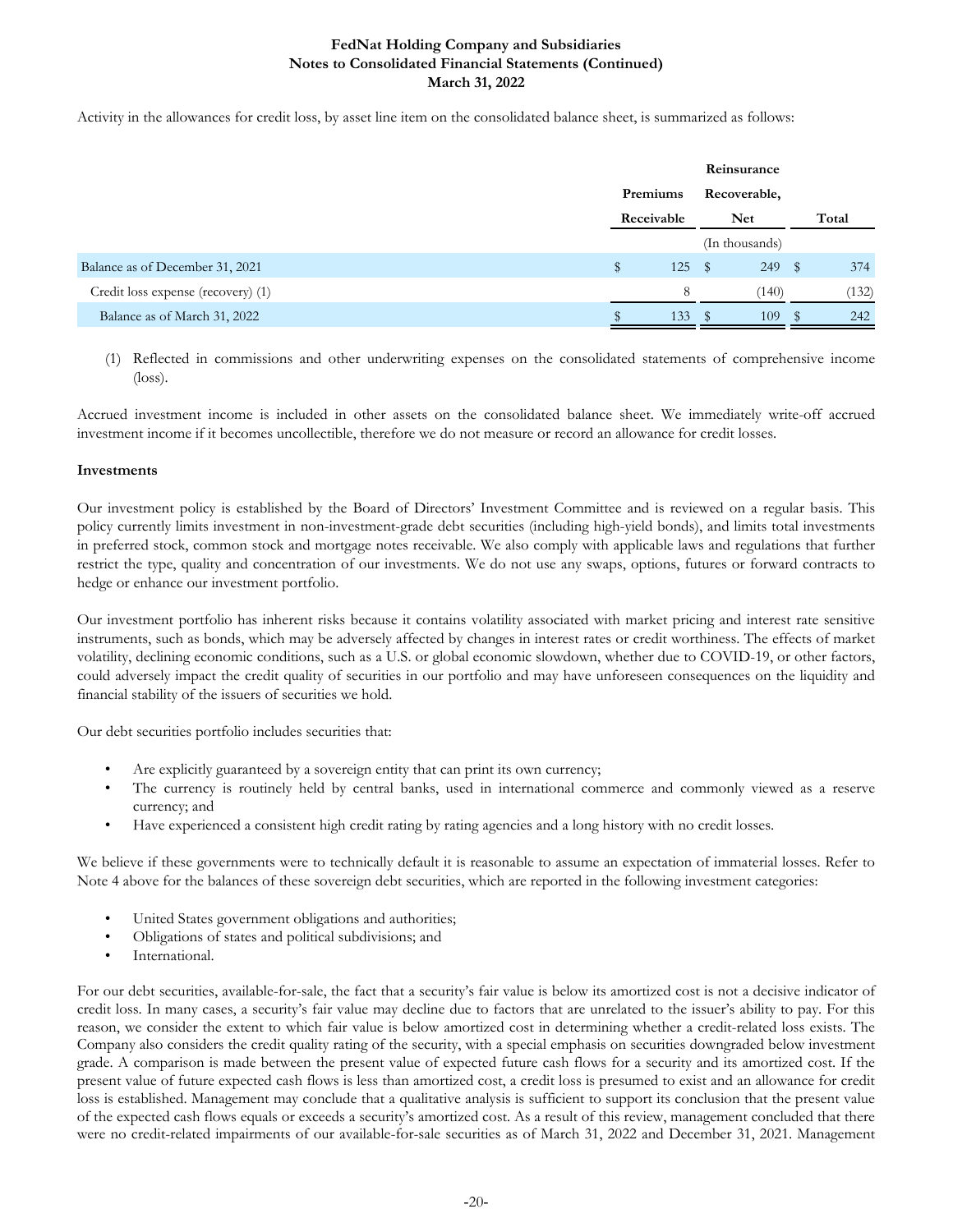does not have any current intent to sell available-for-sale securities in an unrealized loss position, and it is not "more likely than not" that the Company will be required to sell these securities before a recovery in their value to their amortized cost basis occurs.

Our equity investments are measured at fair value through net income (loss), therefore they do not require an allowance for credit loss.

### **Premiums Receivable**

We do have collectability risk, but our homeowners policy terms are one year or less and our policyholders are dispersed throughout the southeast United States, although the majority of our policyholders are located in Florida.

We write-off premiums receivable if the individual policy becomes uncollectible. Because collectively our premiums receivable share similar risk characteristics, we pool them to measure our valuation allowance for credit losses using an aging method approach. This method applies historical loss rates to levels of delinquency for our policy terms that are one year or less. Based upon historical collectability, adjusted for current and future economic conditions, we have measured and recorded our valuation allowances for premiums receivable.

The aging of our premiums receivable and associated allowance for credit loss was as follows:

|                           |             | Days Past Due |            |   |                |      |       |  |         |      |        |
|---------------------------|-------------|---------------|------------|---|----------------|------|-------|--|---------|------|--------|
|                           | Current     |               | $1-29$     |   | 30-59          |      | 60-89 |  | 90 plus |      | Total  |
| March 31, 2022            |             |               |            |   | (In thousands) |      |       |  |         |      |        |
| Amortized cost            | $31,001$ \$ |               | $1,914$ \$ |   | 168            | - \$ | 63    |  | 76      | - \$ | 33,222 |
| Allowance for credit loss |             |               | (21)       |   | (15)           |      | (21)  |  | 76)     |      | (133)  |
| <b>Net</b>                | 31,001      | - \$          | 1,893      | S | 153            | S    | 42    |  |         |      | 33,089 |

|                           | Current |      | $1-29$ |   | 30-59          |      | 60-89 | 90 plus |   | Total  |
|---------------------------|---------|------|--------|---|----------------|------|-------|---------|---|--------|
| December 31, 2021         |         |      |        |   | (In thousands) |      |       |         |   |        |
| Amortized cost            | 39,287  | - \$ | 1,670  | S | 233            | - \$ | 16 \$ | 93      | S | 41,299 |
| Allowance for credit loss |         |      | (15)   |   | (12)           |      | (5)   | (93)    |   | (125)  |
| <b>Net</b>                | 39,287  |      | 1,655  |   | 221            |      | 11    |         |   | 41,174 |

# **Reinsurance Recoverable**

Refer to Note 5 above for details of our efforts to minimize our exposure to losses from a reinsurer's inability to pay.

We measure and record our valuation allowances for credit losses on our reinsurance recoverables asset by multiplying the probability the asset would default within a given timeframe ("PD") by the percentage of the asset not expected to be collected upon default, or loss given default ("LGD") and multiplying the result by the amortized cost of the asset. We use market observable data for our PD and LGD assumptions, and in cases where we are unable to observe LGD, we assume it is 100%.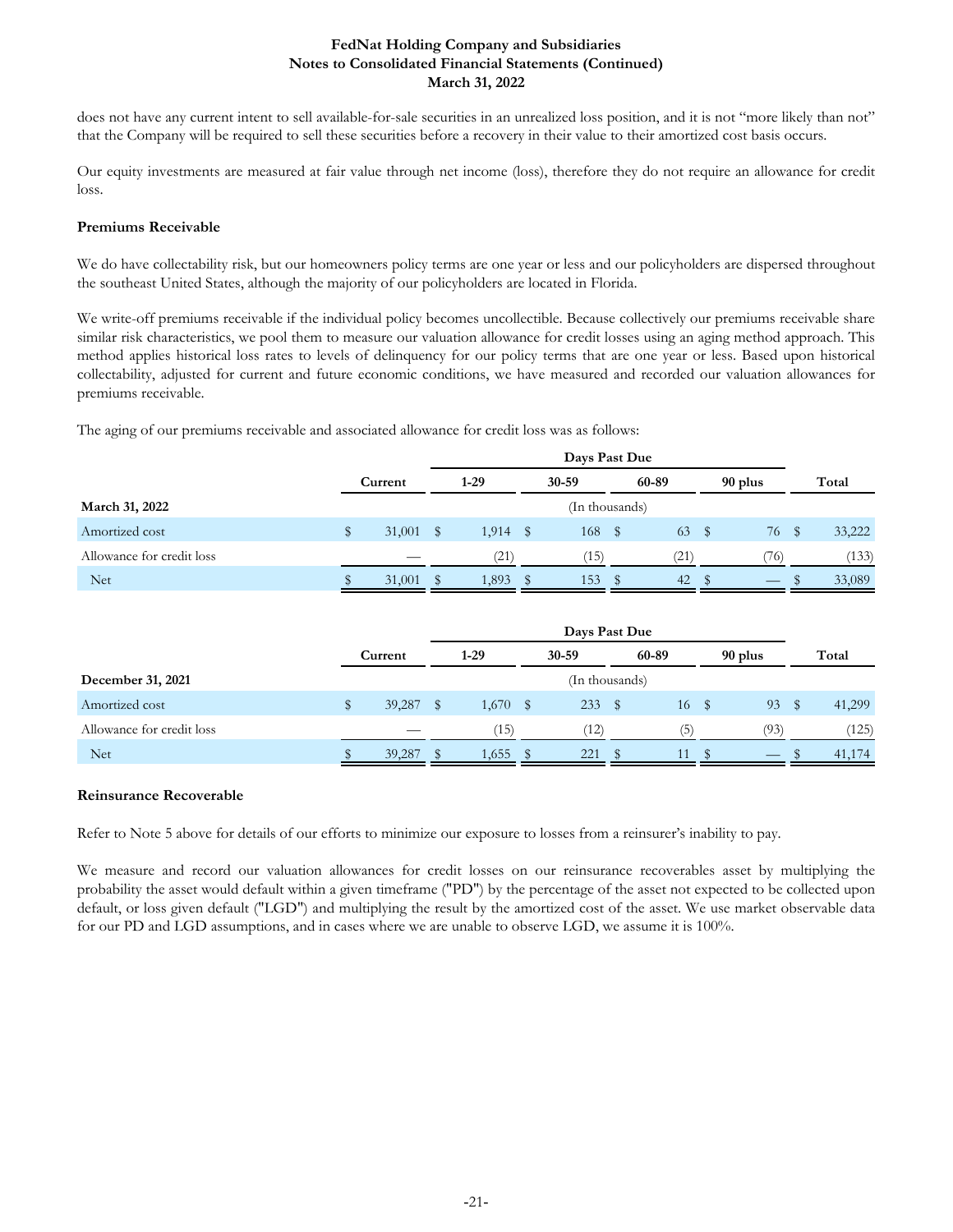# **7. LOSS AND LOSS ADJUSTMENT RESERVES**

The liability for loss and LAE reserves is determined on an individual-case basis for all claims reported. The liability also includes amounts for unallocated expenses, anticipated future claim development and incurred but not reported ("IBNR").

Activity in the liability for loss and LAE reserves is summarized as follows:

|                                                                       | <b>Three Months Ended</b> |                |            |  |  |  |
|-----------------------------------------------------------------------|---------------------------|----------------|------------|--|--|--|
|                                                                       | March 31,                 |                |            |  |  |  |
|                                                                       | 2022                      |                | 2021       |  |  |  |
|                                                                       |                           | (In thousands) |            |  |  |  |
| Gross reserves, beginning-of-period                                   | \$<br>738,794             | $\sqrt[6]{3}$  | 540,367    |  |  |  |
| Less: reinsurance recoverable (1)                                     | (554, 107)                |                | (358, 128) |  |  |  |
| Net reserves, beginning-of-period                                     | 184,687                   |                | 182,239    |  |  |  |
|                                                                       |                           |                |            |  |  |  |
| Incurred loss, net of reinsurance, related to:                        |                           |                |            |  |  |  |
| Current year                                                          | 55,312                    |                | 47,493     |  |  |  |
| Prior year loss development (redundancy) (2)                          | 3,472                     |                | 624        |  |  |  |
| Ceded losses subject to offsetting experience account adjustments (3) |                           |                | (96)       |  |  |  |
| Prior years                                                           | 3,472                     |                | 528        |  |  |  |
| Amortization of acquisition fair value adjustment                     | (1)                       |                | (5)        |  |  |  |
| Total incurred loss and LAE, net of reinsurance                       | 58,783                    |                | 48,016     |  |  |  |
|                                                                       |                           |                |            |  |  |  |
| Paid loss, net of reinsurance, related to:                            |                           |                |            |  |  |  |
| Current year                                                          | 4,407                     |                | 24,669     |  |  |  |
| Prior years                                                           | 58,890                    |                | 46,813     |  |  |  |
| Total paid loss and LAE, net of reinsurance                           | 63,297                    |                | 71,482     |  |  |  |
|                                                                       |                           |                |            |  |  |  |
| Net reserves, end-of-period                                           | 180,173                   |                | 158,773    |  |  |  |
| Plus: reinsurance recoverable (1)                                     | 481,422                   |                | 327,940    |  |  |  |
| Gross reserves, end-of-period                                         | 661,595                   | S              | 486,713    |  |  |  |

(1) Reinsurance recoverable in this table includes only ceded loss and LAE reserves.

(2) Reflects loss development from prior accident years impacting pre-tax net income. Excludes losses ceded under retrospective reinsurance treaties to the extent there is an offsetting experience account adjustment.

(3) Reflects losses ceded under retrospective reinsurance treaties to the extent there is an offsetting experience account adjustment, such that there is no impact on pre-tax net income (loss).

The establishment of loss reserves is an inherently uncertain process and changes in loss reserve estimates are expected as such estimates are subject to the outcome of future events. The factors influencing changes in claim costs are often difficult to isolate or quantify and developments in paid and incurred losses from historical trends are frequently subject to multiple interpretations. Changes in estimates, or differences between estimates and amounts ultimately paid, are reflected in the operating results of the period during which such adjustments are made.

During the three months ended March 31, 2022, the Company experienced \$3.5 million of net unfavorable loss and LAE reserve development from its homeowners line of business primarily driven by increased losses from Hurricane Laura.

During the three months ended March 31, 2021, the Company experienced \$0.6 million of unfavorable loss and LAE reserve development on prior accident years, primarily in its non-Florida homeowners line of business as a result of higher than expected development from accident year 2020.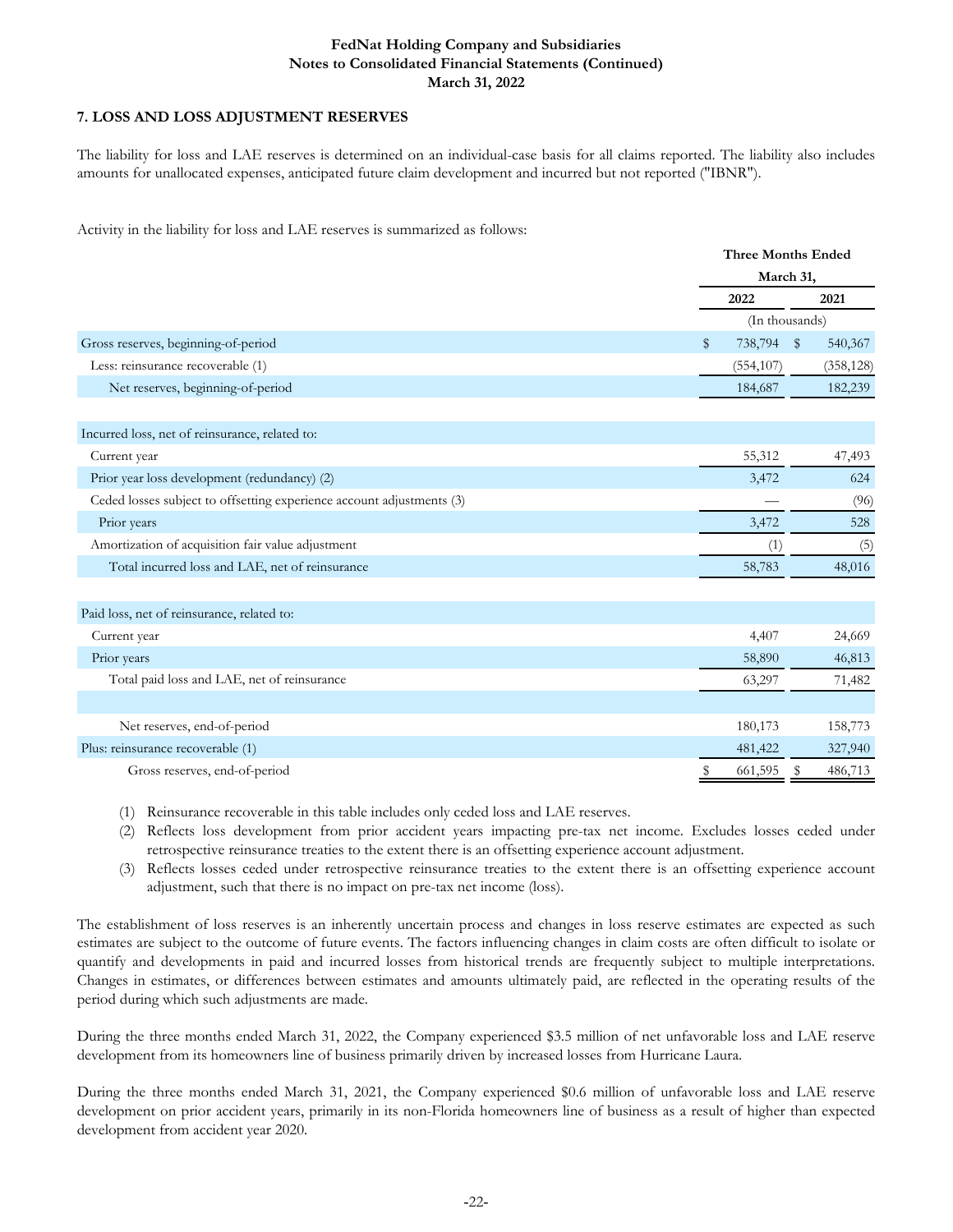The Company entered into 30% and 10% retrospectively-rated Florida-only property quota-share treaties, which ended on July 1, 2016 and 2017, respectively. These agreements included a profit share (experience account) provision, under which the Company will receive ceded premium adjustments at the end of the treaty to the extent there is a positive balance in the experience account. This experience account is based on paid losses rather than incurred losses. Due to the retrospectively-rated nature of this treaty, when the experience account is positive we cede losses under these treaties as the claims are paid with an equal and offsetting adjustment to ceded premiums (in recognition of the related change to the experience account receivable), with no impact on net income. Conversely, when the experience account is negative, the Company cedes losses on an incurred basis with no offsetting adjustment to ceded premiums, which impacts net income. Loss development can be either favorable or unfavorable regardless of whether the experience account is in a positive or negative position. Effective February 28, 2021, the Company commuted the 30% agreement and subsequently received \$11.2 million as settlement.

# **8. LONG-TERM DEBT**

In May 2022, Egan Jones' rating on the Company's outstanding senior notes expired such that our notes are not currently rated. The lack of a rating, if not remediated within 30 days from receipt of notice as provided in the note indentures, has the potential to result in an Event of Default under the note indentures. The Company intends to use its best efforts to secure such a rating as soon as reasonably practicable. If the Company fails to secure such a rating, such condition, represents a potential default under our debt indentures that could result in acceleration of repayment of our debt. If the Company fails to secure such a rating, is placed into receivership or fails to obtain excess-of-loss reinsurance, such conditions, if not timely cured, could result in acceleration of repayment of our debt. The Company does not have adequate liquidity to repay this debt without replacement borrowings, which may not be available.

The fair values of the Convertible Senior Unsecured Notes due 2026 were \$22.5 million and \$22.1 million as of March 31, 2022 and December 31, 2021, respectively. The fair values of the Senior Unsecured Fixed Rate Notes due 2029 were \$102.8 million and \$106.5 million as of March 31, 2022 and December 31, 2021, respectively. Refer to Note 3 for additional information.

Refer to Note 10 of our 2021 Form 10-K for additional information regarding our long-term debt.

# **9. INCOME TAXES**

Our effective income tax rate is the ratio of income tax expense (benefit) over our income (loss) before income taxes. The effective income tax rate was 2.3% and 20.2% for the three months ended March 31, 2022 and 2021, respectively. Differences in the effective tax and the statutory Federal income tax rate of 21% are driven by state income taxes and anticipated annual permanent differences, including estimates for tax-exempt interest, dividends received deduction, executive compensation as well as the net operating loss ("NOL") provision and change in the valuation allowance in the current year.

The application of GAAP requires us to evaluate the recoverability of our net deferred income tax assets, including those associated with NOL carryforwards, and establish a valuation allowance, if necessary, to reduce our deferred income tax asset to an amount that is more likely than not to be realizable. Considerable judgment and the use of estimates are required in determining whether a valuation allowance is necessary, and if so, the amount of such valuation allowance. In evaluating the need for a valuation allowance, we consider many factors, including: the nature and character of the deferred income tax assets and liabilities; taxable income in prior carryback years, if any; future reversals of existing temporary differences; the length of time carryovers can be utilized; and any tax planning strategies we would employ to avoid a tax benefit from expiring unused. Realization is never assured and based on available information, including the financial performance of the Company, and determined that it was more likely than not that the net deferred income tax asset would not be realized. Therefore, as of March 31, 2022 and December 31, 2021, we have established a full valuation allowance and no deferred income tax were reflected in net income (loss) for the three months ended March 31, 2022. For additional information, refer to Note 11 of our 2021 Form 10-K.

The Company had an uncertain tax position of \$0.2 million and \$0.2 million as of March 31, 2022 and December 31, 2021, respectively. The Company has a valuation allowance of \$26.0 million and \$30.5 million on its deferred income tax asset as of March 31, 2022 and December 31, 2021, respectively.

We recognize accrued interest and penalties related to unrecognized tax benefits in income tax expense (benefit) in the consolidated statements of operations and statements of comprehensive income (loss). For the three months ended March 31, 2022 and 2021, the Company recognized no benefit related to an uncertain tax position and our associated accrued interest and penalties was less than \$0.1 million.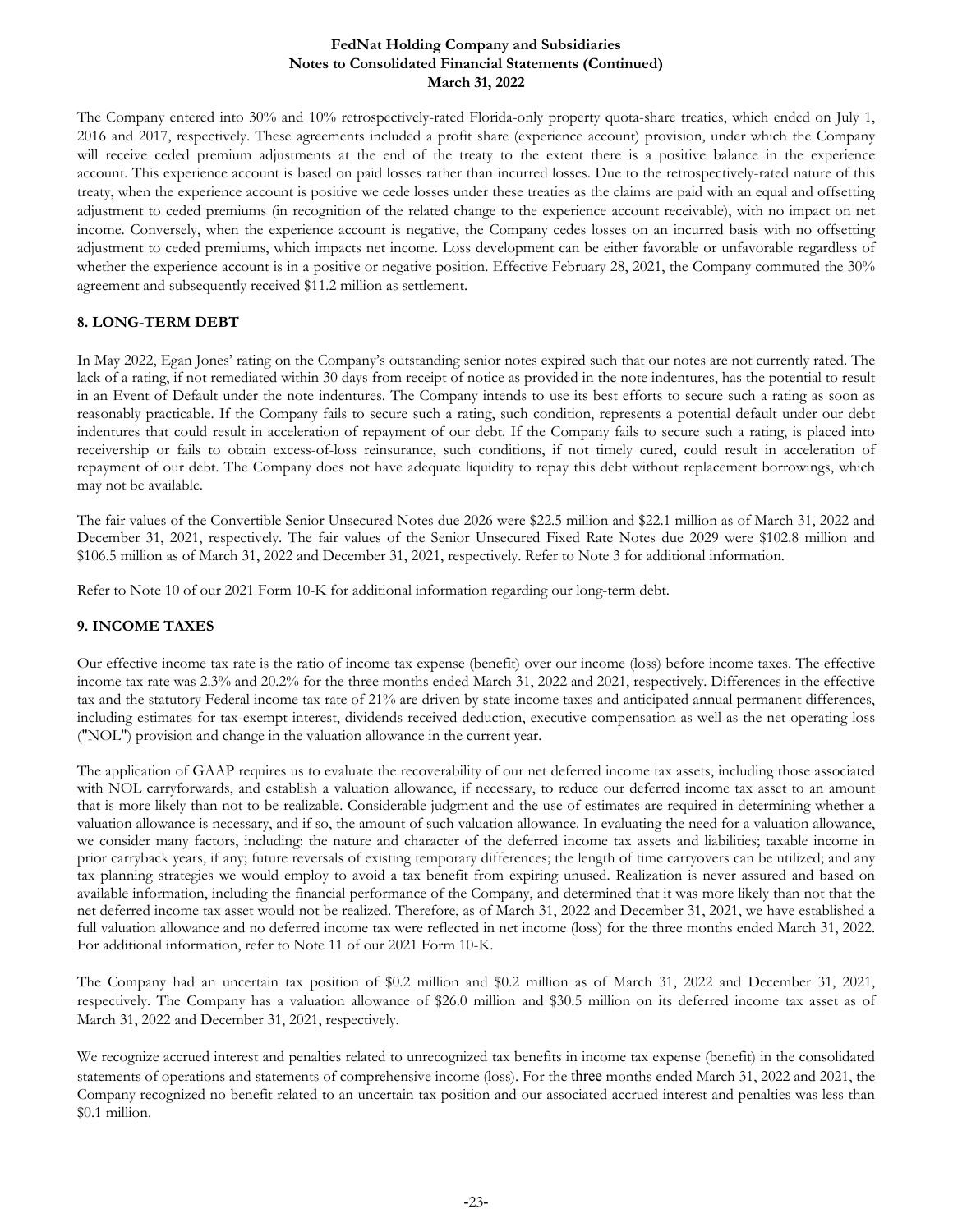### **10. COMMITMENTS AND CONTINGENCIES**

#### **Litigation and Legal Proceedings**

In the ordinary course of business, the Company is involved in various legal proceedings, specifically claims litigation. The Company's insurance subsidiaries participate in most of these proceedings by either defending third-party claims brought against insureds or litigating first-party coverage claims. The Company accounts for such activity through the establishment of loss and LAE reserves. The Company's management believes that the ultimate liability, if any, with respect to such ordinary-course claims litigation, after consideration of provisions made for potential losses and costs of defense, is immaterial to the Company's consolidated financial statements. The Company is also occasionally involved in other legal and regulatory proceedings, some of which may assert claims for substantial amounts, making the Company party to individual actions in which extra-contractual damages, punitive damages or penalties, such as claims alleging bad faith in the handling of insurance claims, are sought.

The Company reviews the outstanding matters, if any, on a quarterly basis. The Company accrues for estimated losses and contingent obligations in the consolidated financial statements if and when the obligation or potential loss from any litigation, legal proceeding or claim is considered probable and the amount of the potential exposure is reasonably estimable. The Company records such probable and estimable losses through the establishment of legal expense reserves. As events evolve, facts concerning litigation and contingencies become known and as additional information becomes available, the Company's management reassesses its potential liabilities related to pending claims and litigation and may revise its previous estimates and make appropriate adjustment to the financial statements. Estimates that require judgment are subject to change and are based on management's assessment, including the advice of legal counsel, the expected outcome of litigation and legal proceedings or other dispute resolution proceedings or the expected resolution of contingencies. The Company's management believes that the Company's accruals for probable and estimable losses are reasonable and that the amounts accrued do not have a material effect on the Company's consolidated financial statements. In April 2022, the Company received a written demand for arbitration from one of the reinsurers ("the reinsurer") included in the Company's excess-of-loss reinsurance program. The reinsurer asserts that the Company has misapplied certain provisions of the treaty for purposes of determining catastrophe weather losses in excess of the Company's single-event retention. The Company strongly believes its ceded losses have been determined in accordance with the provisions of the treaties; however, the ultimate resolution of this matter could result in the Company retaining up to \$14.5 million of additional net catastrophe losses related to the reinsurer in question. Because the Company does not deem any loss as probable or estimable, no amount has been accrued related to the matter as of the date of this filing.

#### **Assessment Related Activity**

The Company operates in a regulatory environment where certain entities and organizations have the authority to require us to participate in assessments. Currently these entities and organizations include: Florida Insurance Guaranty Association ("FIGA"), Citizens Property Insurance Corporation ("Citizens"), FHCF, Georgia Insurers Insolvency Pool ("GIIP"), Special Insurance Fraud Fund ("SIIF"), Fair Access to Insurance Requirements Plan ("FAIRP"), Property Insurance Association of Louisiana ("PIAL"), South Carolina Property & Casualty Insurance Guaranty Association ("SCPCIGA"), Texas Property and Casualty Insurance Guaranty Association ("TPCIGA"), Texas Windstorm Insurance Association ("TWIA"), Alabama Insurance Guaranty Association ("AIGA"), and Alabama Insurance Underwriters Association ("AIUA"). As a direct premium writer, we are required to participate in certain insurer solvency associations under the applicable laws in the states which we do business. One form of assessment requires us to collect the assessment from our policyholders and then remit the collected amounts to the assessing entity, which does not have any impact on our financial results. We are also subject to assessments that require us to pay the full amount of the assessment to the assessing entity and then we are permitted to make rate filings to allow us to recoup the amount of the assessment from our policyholders over time.

In connection with its automobile line of business, which is currently winding down, FNIC is also required to participate in an insurance apportionment plan under Florida law, which is referred to as a JUA Plan. The JUA Plan provides for the equitable apportionment of any profits realized, or losses and expenses incurred, among participating automobile insurers. In the event of an underwriting deficit incurred by the JUA Plan, which is not recovered through the policyholders in the JUA Plan, such deficit shall be recovered from the companies participating in the JUA Plan in the proportion that the net direct written premiums of each such member during the preceding calendar year bear to the aggregate net direct premiums written in this state by all members of the JUA Plan. There were no material assessments by the JUA Plan as of December 31, 2021. Future assessments by the JUA and the JUA Plan are indeterminable at this time.

#### **Leases**

The Company is committed under various operating lease agreements for office space.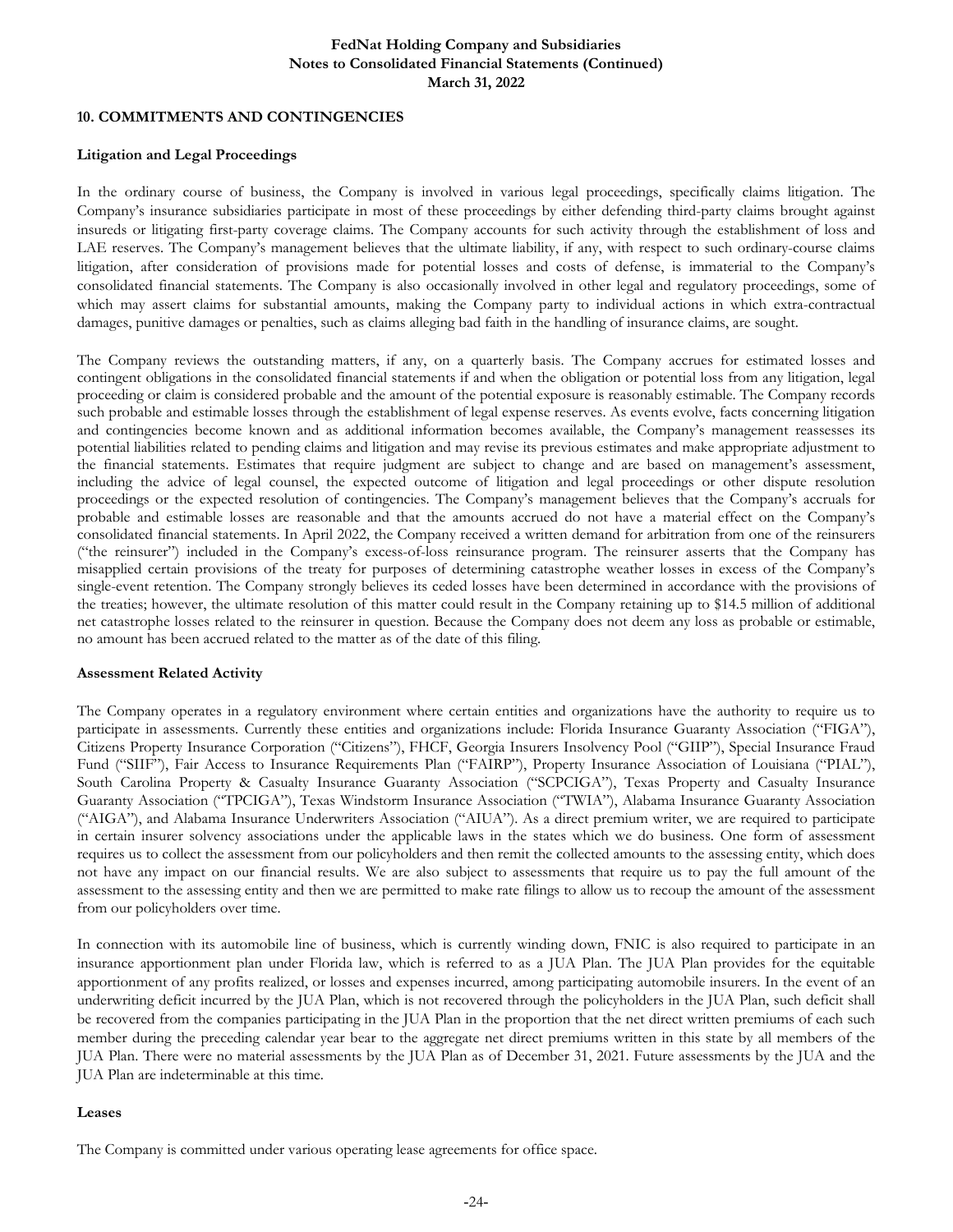The right-of-use asset is reflected in other assets and the lease liability is reflected in other liabilities on our consolidated balance sheets. Lease expense, net of sublease income is reflected in general and administrative expenses on our consolidated statements of operations.

Additional information related to our operating lease agreement for office space consisted of the following:

|                                                     |      |                           | As of         |              |  |  |  |
|-----------------------------------------------------|------|---------------------------|---------------|--------------|--|--|--|
|                                                     |      | March 31,                 |               | December 31, |  |  |  |
|                                                     |      | 2022                      |               | 2021         |  |  |  |
|                                                     |      | (In thousands)            |               |              |  |  |  |
| Right-of-use asset                                  | \$   | 6,497                     | \$            | 6,693        |  |  |  |
| Accrued rent                                        |      | (488)                     |               | (482)        |  |  |  |
| Right-of-use asset, net                             | Y.   | 6,009                     | $\frac{1}{2}$ | 6,211        |  |  |  |
| Lease liability                                     | \$   | 6,497                     | \$            | 6,693        |  |  |  |
|                                                     |      |                           |               |              |  |  |  |
| Weighted average discount rate                      |      | 4.70 %                    |               | 4.70 %       |  |  |  |
| Weighted average remaining years of lease term      |      | 6.5                       |               | 6.7          |  |  |  |
|                                                     |      | <b>Three Months Ended</b> |               |              |  |  |  |
|                                                     |      | March 31,                 |               |              |  |  |  |
|                                                     |      | 2022                      |               | 2021         |  |  |  |
|                                                     |      | (In thousands)            |               |              |  |  |  |
| Lease expense                                       | \$   | 280                       | \$            | 280          |  |  |  |
| Sublease income                                     |      | (72)                      |               | (109)        |  |  |  |
| Lease expense, net                                  | Y.   | 208                       | \$            | 171          |  |  |  |
| Net cash provided by (used in) operating activities | $\,$ | (201)                     | \$            | (156)        |  |  |  |

The interest rates implicit in our leases were not known, therefore the weighted-average discount rate above was determined by what FedNat would have had to pay to borrow the lease payments in a similar economic environment that existed at inception of our leases while considering our general credit and the theoretical collateral of the office space. In the event of a change to lease term, the Company would re-evaluate all inputs and assumptions, including the discount rate.

# **11. SHAREHOLDERS' EQUITY**

# **Securities Offerings**

In June 2018, the Company filed with the Securities and Exchange Commission ("SEC") on Form S-3, a shelf registration statement enabling the Company to offer and sell, from time to time, up to an aggregate of \$150.0 million of securities. On March 15, 2021, the Company closed an underwritten public offering of 3,500,000 shares of its common stock at a price of \$4.75 per share for gross proceeds of \$16.6 million. The offering generated net proceeds to the Company of approximately \$15.1 million, after deducting the underwriter's discount and offering expenses payable by the Company. In April 2021, the Company sold an additional 100,650 shares upon partial exercise of the underwriter's overallotment option and received net proceeds of \$0.4 million.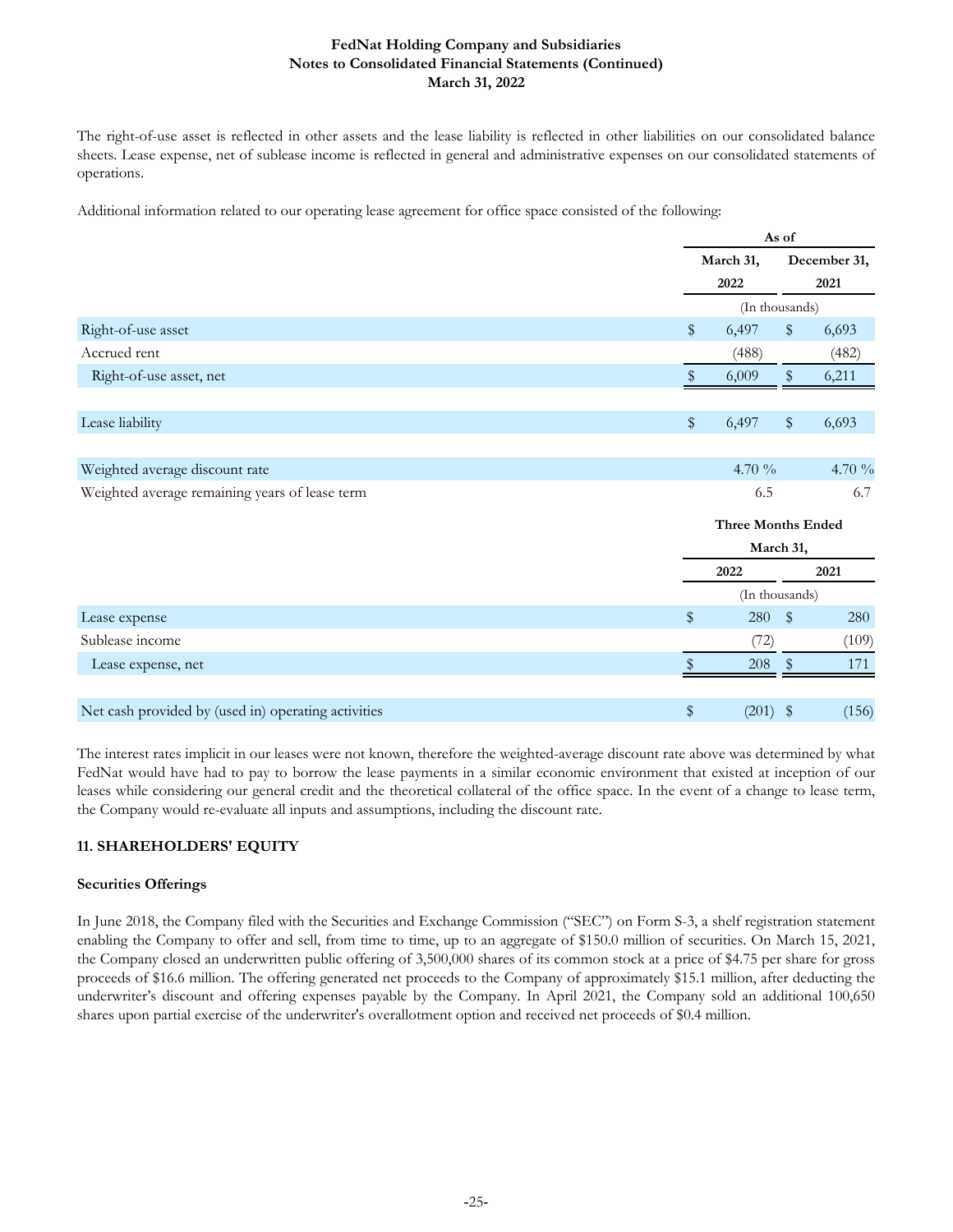# **Share-Based Compensation Expense**

Share-based compensation arrangements include the following:

|                                        | Three Months Ended |                |      |       |  |
|----------------------------------------|--------------------|----------------|------|-------|--|
|                                        |                    |                |      |       |  |
|                                        | 2022               |                |      | 2021  |  |
|                                        |                    | (In thousands) |      |       |  |
| Restricted stock                       | \$                 | 196            | - \$ | 322   |  |
| Performance stock                      |                    |                |      | 85    |  |
| Total share-based compensation expense |                    | 196            |      | 407   |  |
|                                        |                    |                |      |       |  |
| Recognized tax benefit                 | $\mathbb{S}$       |                | S    | 85    |  |
| Intrinsic value of options exercised   |                    |                |      |       |  |
| Fair value of restricted stock vested  |                    | 837            |      | 1,442 |  |

The intrinsic value of options exercised represents the difference between the stock option exercise price and the weighted average closing stock price of FNHC common stock on the exercise dates, as reported on the NASDAQ Global Market.

#### **Stock Option Awards**

As of March 31, 2022, the Company had outstanding stock options exercisable for 19,832 shares of common stock at a weighted average exercise price of \$4.40 per share. During the three months ended March 31, 2022 and 2021, no stock options were granted, exercised or canceled.

### **Restricted Stock Awards**

The Company recognizes share-based compensation expense for all restricted stock awards ("RSAs") held by the Company's directors, executives and other key employees. For all RSA awards the accounting charge is measured at the grant date as the fair value of FNHC common stock and expensed as non-cash compensation over the vesting term using the straight-line basis for service awards and over successive one-year requisite service periods for performance-based awards. Our expense for our performance awards depends on achievement of specified results; therefore, the ultimate expense can range from 0% to 250% of target.

During the three months ended March 31, 2022 and 2021, the Board of Directors granted 0 and 171,576 RSAs, respectively, vesting over three or five years, to the Company's directors, executives and other key employees. These RSA grants include performancebased RSAs, which reflect the number of shares that would vest based on achieving the "Target" level of performance (as opposed to "Threshold" or "Maximum" performance levels). The actual number of performance-based RSAs that will vest depend on the Company's achievement of specified performance criteria in the future.

#### RSA activity includes the following:

|                                | <b>Number of Shares</b> | <b>Weighted Average</b><br>Grant Date Fair Value |
|--------------------------------|-------------------------|--------------------------------------------------|
| Outstanding at January 1, 2022 | 343,683                 | 9.98<br>S                                        |
| Granted                        |                         |                                                  |
| Vested                         | (72,307)                | 11.57                                            |
| Cancelled                      | (54, 647)               | 10.13                                            |
| Outstanding at March 31, 2022  | 216,729                 | 9.41                                             |

The weighted average grant date fair value is measured using the closing price of FNHC common stock on the grant date, as reported on the NASDAQ Global Market.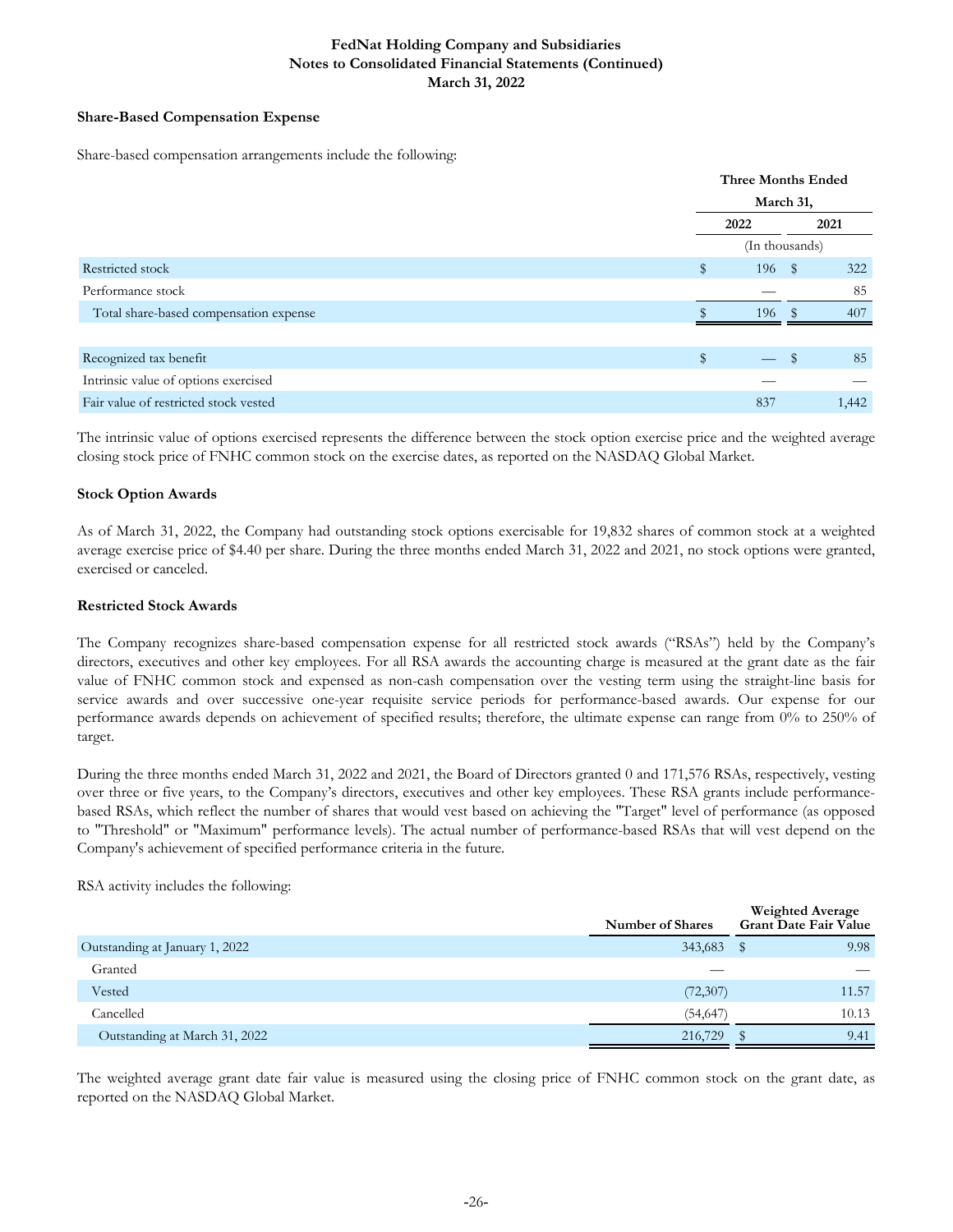### **Accumulated Other Comprehensive Income (Loss)**

Accumulated other comprehensive income (loss) associated with debt securities - available-for-sale consisted of the following:

|                                                                                   | Three Months Ended March 31, |                   |      |                   |  |                |      |                   |  |                   |  |         |
|-----------------------------------------------------------------------------------|------------------------------|-------------------|------|-------------------|--|----------------|------|-------------------|--|-------------------|--|---------|
|                                                                                   |                              |                   |      | 2022              |  |                | 2021 |                   |  |                   |  |         |
|                                                                                   |                              | <b>Before Tax</b> |      | <b>Income Tax</b> |  | Net            |      | <b>Before Tax</b> |  | <b>Income Tax</b> |  | Net     |
|                                                                                   |                              |                   |      |                   |  | (In thousands) |      |                   |  |                   |  |         |
| Accumulated other comprehensive income (loss),<br>beginning-of-period             | \$                           | 2,671             | - \$ | $(3,705)$ \$      |  | $(1,034)$ \$   |      | 15,086 \$         |  | $(3,700)$ \$      |  | 11,386  |
| Other comprehensive income (loss) before<br>reclassification                      |                              | (16,050)          |      |                   |  | (16,050)       |      | (9,397)           |  | 2,306             |  | (7,091) |
| Reclassification adjustment for realized losses (gains)<br>included in net income |                              | 14,496            |      | 25                |  | 14,521         |      | (144)             |  | 35                |  | (109)   |
|                                                                                   |                              | (1, 554)          |      | 25                |  | (1,529)        |      | (9, 541)          |  | 2,341             |  | (7,200) |
| Accumulated other comprehensive income (loss), end-<br>of-period                  |                              | 1,117             |      | (3,680)           |  | (2,563)        |      | 5,545             |  | (1,359)           |  | 4,186   |

# **12. EARNINGS PER SHARE**

Basic earnings per share ("EPS") is computed by dividing net income (loss) by the weighted average number of common shares outstanding for the period, including vested restricted stock awards during the period. Diluted EPS is computed by dividing net income (loss) by the weighted average number of shares outstanding, noted above, adjusted for the dilutive effect of stock options and unvested restricted stock awards. Dilutive securities are common stock equivalents that are freely exercisable into common stock at less than market prices or otherwise dilute earnings if converted. The net effect of common stock equivalents is based on the incremental common stock that would be issued upon the assumed conversion of convertible long-term debt (if not antidilutive, the associated interest expense reflected in net income (loss) available to common shareholders, would be excluded as well), exercise of common stock options and the vesting of RSAs using the treasury stock method. Common stock equivalents are not included in diluted earnings per share when their inclusion is antidilutive.

The following presents the calculation of basic and diluted EPS:

|                                                                       | <b>Three Months Ended</b> |                                       |  |          |
|-----------------------------------------------------------------------|---------------------------|---------------------------------------|--|----------|
|                                                                       |                           | March 31,                             |  |          |
|                                                                       | 2022                      |                                       |  | 2021     |
|                                                                       |                           | (In thousands, except per share data) |  |          |
| Net income (loss) attributable to FedNat Holding Company shareholders | \$                        | $(43,914)$ \$                         |  | (19,381) |
|                                                                       |                           |                                       |  |          |
| Weighted average number of common shares outstanding - basic          |                           | 17,462                                |  | 14,395   |
|                                                                       |                           |                                       |  |          |
| Net income (loss) per common share - basic                            |                           | $(2.51)$ \$                           |  | (1.35)   |
|                                                                       |                           |                                       |  |          |
|                                                                       |                           |                                       |  |          |
| Weighted average number of common shares outstanding - basic          |                           | 17,462                                |  | 14,395   |
| Dilutive effect of convertible debt                                   |                           |                                       |  |          |
| Dilutive effect of stock compensation plans                           |                           |                                       |  |          |
| Weighted average number of common shares outstanding - diluted        |                           | 17,462                                |  | 14,395   |
|                                                                       |                           |                                       |  |          |
| Net income (loss) per common share - diluted                          |                           | (2.51)                                |  | (1.35)   |
|                                                                       |                           |                                       |  |          |
| Dividends per share                                                   |                           |                                       |  |          |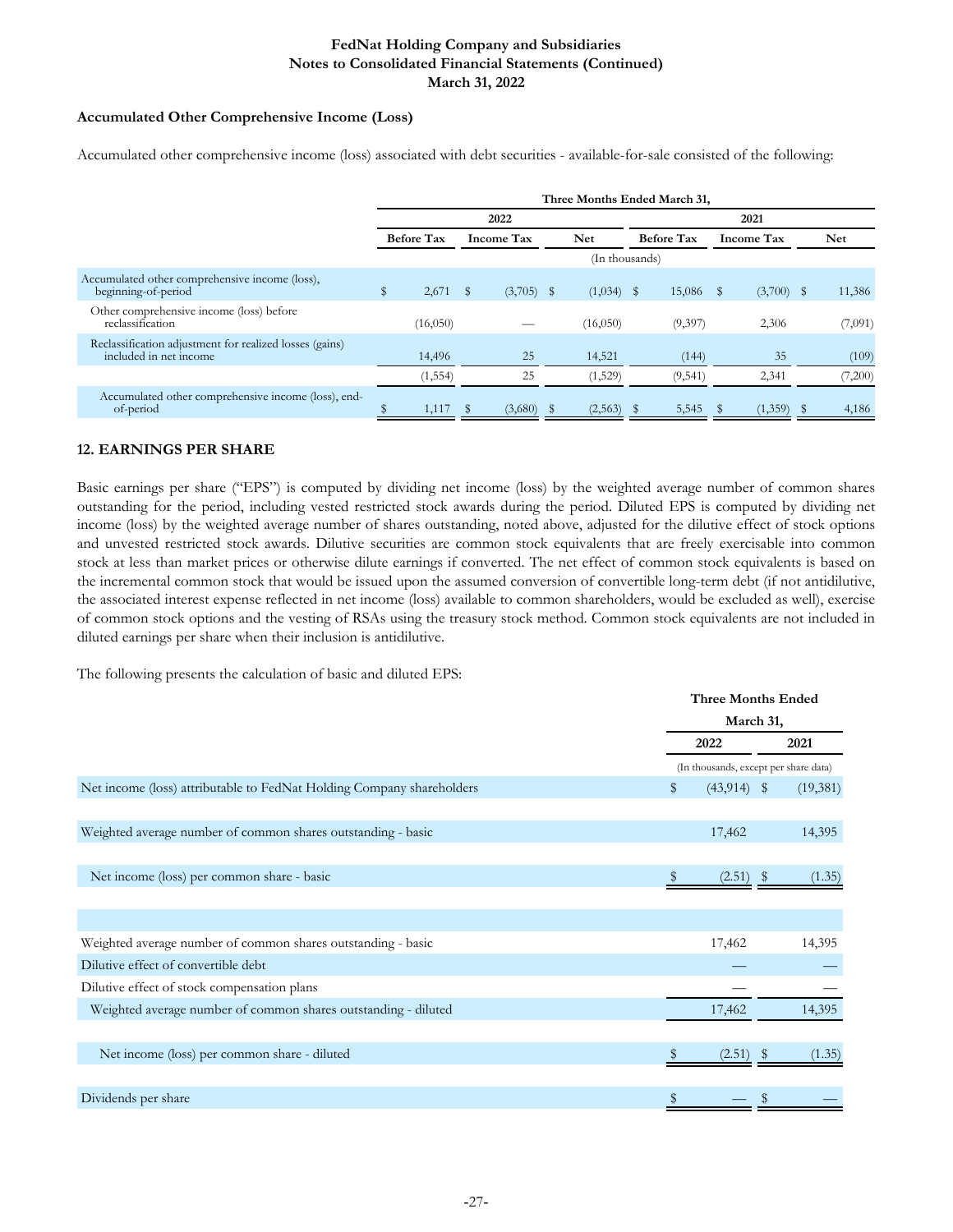For the three months ended March 31, 2022, we excluded (in thousands) dilutive shares of 3,500 from our weighted average number of common shares outstanding - diluted above because their inclusion, as well as retaining the associated interest expense of \$0.3 million currently reflected in net income (loss) available to common shareholders for the EPS numerator, would have been antidilutive.

# **13. SUBSEQUENT EVENTS**

Refer to Note 2 above for information related to a portion of the Company's action plan having been approved by the OIR, which consists of a substantial reduction to the size of the Company's Florida books of business via the execution of mid-term cancellations effective June 29, 2022, of approximately 68,200 Florida policies currently in force on FNIC, MNIC and MIC, as requested by the Company.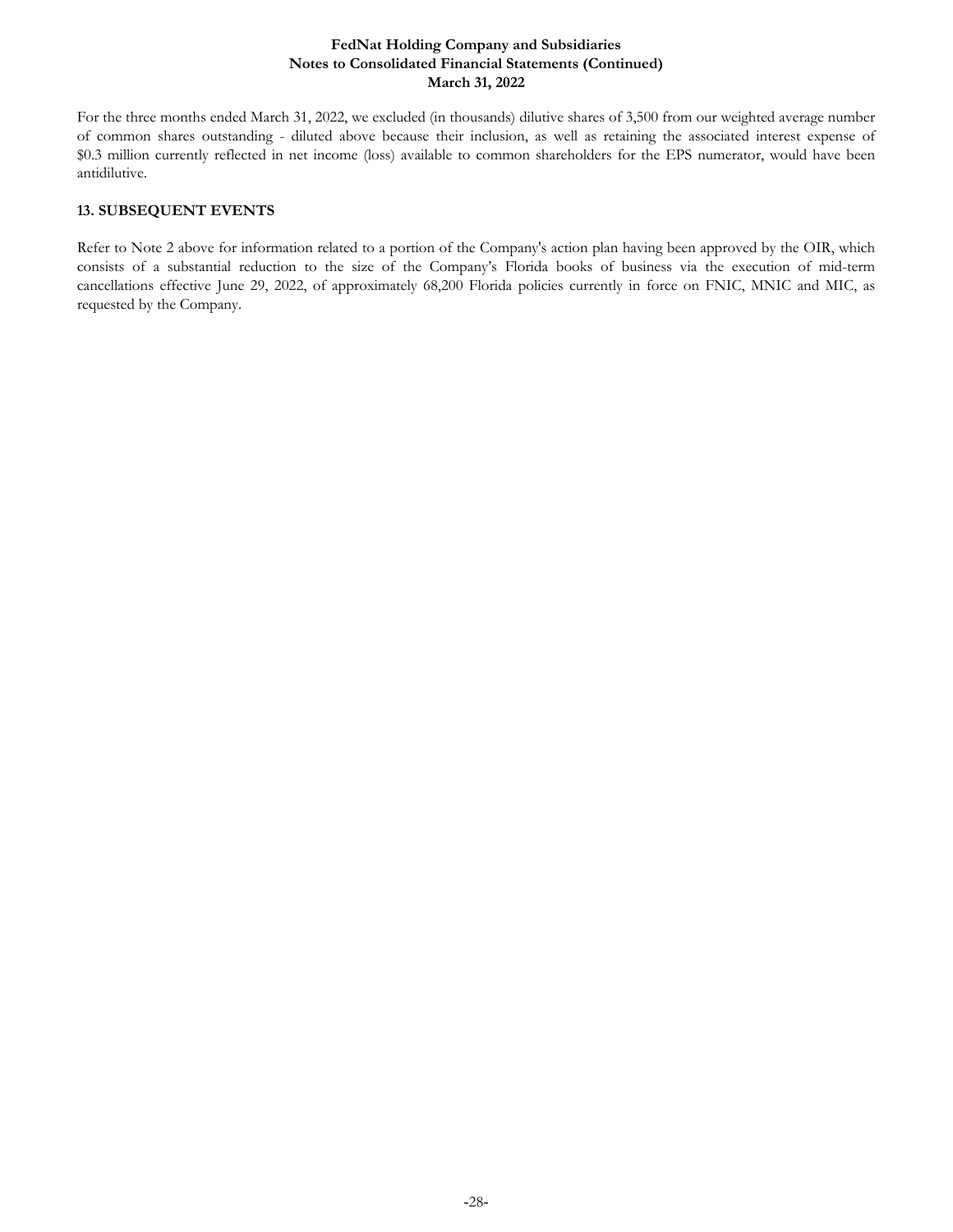<span id="page-30-0"></span>*General information about FedNat Holding Company can be found at www.FedNat.com; however, the information that can be accessed through our website is not part of our report. We make our annual report on Form 10-K, quarterly reports on Form 10-Q, current reports on Form 8-K and amendments to these reports filed or furnished pursuant to the Securities Exchange Act of 1934 available free of charge on our website, as soon as reasonably practicable after they are electronically filed with the SEC.*

## **Item 2. Management's Discussion and Analysis of Financial Condition and Results of Operations**

### **Overview**

The following discussion and analysis should be read in conjunction with our unaudited consolidated financial statements and notes thereto included under Part I, Item 1 of this Quarterly Report on Form 10-Q (the "Form 10-Q"). In addition, please refer to our audited consolidated financial statements and notes thereto and related "Management's Discussion and Analysis of Financial Condition and Results of Operations" included in our most recent Annual Report on Form 10-K for the year ended December 31, 2021 (the "2021 Form 10-K").

Unless the context requires otherwise, as used in the remainder of this Form 10-Q, the terms "FNHC," "Company," "we," "us" and "our" refer to FedNat Holding Company and its consolidated subsidiaries.

Below, in addition to providing consolidated revenues and net income (loss), we also provide adjusted operating revenues and adjusted operating income (loss) because we believe these performance measures that are not United States of America generally accepted accounting principles ("GAAP") measures allow for a better understanding of the underlying trend in our business, as the excluded items are not necessarily indicative of our operating fundamentals or performance.

Non-GAAP measures do not replace the most directly comparable GAAP measures and we have included a detailed reconciliation thereof in "Results of Operations" below.

We exclude the after-tax (using our prevailing income tax rate) effects of the following items from GAAP net income (loss) to arrive at adjusted operating income (loss):

- Net realized and unrealized investment gains (losses);
- Gains (losses) associated with early extinguishment of debt;
- Merger and acquisition, integration and other strategic costs, and the amortization of specifically identifiable intangibles (other than value of business acquired);
- Impairment of intangibles;
- Income (loss) from initial adoption of new regulations and accounting guidance; and
- Income (loss) from discontinued operations.

We also exclude the pre-tax effect of the first bullet above from GAAP revenues to arrive at adjusted operating revenues.

# **Forward-Looking Statements**

This Form 10-Q or the documents that are incorporated by reference into this Form 10-Q contains forward-looking statements within the meaning of Section 27A of the Securities Act of 1933, as amended, or the Securities Act, and Section 21E of the Securities Exchange Act of 1934, as amended, or the Exchange Act. These statements are therefore entitled to the protection of the safe harbor provisions of these laws. These statements may be identified by the use of forward-looking terminology such as "anticipate," "believe," "budget," "contemplate," "continue," "could," "envision," "estimate," "expect," "forecast," "guidance," "indicate," "intend," "may," "might," "outlook," "plan," "possibly," "potential," "predict," "probably," "pro-forma," "project," "seek," "should," "target," "will," "would," "will be," "will continue" or the negative thereof or other variations thereon or comparable terminology. We have based these forward-looking statements on our current expectations, assumptions, estimates and projections. While we believe these expectations, assumptions, estimates and projections are reasonable, such forward-looking statements are only predictions and involve a number of risks and uncertainties, many of which are beyond our control. These and other important factors may cause our actual results, performance or achievements to differ materially from any future results, performance or achievements expressed or implied by these forward-looking statements. Management cautions that the forwardlooking statements contained in this Form 10-Q are not guarantees of future performance, and we cannot assume that such statements will be realized, or the forward-looking events and circumstances will occur. Factors that might cause such a difference include, without limitation, the risks and uncertainties discussed under Item 1. Business – "Going Concern" and Item 1A. "Risk Factors" in our 2021 Form 10-K, and discussed from time to time in our other reports filed with the Securities and Exchange Commission ("SEC"), including this Form 10-Q.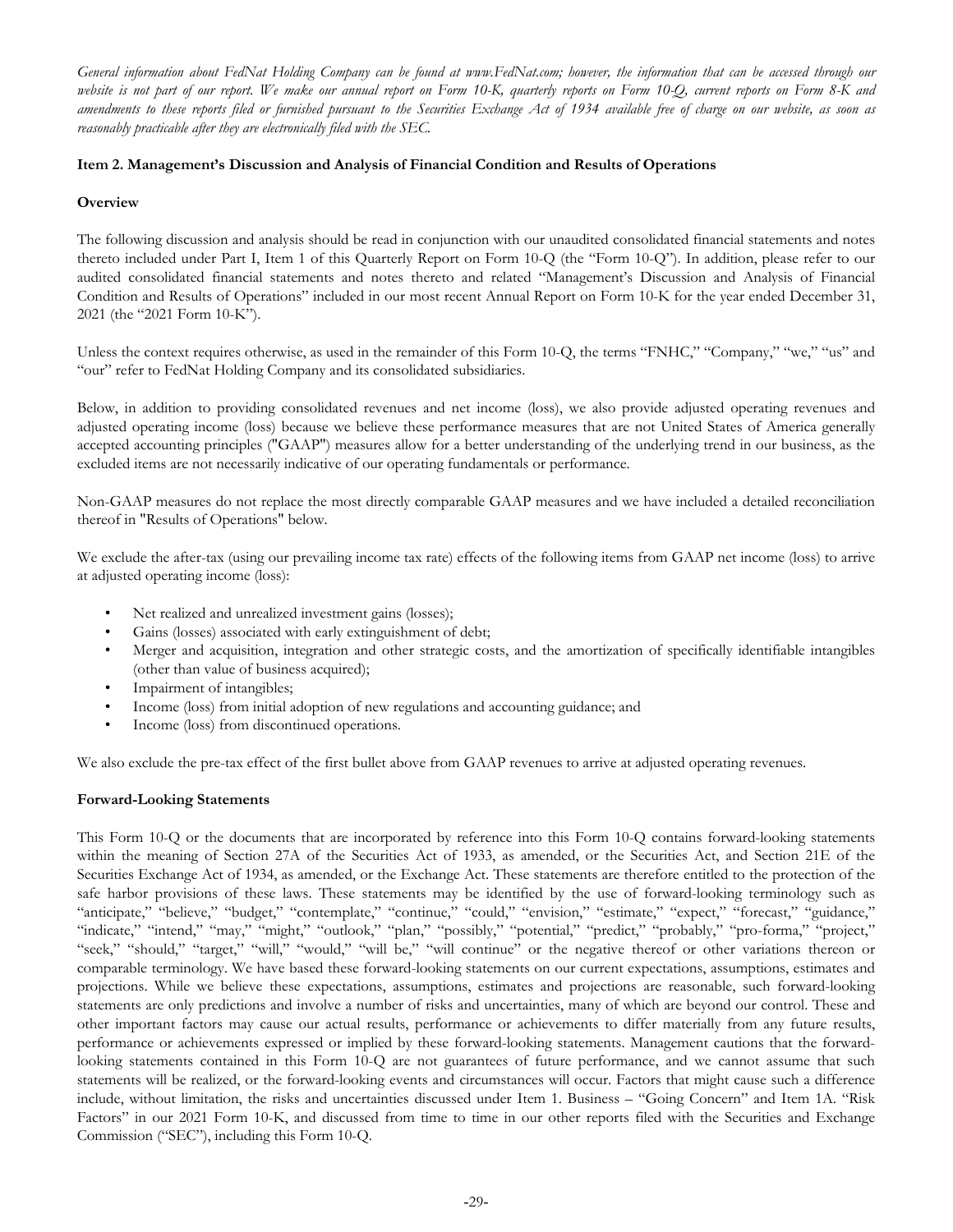Given these risks and uncertainties, you are cautioned not to place undue reliance on such forward-looking statements. The forward-looking statements included or incorporated by reference into this Form 10-Q are made only as of the date hereof. We do not undertake and specifically decline any obligation to update any such statements or to publicly announce the results of any revisions to any such statements to reflect future events or developments.

#### **GENERAL**

The Company is a regional insurance holding company that controls substantially all aspects of the insurance underwriting, distribution and claims processes through our subsidiaries and contractual relationships with independent agents and general agents. We, through our wholly owned subsidiaries, are authorized to underwrite, and/or place homeowners multi-peril ("homeowners"), federal flood and other lines of insurance in Florida and other states. We market, distribute and service our own and third-party insurers' products and other services through a network of independent and general agents.

FedNat Insurance Company ("FNIC"), our largest wholly-owned insurance subsidiary, is licensed as an admitted carrier to write homeowners property and casualty insurance by the state insurance departments in Florida, Louisiana, Texas, South Carolina, Alabama, Georgia and Mississippi.

Maison Insurance Company ("MIC" or "Maison"), an insurance subsidiary, is licensed as an admitted carrier to write homeowners property and casualty insurance as well as wind/hail only exposures by the state insurance departments in Louisiana, Texas and Florida. Refer to *Overview of Insurance Lines of Business - Non-Florid*a below for information regarding the Company's plan to execute an orderly runoff of MIC's insurance operations.

Monarch National Insurance Company ("MNIC"), an insurance subsidiary, is licensed to write homeowners property and casualty insurance in Florida.

Through our wholly-owned subsidiary, FedNat Underwriters, Inc. ("FNU"), we serve as managing general agent for FNIC, MIC and MNIC. ClaimCor, LLC ("ClaimCor"), a wholly-owned subsidiary, is a claims solutions company that processes claims for FNIC, MIC and MNIC.

#### **Material Distribution Relationships**

We are a party to an insurance agency master agreement with Ivantage Select Agency, Inc. ("ISA"), an affiliate of Allstate Insurance Company ("Allstate"), pursuant to which we have been authorized by ISA to appoint Allstate agents to offer our FNIC homeowners insurance products to consumers in Florida.

We are a party to a managing general underwriting agreement with SageSure Insurance Managers, LLC ("SageSure") in which they underwrite our FNIC homeowners business outside of Florida. Refer to *Overview of Insurance Lines of Business - Non-Florid*a below for information regarding the Company's plan to execute an orderly runoff of insurance policies in our non-Florida market.

#### **Going Concern**

Refer to in "Part 1, Item 1, Business" and "Part I, Item 1A., Risk Factors" of our 2021 Form 10-K and "Item 2. Management's Discussion and Analysis of Financial Condition and Results of Operations, Liquidity and Capital Resources" of this Form 10-Q for information with respect to the Company's going concern status.

#### **Overview of Insurance Lines of Business**

#### *Homeowners Property and Casualty Insurance*

FNIC, MIC and MNIC underwrite homeowners insurance in Florida and FNIC and MIC also underwrites homeowners insurance in Louisiana and Texas, while FNIC also underwrites homeowners in South Carolina, Alabama and Mississippi. Homeowners insurance generally protects an owner of real and personal property against covered causes of loss to that property. As of March 31, 2022, the total homeowners policies in-force was 248,000, of which 152,000 were in Florida and 96,000 were outside of Florida. As of December 31, 2021, the total homeowners policies in-force was 280,000, of which 160,000 were in Florida and 120,000 were outside of Florida. Refer to *Overview of Insurance Lines of Business - Non-Florid*a below for information regarding the Company's plan to execute an orderly runoff of our non-Florida insurance operations.

#### *Florida*

Our homeowners insurance products provide maximum dwelling coverage of approximately \$3.6 million, with the aggregate maximum policy limit being approximately \$6.3 million. We currently offer dwelling coverage "A" up to \$4.0 million with an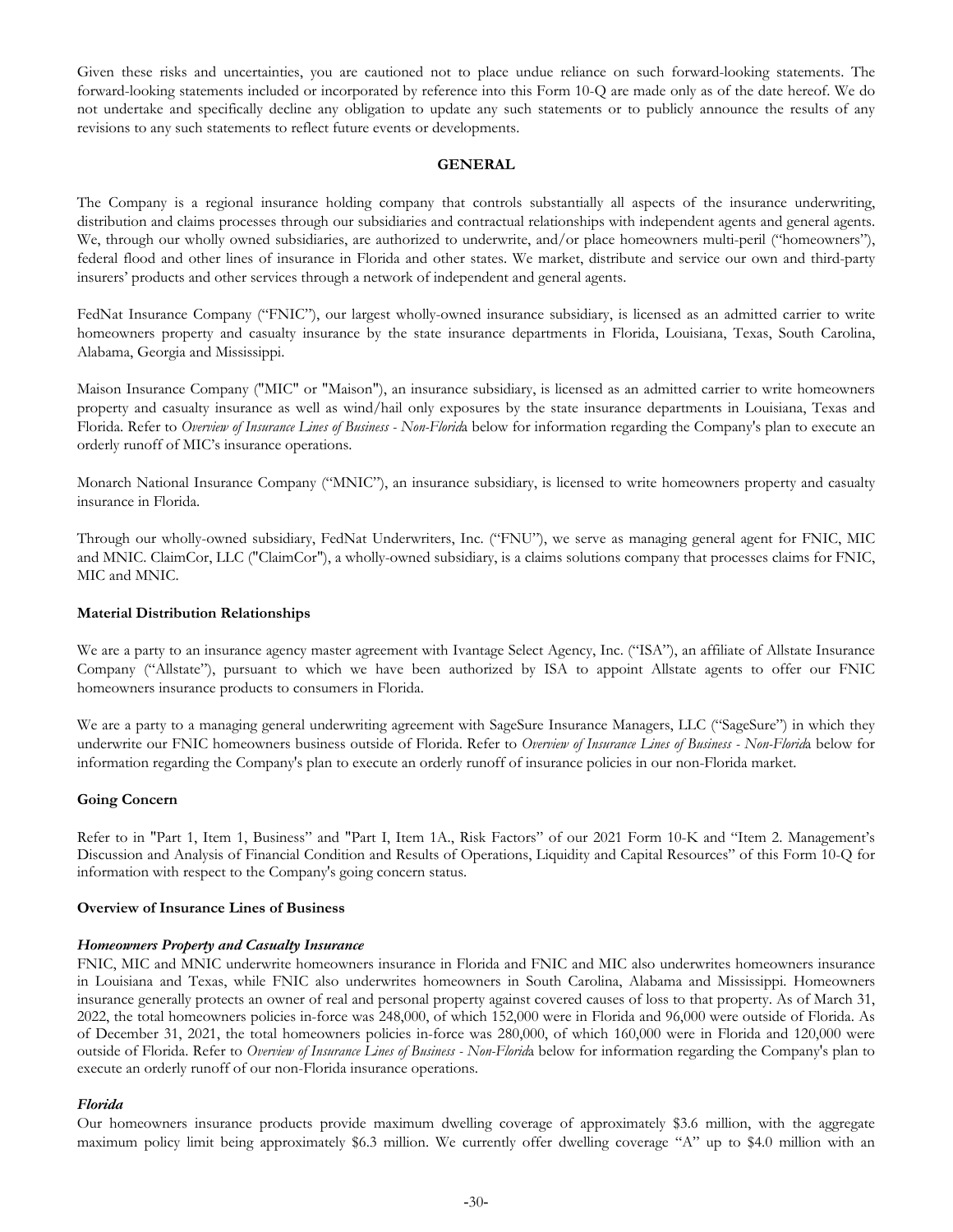aggregate total insured value of \$6.5 million. We continually review and update these limits. The typical deductible is either \$2,500 or \$1,000 for non-hurricane-related claims and generally 2% of the coverage amount for the structure for hurricane-related claims.

Premium rates charged to our homeowners insurance policyholders are continually evaluated to assure that they meet the expectation that they are actuarially sound and produce a reasonable level of profit (neither excessive, inadequate or discriminatory). Premium rates in Florida and other states are regulated and approved by the respective states' office of insurance regulation. We continuously monitor and seek appropriate adjustment to our rates in order to remain competitive and profitable.

Through MIC, we have assumed Florida policies through the state-run insurer Citizens Property Insurance Corporation ("Citizens").

The following are our recent approved rate actions that we have taken across our three insurance subsidiaries:

- In 2020, FNIC received approval from the Florida Office of Insurance Regulations ("OIR") for a statewide-average rate increase of 6.7% for Florida homeowners multiple-peril insurance policies, which became effective for new policies on February 8, 2021 and for renewal policies on March 30, 2021.
- In 2020, FNIC received OIR approval for a statewide-average rate increase of 8.3% for Florida dwelling fire insurance policies, which became effective for new policies on February 2, 2021 and for renewal policies on March 30, 2021.
- In 2020, MIC received OIR approval for a statewide-average rate increase of 15.0% for Florida manufactured home insurance policies, which became effective for new policies on March 10, 2021.
- In 2021, FNIC received OIR approval for a statewide-average rate increase of 9.0% for Florida homeowners multiple-peril insurance policies, which became effective for new policies on March 1, 2021 and for renewal policies on April 15, 2021.
- In 2021, MIC received OIR approval for a statewide-average rate increase of 14.8% for Florida takeout wind only policies, which became effective on August 1, 2021.
- In 2021, MIC filed for a statewide-average rate increase of 14.9% for Florida manufactured home insurance policies, which became effective for new and renewal policies on August 15, 2021.
- In 2021, FNIC received approval from the OIR for a statewide-average rate increase of 0.9% for Florida homeowners multiple-peril insurance policies, which became effective for new policies on September 1, 2021 and for renewal policies on October 15, 2021.
- In 2021, FNIC received approval from the OIR for a statewide-average rate increase of 5.7% for Florida homeowners multiple-peril insurance policies, which became effective for new policies on October 15, 2021 and for renewal policies on November 22, 2021.
- In 2021, FNIC received OIR approval for a statewide-average rate increase of 6.7% for Florida dwelling fire insurance policies, which became effective for new policies on October 15, 2021 and for renewal policies on November 22, 2021.
- In 2021, MIC received OIR approval for a statewide-average rate increase of 14.9% for Florida takeout wind only policies, which became effective on December 25, 2021.
- In 2021, MIC received OIR approval for a statewide-average rate increase of 14.9% for Florida voluntary wind only policies, which became effective on February 7, 2022.
- In 2022, FNIC received approval from the OIR for a statewide-average rate increase of 6.0% for Florida homeowners multiple-peril insurance policies, which became effective for new policies on January 15, 2022 and for renewal policies on March 3, 2022.
- In 2022, FNIC received OIR approval for a statewide-average rate increase of 8.9% for Florida dwelling fire insurance policies, which became effective for new policies on January 15, 2022 and for renewal policies on March 3, 2022.
- Other rate filings have been filed with the OIR and are pending approval.

# *Non-Florida*

Our FNIC non-Florida homeowners insurance products, produced through our partnership with SageSure, provide maximum dwelling coverage "A" up to \$1.8 million, with the aggregate maximum policy limit being approximately \$3.6 million. The typical deductible is either \$2,500 or \$1,000 for non-hurricane-related claims and generally 2% of the coverage amount for the structure for hurricane-related claims.

Effective July 1, 2020, FNIC entered into a quota-share treaty with Anchor Re, Inc. ("Anchor Re"), an Arizona captive that is an affiliate of SageSure, the non-affiliated managing general underwriter that writes FNIC's non-Florida homeowners business. The treaty provided 50% quota-share reinsurance protection on claims incurred subsequent to July 1, 2020 on in-force, new and renewal business through June 30, 2021, subject to certain limitations. The treaty was fully collateralized through Anchor Re.

On November 3, 2020, FNIC increased its cession percentage in this treaty from 50% to 80%, effective December 1, 2020, on claims incurred subsequent to December 1, 2020 on in-force, new and renewal basis. Effective January 31, 2021, the Company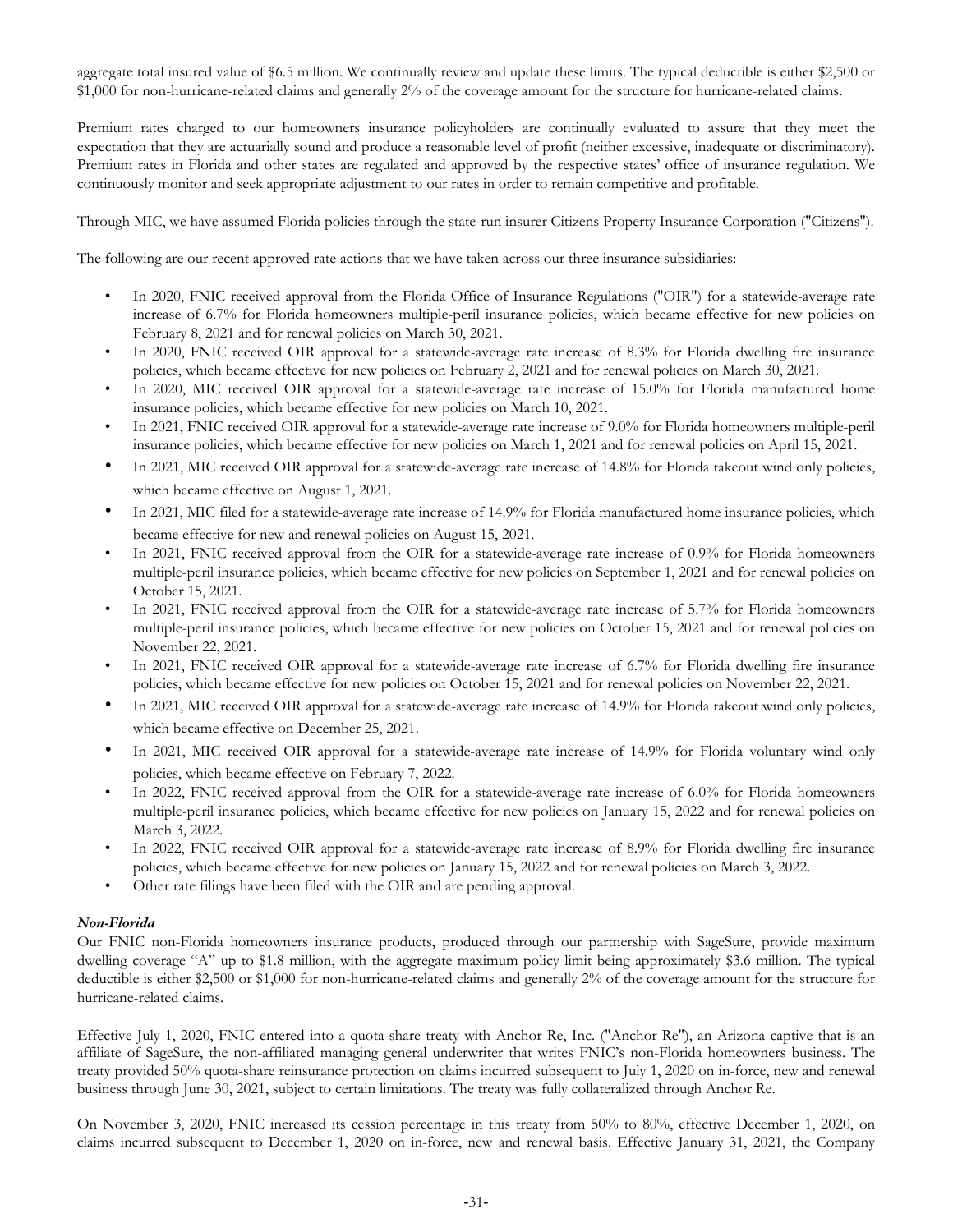terminated its then-existing quota-share reinsurance treaty with Anchor Re and commuted the agreement. Immediately after the commutation, the Company entered into an 80% quota-share treaty with Anchor Re on February 1, 2021 on an in-force, new and renewal basis, which covered the thirteen month period through February 28, 2022, subject to certain limitations. The treaty arrangement was fully collateralized through Anchor Re.

Effective December 31, 2021, the Company terminated its existing 80% quota-share reinsurance treaty with Anchor Re and commuted the agreement. Immediately after the commutation, the Company entered into a 100% quota-share treaty with Anchor Re on December 31, 2021 on an in-force, new and renewal basis, which covers the six month period through June 30, 2022, subject to certain limitations which include limits on the net losses that Anchor Re can realize during the treaty year. The new treaty excludes catastrophe losses, involves a funded trust and is fully collateralized through Anchor Re.

Our MIC non-Florida insurance products include homeowners insurance, manufactured home insurance and dwelling fire insurance. MIC writes both full peril property policies as well as wind/hail only exposures.

The following are our recent approved rate actions that we have taken across our insurance subsidiaries that do business outside of Florida:

- In 2021, FNIC applied for a statewide-average rate increase of 8.4.% for Mississippi homeowners insurance policies, which was approved by the respective regulatory agency and became effective for new policies on January 17, 2022 and for renewal policies on March 1, 2022.
- In 2021, MIC applied for a statewide-average rate increase of 24.6% for Louisiana voluntary dwelling insurance policies, which was approved by the respective regulatory agency and became effect for new policies on March 15, 2021 and for renewal policies on April 15, 2021.
- In 2021, FNIC applied for a statewide-average rate increase of 5.0% for Alabama homeowners insurance policies, which was approved by the respective regulatory agency and became effective for new policies on April 1, 2021 and for renewal policies on May 1, 2021.
- In 2021, FNIC applied for a statewide-average rate increase of 6.9% for South Carolina homeowners insurance policies, which was approved by the respective regulatory agency and became effective for new policies on April 1, 2021 and for renewal policies on May 1, 2021.
- In 2021, FNIC applied for a statewide-average rate increase of 9.0% for Texas homeowners insurance policies, which was approved by the respective regulatory agency and became effective for new policies on April 8, 2021 and for renewal policies on May 1, 2021.
- In 2021, FNIC applied for a statewide-average rate increase of 9.5% for Texas homeowners insurance policies, which was approved by the respective regulatory agency and became effective for new policies on August 16, 2021 for renewal policies on November 1, 2021.
- In 2021, FNIC applied for a statewide-average rate increase of 15.0% for Texas homeowners insurance policies, which was approved by the respective regulatory agency and became effective for new policies on November 1, 2021 and for renewal policies on December 16, 2021.
- In 2021, MIC applied for a statewide-average rate increase of  $11.1\%$  for Louisiana homeowners insurance policies, which was approved by the respective regulatory agency and became effective for new policies on May 15, 2021 and for renewal policies on July 1, 2021.
- In 2021, MIC applied for a statewide-average rate increase of 11.0% for Louisiana takeout insurance policies, which was approved by the respective regulatory agency and became effective for new and renewal policies on July 1, 2021.
- In 2021, FNIC applied for a statewide-average rate increase of 11.0% for Louisiana homeowners insurance policies, which was approved by the respective regulatory agency and became effective for new and renewal policies on July 1, 2021. In 2021, MIC applied for a statewide-average rate increase of 25.7% for Texas voluntary wind only insurance policies, which was effective for new and renewal policies on July 15, 2021.
- In 2021, MIC applied for a statewide-average rate increase of 9.5% for Texas takeout wind only insurance policies, which was effective for new and renewal policies on July 15, 2021.
- In 2021, MIC applied for a statewide-average rate increase of 22.6% for Texas manufactured home insurance policies, which was effective for new and renewal policies on August 15, 2021.
- In 2021, FNIC applied for a statewide-average rate increase of 15.0% for Louisiana homeowners insurance policies, which was approved by the respective regulatory agency and became effective for new policies on October 25, 2021 and for renewal policies on December 1, 2021.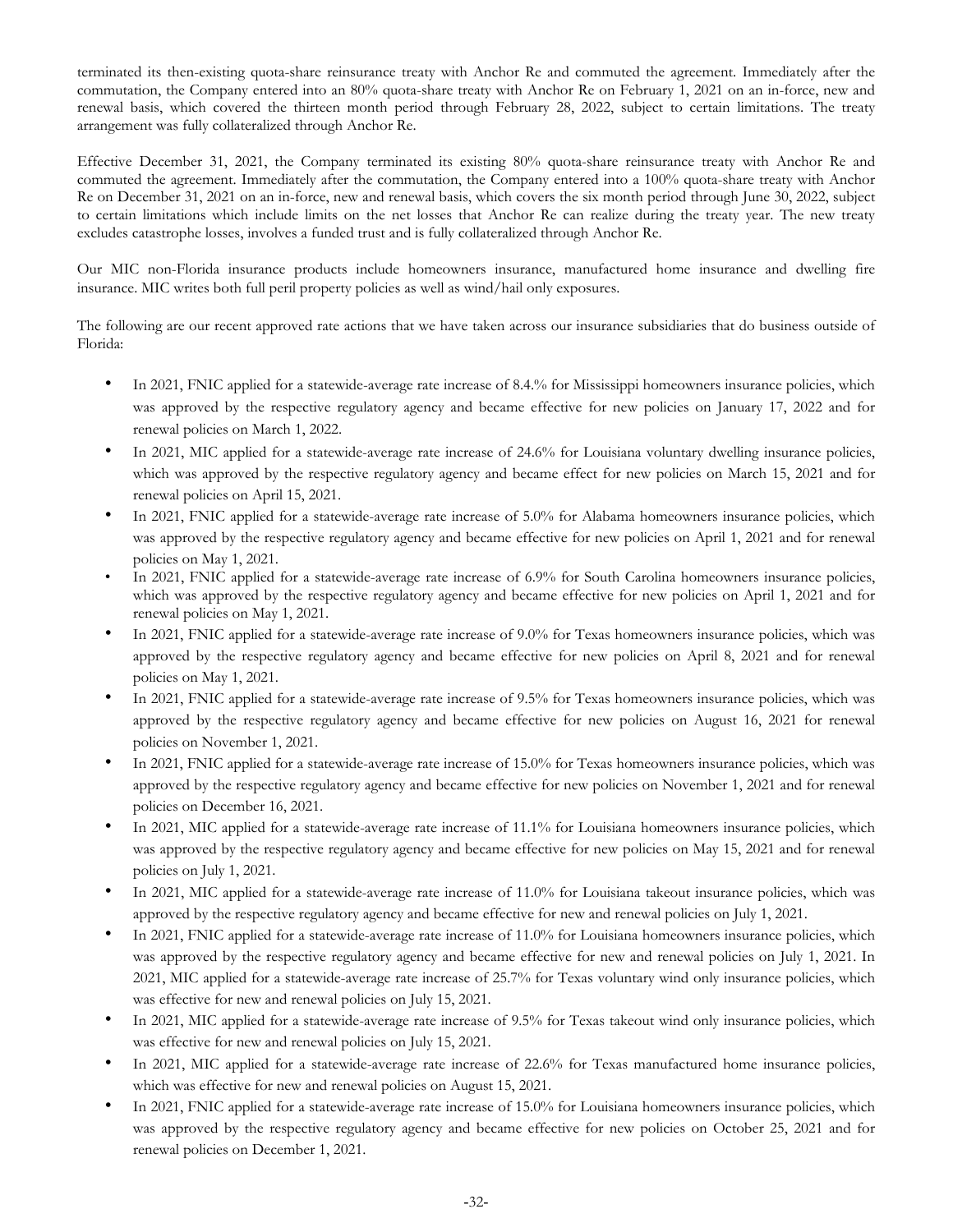- In 2021, MIC applied for a statewide-average rate increase of 19.0% for Louisiana takeout insurance policies, which was approved by the respective regulatory agency and became effective for new and renewal policies on November 25, 2021.
- In 2021, MIC applied for a statewide-average rate increase of 8.6% for Louisiana manufactured home insurance policies, which was approved by the respective regulatory agency and became effective for new and renewal policies on November 25, 2021.
- In 2021, MIC applied for a statewide-average rate increase of 23.1% for Texas homeowners insurance policies, which was effective for new policies on December 1, 2021 and effective for renewal policies on January 1, 2022.
- In 2021, MIC applied for a statewide-average rate increase of 18.9% for Louisiana homeowners insurance policies, which was approved by the respective regulatory agency and became effective for new and renewal policies on December 3, 2021.
- In 2021, FNIC applied for a statewide-average rate increase of 20.0% for South Carolina homeowners insurance policies, which was approved by the respective regulatory agency and became effective for new policies on April 1, 2022 and for renewal policies on May 1, 2022.
- Additional rate filings have been applied for by FNIC and MIC and are pending to be approved by the respective regulatory agency.

In November 2021, the Company announced its plan to re-focus its operations on the Florida market, which has been the Company's historical focus. In conjunction with this shift in strategy, the Company commenced an orderly runoff of MIC's insurance operations. In that regard, MIC filed appropriate documentation with its insurance regulators in Louisiana, Florida and Texas concerning MIC's withdrawal plan. We began non-renewing MIC's Louisiana policies on their anniversary dates in January 2022. Non-renewal of MIC's Texas policies began in March 2022, and the non-renewal of MIC's Florida policies is expected to begin in July 2022. With respect to FNIC's Texas and Louisiana books, the Company and SageSure (the third-party MGU that underwrote the business and owns the renewal rights thereof) began transferring policies onto alternative SageSure insurance carrier partners in December 2021, by virtue of making offers of coverage to FNIC policyholders. FNIC policies in South Carolina, Alabama and Mississippi are expected to continue to be renewed by FNIC up through June 30, 2022. SageSure has begun offering renewals in Texas and Louisiana from alternative SageSure insurance carrier partners and we expect they will do the same in South Carolina, Alabama and Mississippi by July 2022. Non-renewals of FNIC's policies produced by SageSure began April 30, 2022 for Texas and Louisiana and subject to regulatory approvals of our withdrawal plans will begin May 31, 2022 for Alabama and Mississippi, and June 30, 2022 in South Carolina. The non-renewal of all existing policies is governed by the appropriate regulatory requirements of each state in which the property insured by the policy is located. In conjunction with the 100% quota-share treaty and the in-process transfer of the book discussed above, effective February 1, 2022, claims handling for the SageSure book was transferred to an affiliate of SageSure.

#### *Other Lines of Business*

*Flood:*  FNIC writes flood insurance through the National Flood Insurance Program ("NFIP"). We write the policy for the NFIP, which assumes 100% of the flood risk while we retain a commission for our service. FNIC offers this line of business in Florida, Louisiana, Texas, Alabama, South Carolina and Mississippi. FNIC plans to file an admitted flood endorsement as an alternative to the NFIP program. Until December 2021, MIC wrote flood insurance through a partnership with Bintech Partners, Inc. who assumes 100% of the risk, in Louisiana only.

See the discussion in Item 1: "Business" in our 2021 Form 10-K, for additional information with respect to our business.

#### **Regulation**

All insurance companies must file quarterly and annual statements with certain regulatory agencies and are subject to regular and special examinations by those agencies. We may be the subject of additional special examinations or analysis. These examinations or analysis may result in one or more corrective orders being issued by the OIR or Louisiana Department of Insurance ("LDI"), our primary regulators. Refer to "Item 2. Management's Discussion and Analysis of Financial Condition and Results of Operations, Liquidity and Capital Resources" for discussion of OIR consent orders and the Company's action plans with respect thereto.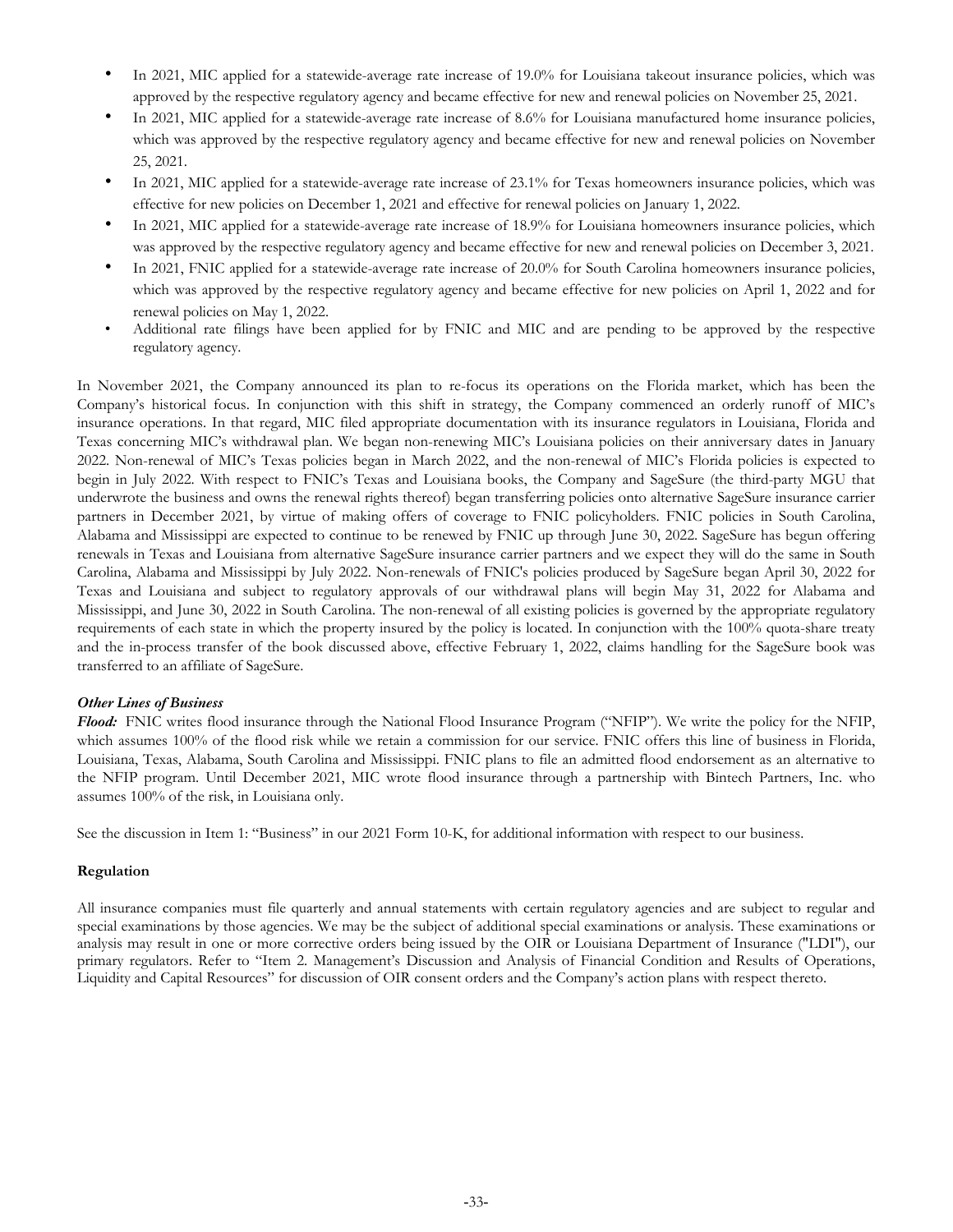# **RESULTS OF OPERATIONS**

#### **Operating Results Overview - Three Months Ended March 31, 2022 Compared with Three Months Ended March 31, 2021**

*The following overview does not address all of the matters covered in the other sections of Management's Discussion and Analysis of Financial Condition and Results of Operations or contain all of the information that may be important to our shareholders or the investing public. This overview should be read in conjunction with the other sections of Management's Discussion and Analysis of Financial Condition and Results of Operations herein and in our 2021 Form 10-K.*

The following table sets forth results of operations for the periods presented:

|                                             | <b>Three Months Ended</b> |                          |
|---------------------------------------------|---------------------------|--------------------------|
|                                             | March 31,                 |                          |
|                                             | % Change<br>2022          | 2021                     |
|                                             | (Dollars in thousands)    |                          |
| Revenues:                                   |                           |                          |
| Gross premiums written                      | \$<br>137,892             | $(20.8)\%$ \$<br>174,207 |
| Gross premiums earned                       | 164,328<br>$(8.2)\%$      | 179,002                  |
| Ceded premiums                              | (118, 343)<br>$(15.0)\%$  | (139,257)                |
| Net premiums earned                         | 45,985<br>15.7 %          | 39,745                   |
| Net investment income                       | 1,264<br>$(24.5)\%$       | 1,674                    |
| Net realized and unrealized gains (losses)  | (15,053)<br><b>NCM</b>    | 92                       |
| Direct written policy fees                  | 2,613<br>$(21.2)\%$       | 3,315                    |
| Other income                                | 7,426<br>$(6.3)\%$        | 7,922                    |
| Total revenues                              | 42,235<br>$(19.9)\%$      | 52,748                   |
|                                             |                           |                          |
| Costs and expenses:                         |                           |                          |
| Losses and loss adjustment expenses         | 58,783<br>22.4 $\%$       | 48,016                   |
| Commissions and other underwriting expenses | 19,107<br>$(9.1)\%$       | 21,031                   |
| General and administrative expenses         | 6,997<br>15.3 %           | 6,066                    |
| Interest expense                            | 2,300<br>19.4 %           | 1,926                    |
| Total costs and expenses                    | 87,187<br>13.2 %          | 77,039                   |
|                                             |                           |                          |
| Income (loss) before income taxes           | (44, 952)<br>85.1 %       | (24,291)                 |
| Income tax expense (benefit)                | (1,038)<br>$(78.9)\%$     | (4,910)                  |
| Net income (loss)                           | (43, 914)<br>\$           | 126.6 % \$<br>(19, 381)  |
|                                             |                           |                          |
| Ratios to net premiums earned:              |                           |                          |
| Net loss ratio                              | 127.8 %                   | 120.8 %                  |
| Net expense ratio                           | 56.8 %                    | 68.2 %                   |
| Combined ratio                              | 184.6 %                   | 189.0 %                  |

(1) Net loss ratio is calculated as losses and loss adjustment expenses ("LAE") divided by net premiums earned.

(2) Net expense ratio is calculated as all operating expenses less interest expense divided by net premiums earned.

(3) Combined ratio is calculated as the sum of losses and LAE and all operating expenses less interest expense divided by net premiums earned.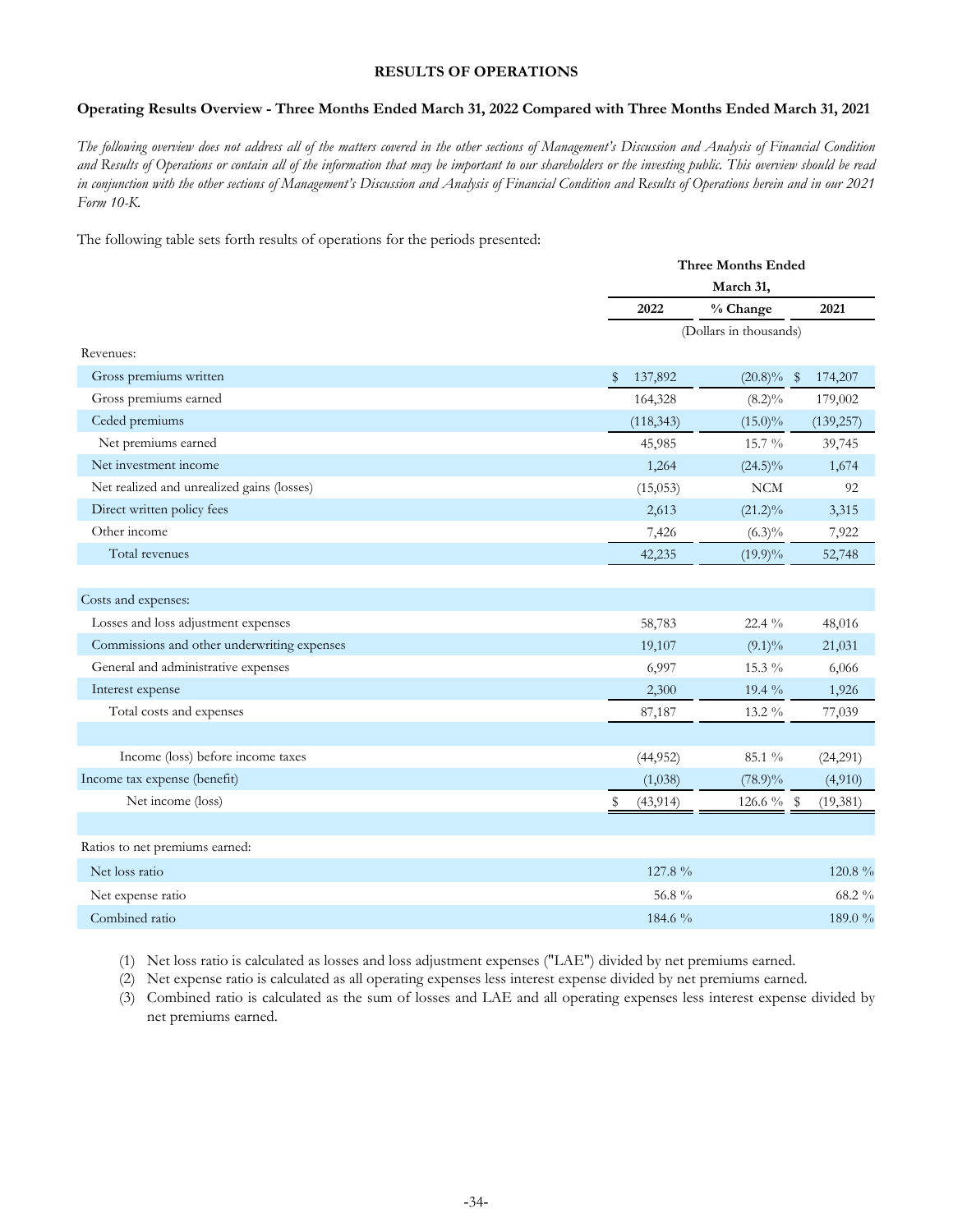The following table sets forth a reconciliation of GAAP to non-GAAP measures:

|                                                       |    | <b>Three Months Ended</b><br>March 31, |       |           |  |  |
|-------------------------------------------------------|----|----------------------------------------|-------|-----------|--|--|
|                                                       |    |                                        |       |           |  |  |
|                                                       |    | 2022                                   |       | 2021      |  |  |
|                                                       |    | (Dollars in thousands)                 |       |           |  |  |
| Revenue                                               |    |                                        |       |           |  |  |
| Total revenues                                        | \$ | 42,235                                 | $\$\$ | 52,748    |  |  |
| Less:                                                 |    |                                        |       |           |  |  |
| Net realized and unrealized investment gains (losses) |    | (15,053)                               |       | 92        |  |  |
| Adjusted operating revenues                           | S  | 57,288                                 | S     | 52,656    |  |  |
|                                                       |    |                                        |       |           |  |  |
| Net Income (Loss)                                     |    |                                        |       |           |  |  |
| Net income (loss)                                     | \$ | (43, 914)                              | \$    | (19,381)  |  |  |
| Less:                                                 |    |                                        |       |           |  |  |
| Net realized and unrealized investment gains (losses) |    | (15,053)                               |       | 73        |  |  |
| Acquisition and strategic costs                       |    |                                        |       | (9)       |  |  |
| Amortization of identifiable intangibles              |    |                                        |       | (30)      |  |  |
| Adjusted operating income (loss)                      | \$ | (28, 861)                              | \$    | (19, 415) |  |  |
|                                                       |    |                                        |       |           |  |  |
| Income tax rate assumed for reconciling items above   |    | $-$ %                                  |       | 21.00 %   |  |  |

Our first quarter of 2022 reported results on May 9, 2022, did not include an impairment loss of \$12.6 million, which is included above. This impairment loss was precipitated by the OIR approval of the mid-term cancellation pursuant to the Company's action plan, which occurred on May 13, 2022. Total shareholders' equity was not impacted by such charge; however, the Company's net loss for three months ended March 31, 2022 worsened and other comprehensive income improved by \$12.6 million in offsetting amounts. Refer to Note 2 of the notes to our Consolidated Financial Statements for additional information.

#### *Revenue*

Total revenue decreased \$10.5 million or 19.9%, to \$42.2 million for the three months ended March 31, 2022, compared with \$52.7 million for the three months ended March 31, 2021. The decrease was driven primarily by lower net realized gains, gross premiums, direct written policy fees, net investment income and other income, partially offset by a decrease in ceded premiums, all of which are discussed in further detail below.

#### *Gross Premiums Written*

The following table sets forth the gross premiums written for the periods presented:

|                              | <b>Three Months Ended</b> |   |         |  |  |
|------------------------------|---------------------------|---|---------|--|--|
|                              | March 31,                 |   |         |  |  |
|                              | 2022                      |   | 2021    |  |  |
|                              | (In thousands)            |   |         |  |  |
| Gross premiums written:      |                           |   |         |  |  |
| Homeowners Florida           | \$<br>116,159             | S | 111,969 |  |  |
| Homeowners non-Florida       | 17,317                    |   | 57,909  |  |  |
| Federal flood                | 4,481                     |   | 4,389   |  |  |
| Non-core $(1)$               | (65)                      |   | (60)    |  |  |
| Total gross premiums written | 137,892                   |   | 174,207 |  |  |

(1) Reflects exited lines of business.

Gross premiums written decreased \$36.3 million, or 20.8%, to \$137.9 million in the quarter compared with \$174.2 million for the same three-month period last year, driven by a reduction in our policies-in-force and exposure in non-Florida states, as a result of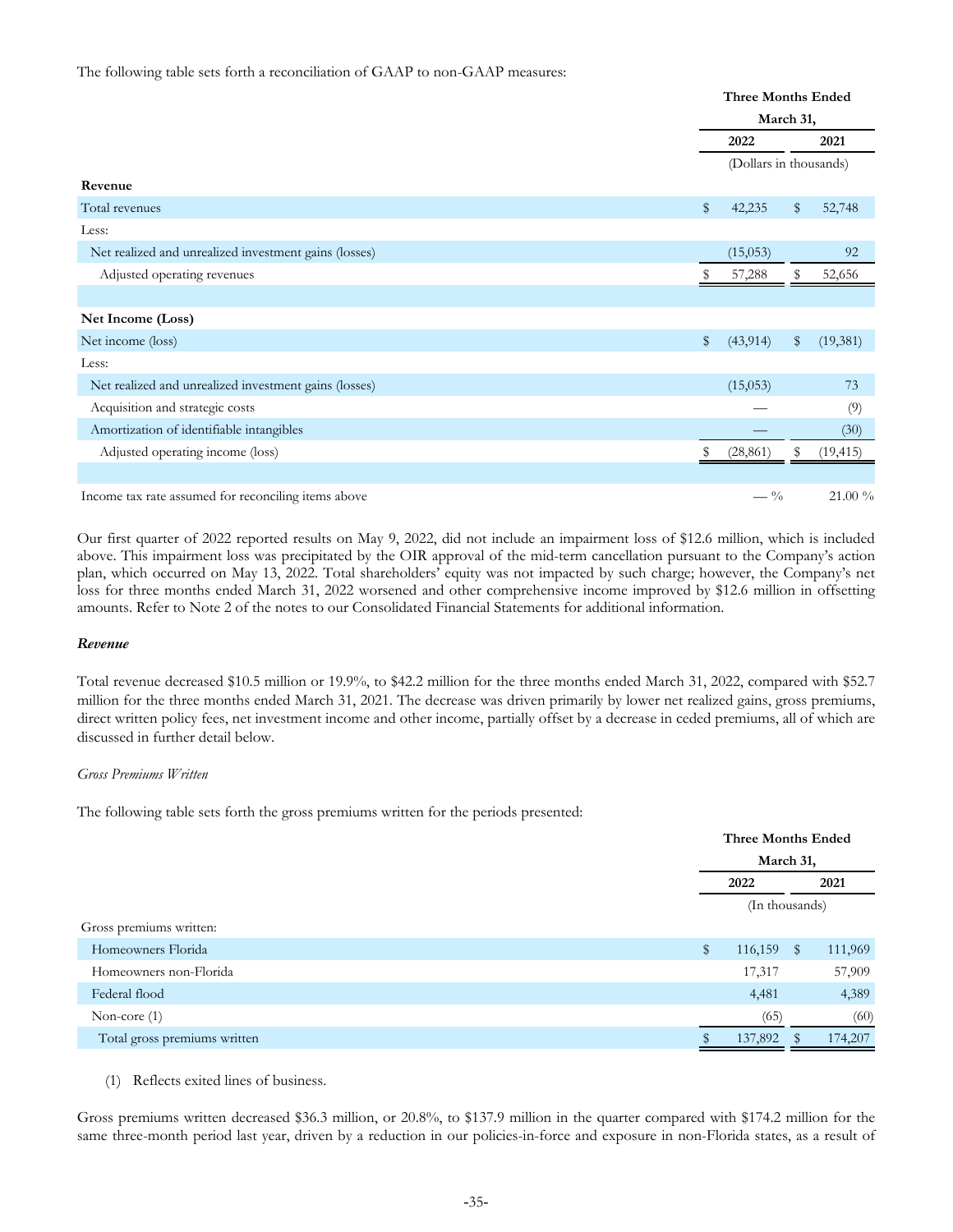the orderly runoff of MIC and the transfer-upon-renewal of FNIC's non-Florida business to alternative insurance carrier partners of SageSure.

### *Gross Premiums Earned*

The following table sets forth the gross premiums earned for the periods presented:

|                             |              | <b>Three Months Ended</b> |   |         |  |  |
|-----------------------------|--------------|---------------------------|---|---------|--|--|
|                             |              | March 31,                 |   |         |  |  |
|                             |              | 2022                      |   | 2021    |  |  |
|                             |              | (In thousands)            |   |         |  |  |
| Gross premiums earned:      |              |                           |   |         |  |  |
| Homeowners Florida          | $\mathbb{S}$ | 105,138                   | S | 109,426 |  |  |
| Homeowners non-Florida      |              | 53,939                    |   | 64,923  |  |  |
| Federal flood               |              | 5,316                     |   | 4,713   |  |  |
| Non-core $(1)$              |              | (65)                      |   | (60)    |  |  |
| Total gross premiums earned |              | 164,328                   |   | 179,002 |  |  |

### (1) Reflects exited lines of business.

Gross premiums earned decreased \$14.7 million, or 8.2%, to \$164.3 million for the three months ended March 31, 2022, as compared to \$179.0 million for the three months ended March 31, 2021, driven primarily by the same reasons as the decrease in gross premiums written, discussed above.

### *Ceded Premiums Earned*

Ceded premiums earned decreased \$21.0 million, or 15.0%, to \$118.3 million in the quarter, compared to \$139.3 million in the same three-month period last year. The decrease was driven by approximately \$15 million lower catastrophe reinsurance spend due to additional purchases of supplemental coverage in the 2020-2021 catastrophe excess of loss reinsurance program to backfill layers and gaps in coverage stemming from the non-cascading portion of our reinsurance tower, following the six retention catastrophe events that occurred during that treaty year. Additionally, there was approximately \$6 million of lower quota-share ceded premium associated with lower gross premiums earned discussed above which was largely offset by corresponding increases in net loss and LAE, and commission and other underwriting expenses when comparing the periods. Refer to Note 5 of the notes to our Consolidated Financial Statements for additional information regarding these quota-share treaties.

# *Net Investment Income*

Net investment income decreased \$0.4 million, or 24.5%, to \$1.3 million during the three months ended March 31, 2022, as compared to \$1.7 million during the three months ended March 31, 2021. This decrease was driven by a smaller fixed income portfolio as we have been impacted by several catastrophes, hail and wind-related severe weather events and private reinsurers have raised the cost of their coverages.

# *Net Realized and Unrealized Gains (Losses)*

Net realized and unrealized gains (losses) decreased \$15.2 million, to \$(15.1) million for the three months ended March 31, 2022, compared to \$0.1 million the prior year period. Refer to Note 2 of the notes to our Consolidated Financial Statements for information about the Company recognition of an impairment loss of \$(12.6) million. We also recognized \$(0.6) million and less than \$(0.1) million in unrealized investment gains (losses) for equity securities during these respective periods. Our current and prior year net realized investment gains on sales are primarily associated with our portfolio managers, under our control, moving out of positions due to both macro and micro conditions, a typical practice in most quarters.

# *Direct Written Policy Fees*

Direct written policy fees decreased \$0.7 million, or 21.2%, to \$2.6 million for the three months ended March 31, 2022, compared with \$3.3 million for the three months ended March 31, 2021. The decrease is primarily driven by a reduction in our policies in-force in the state of Florida, as a result of our rigorous exposure management in response to the challenging litigation environment and the orderly exit of the non-Florida business.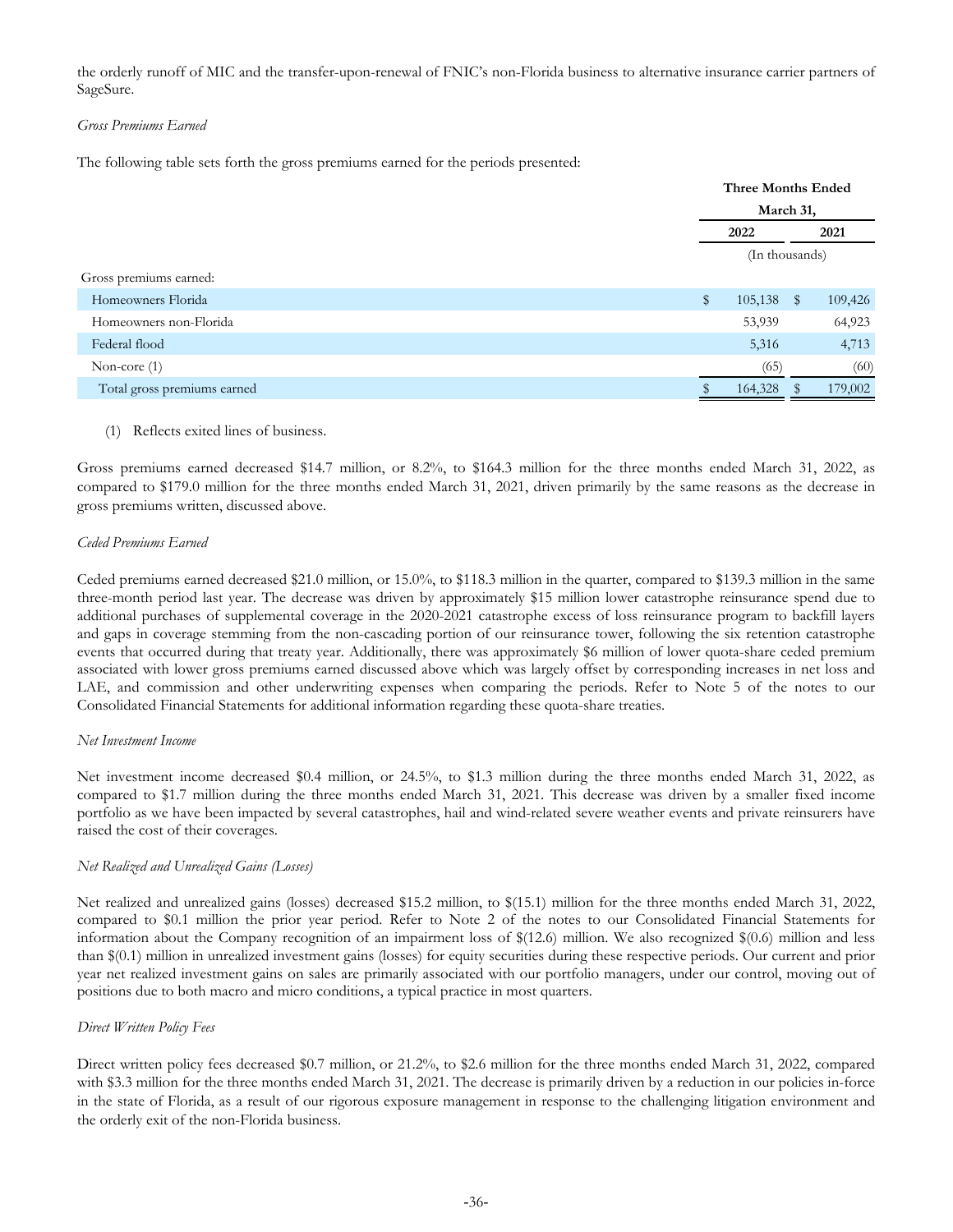## *Other Income*

Other income included the following for the periods presented:

|                             | <b>Three Months Ended</b> |       |              |  |       |  |  |  |
|-----------------------------|---------------------------|-------|--------------|--|-------|--|--|--|
|                             | March 31,                 |       |              |  |       |  |  |  |
|                             | 2022                      |       | % Change     |  | 2021  |  |  |  |
|                             | (Dollars in thousands)    |       |              |  |       |  |  |  |
| Other income:               |                           |       |              |  |       |  |  |  |
| Commission income           | \$                        | 1,280 | 35.7 $\%$ \$ |  | 943   |  |  |  |
| Brokerage                   |                           | 5,796 | $(11.8)\%$   |  | 6,575 |  |  |  |
| Financing and other revenue |                           | 350   | $(13.4)\%$   |  | 404   |  |  |  |
| Total other income          |                           | 7,426 | $(6.3)\%$ \$ |  | 7,922 |  |  |  |

The decrease in other income was primarily driven by lower brokerage revenue. The brokerage revenue decrease is the result of lower excess of loss reinsurance spend from the reinsurance programs in place, including reinstatement premiums and/or additional purchases, during first quarter of 2022 as compared to the first quarter of 2021.

### *Expenses*

### *Losses and LAE*

Losses and LAE incurred, net of reinsurance, included the following for the periods presented:

|                                                                       | <b>Three Months Ended</b> |        |             |                |                 |  |  |  |  |
|-----------------------------------------------------------------------|---------------------------|--------|-------------|----------------|-----------------|--|--|--|--|
|                                                                       | March 31,                 |        |             |                |                 |  |  |  |  |
|                                                                       | 2022                      |        |             | 2021           |                 |  |  |  |  |
|                                                                       |                           |        | Net Loss    |                | <b>Net Loss</b> |  |  |  |  |
|                                                                       |                           | Amount | Ratio       | Amount         | Ratio           |  |  |  |  |
|                                                                       |                           |        |             | (In thousands) |                 |  |  |  |  |
| Current accident year, excluding catastrophes:                        |                           |        |             |                |                 |  |  |  |  |
| Homeowners                                                            | \$                        | 26,063 | 56.7 $%$ \$ | 34,395         | 86.4 %          |  |  |  |  |
| Non-core (1)                                                          |                           |        | $-$ %       |                | $-$ %           |  |  |  |  |
| Total current accident year, excluding catastrophes                   |                           | 26,063 | 56.7 %      | 34,395         | 86.4 %          |  |  |  |  |
| Current year catastrophes (2):                                        |                           |        |             |                |                 |  |  |  |  |
| Florida                                                               |                           | 19,219 | 41.8 %      | 166            | $0.4\%$         |  |  |  |  |
| Texas                                                                 |                           | 6,458  | 14.0 $\%$   | 10,396         | 26.2 %          |  |  |  |  |
| Louisiana                                                             |                           | 2,670  | 5.8 $\%$    | 2,531          | 6.4 $%$         |  |  |  |  |
| Other states                                                          |                           | 901    | $2.0\%$     |                | $-$ %           |  |  |  |  |
| Total current year catastrophes                                       |                           | 29,248 | $63.6\;\%$  | 13,093         | $33.0\,\,\%$    |  |  |  |  |
| Prior year loss development (redundancy):                             |                           |        |             |                |                 |  |  |  |  |
| Homeowners                                                            |                           | 3,543  | $7.7\%$     | 624            | 1.6 $\%$        |  |  |  |  |
| Non-core $(1)$                                                        |                           | (71)   | $(0.2)\%$   |                | $-$ %           |  |  |  |  |
| Ceded losses subject to offsetting experience account adjustments (3) |                           |        | $-$ %       | (96)           | $(0.2)\%$       |  |  |  |  |
| Total prior year loss development (redundancy)                        |                           | 3,472  | $7.5\%$     | 528            | $1.4\%$         |  |  |  |  |
| Total net losses and LAE                                              |                           | 58,783 | 127.8 %     | 48,016         | 120.8 %         |  |  |  |  |
|                                                                       |                           |        |             |                |                 |  |  |  |  |

(1) Reflects exited lines of business.

(2) Includes Property Claims Services ("PCS") weather events and other events impacting multiple insureds for which the Company's insurance carriers established catastrophe event codes, net of the benefit of claims handling services. These catastrophe events are typically wind, hail and tornado related weather events. Any individual catastrophe event with gross losses greater than \$20 million, on a pre-tax basis, are considered significant and specifically addressed in the commentary below. Excludes any catastrophe related activity recorded in other financial statement line items, outside of loss and loss adjustment expenses.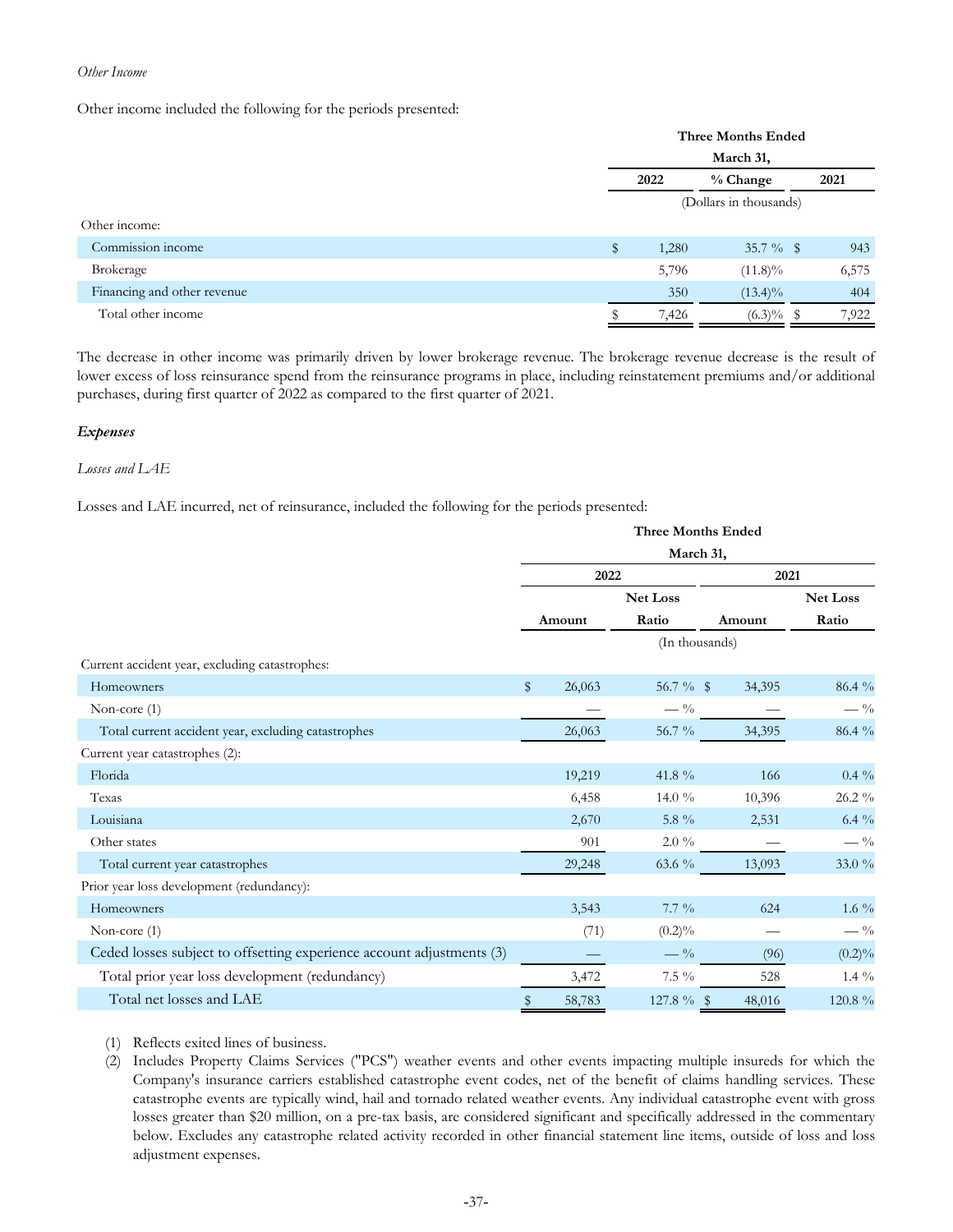(3) Reflects homeowners losses ceded under retrospective reinsurance treaties to the extent there is an offsetting experience account adjustment, such that there is no impact on pre-tax net income (loss).

Losses and LAE increased \$10.8 million, or 22.4%, to \$58.8 million for the three months ended March 31, 2022, compared to \$48.0 million for 2021. The net loss ratio increased 7.0 percentage points, to 127.8% in the current quarter, as compared to 120.8% in the first quarter of 2021. The higher loss expense and corresponding ratio were primarily driven by larger net catastrophe losses and prior year development as well as lower ceded losses under quota-share reinsurance treaties attributable to lower gross premiums earned, partially offset by lower gross attritional losses in the current quarter. Refer to Gross Premiums Earned above for additional information.

The current quarter included approximately \$29.2 million of catastrophe losses, net of reinsurance and claims handling fee income, driven primarily by eleven notable events (including one wildfire) that impacted Florida, Texas, Louisiana and South Carolina. Approximately \$10 million of these net catastrophe losses are related to books of business that the Company is in the process of running off, including FNIC's non-Florida book as well as MIC's book of business. In addition, the Company recorded approximately \$2 million of net adverse reserve development in the quarter related to Hurricane Laura, which hit Louisiana in August 2020. By comparison, the first quarter of 2021 catastrophe net losses were \$13.1 million, net of reinsurance, primarily by Winter Storm Uri, which caused heavy residential damage in Texas, primarily associated with freezing temperatures causing widespread instances of burst water pipes.

#### *Commissions and Other Underwriting Expenses*

The following table sets forth the commissions and other underwriting expenses for the periods presented:

|                                                   | <b>Three Months Ended</b> |                |    |          |  |  |
|---------------------------------------------------|---------------------------|----------------|----|----------|--|--|
|                                                   |                           | March 31,      |    |          |  |  |
|                                                   |                           | 2022           |    | 2021     |  |  |
|                                                   |                           | (In thousands) |    |          |  |  |
| Commissions and other underwriting expenses:      |                           |                |    |          |  |  |
| Homeowners Florida                                | \$                        | 10,682         | \$ | 12,399   |  |  |
| All others                                        |                           | 13,233         |    | 11,691   |  |  |
| Ceding commissions                                |                           | (18,051)       |    | (19,460) |  |  |
| Total commissions                                 |                           | 5,864          |    | 4,630    |  |  |
|                                                   |                           |                |    |          |  |  |
| Fees                                              |                           | 993            |    | 1,335    |  |  |
| Salaries and wages                                |                           | 2,511          |    | 3,572    |  |  |
| Other underwriting expenses                       |                           | 9,739          |    | 11,494   |  |  |
| Total commissions and other underwriting expenses |                           | 19,107         | Y  | 21,031   |  |  |

Commissions and other underwriting expenses decreased \$1.9 million, or 9.1%, to \$19.1 million for the three months ended March 31, 2022, compared with \$21.0 million for the three months ended March 31, 2021. This decrease was due to lower acquisition and underwriting expenses due to lower policies-in-force, offset by lower ceding commission as a result of higher catastrophe costs, which has the affect of reducing the ceded commissions in the quarter.

The net expense ratio decreased 11.4 percentage points to 56.8% in the first quarter of 2022, as compared to 68.2% in the first quarter of 2021 due primarily to higher ceded reinsurance premiums in 2021 Our gross expense ratio was 26.9% during the three months ended March 31, 2022, as compared to 26.0% during the three months ended March 31, 2021, due primarily to inflation, partially offset by the Company's continued focus on expense control.

#### *General and Administrative Expenses*

General and administrative expenses increased \$0.9 million, or 15.3%, to \$7.0 million for the three months ended March 31, 2022 compared to \$6.1 million in the first quarter of 2021, due primarily to investments in employees, which are critical to accomplishing our corporate goals, including providing service to our insureds.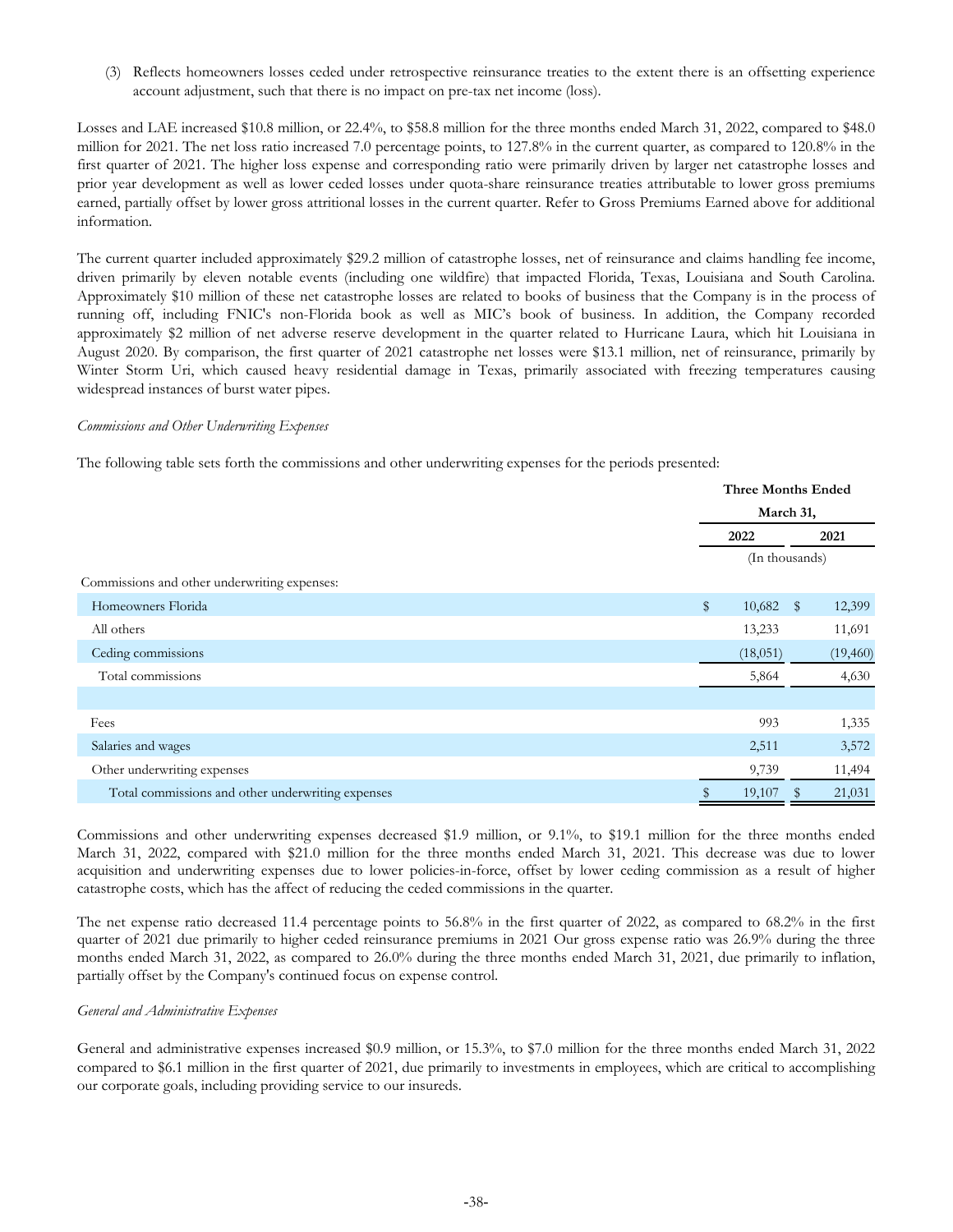### *Interest Expense*

Interest expense increased \$0.4 million, or 19.4%, to \$2.3 million for the three months ended March 31, 2022 compared to \$1.9 million for the three months ended March 31, 2021. The increase was primarily attributable to debt issued on April 20, 2021. Refer to Note 10 of the notes to our Consolidated Financial Statements set forth in Part II, Item 8. Financial Statements and Supplementary Data of our 2021 Form 10-K, for additional information.

#### *Income Taxes*

Income tax expense (benefit) decreased \$3.9 million, to \$(1.0) million for the three months ended March 31, 2022, compared to \$(4.9) million for the three months ended March 31, 2021. Refer to Note 9 of the notes to our Consolidated Financial Statements for information related to our valuation allowance and our effective income tax rate.

### **Consolidated Company Outlook – Potential Changes in Financial Trends**

See "Item 2. Management's Discussion and Analysis of Financial Condition and Results of Operations, Liquidity and Capital Resources," for discussion of the action plan the Company has submitted to the OIR. If approved and implemented the plan would materially impact forward-looking expectations with respect to financial trends. Such impacts with respect to the Company's business include, but are not limited to:

- Declines in net written and gross earned premiums;
- Declines in loss and loss adjustment expenses as well as in commissions and other underwriting expenses;
- Declines in exposure to catastrophe weather losses;
- Declines in the expected cost of excess of loss reinsurance coverages over the runoff period; and
- Reduced need or potential need for surplus infusions into FNIC and MIC, and corresponding reductions in the Company's overall capital needs.

Overall, the Company anticipates lower consolidated earnings. However, if catastrophe losses were to continue at the elevated levels experienced in the past twenty one months, it is expected that the reduction of our Florida book of business and the orderly exit of the non-Florida business will have proven beneficial to the Company's earnings over the runoff period.

# **LIQUIDITY AND CAPITAL RESOURCES**

#### **Overview**

Our primary sources of funds are gross written premiums, ceding of claims payments pursuant to reinsurance treaties, investment income, commission income and fee income. Our primary uses of funds are the payment of claims, catastrophe and other reinsurance premiums and operating expenses. As of March 31, 2022, on a consolidated basis, the Company held \$87.4 million in cash and cash equivalents and \$275.6 million in investments. As of December 31, 2021, on a consolidated basis, the Company held \$83.5 million in cash and cash equivalents and \$333.4 million in investments. Total shareholders' equity decreased \$45.3 million, to \$14.1 million as of March 31, 2022, compared with \$59.4 million as of December 31, 2021 due primarily to a net loss and unrealized losses on our bond portfolio. The Company believes it has adequate holding company liquidity to accommodate its potential second quarter catastrophe losses, and to maintain regulatory minimum RBC ratios throughout 2022.

As described in Going Concern in "Part I, Item I. Business, Insurance Operations and Related Services" of our 2021 Form 10-K, the Company believes there is substantial doubt regarding its ability to continue as a going concern. Demotech currently rates FNIC "S" and MNIC "A". The Company believes FNIC's Demotech rating will adversely impact our ability to obtain excess-of-loss reinsurance for coverage beginning July 1, 2022. Absent such coverage, the Company will not be in compliance with requirements communicated by the Office of Insurance Regulation of the state of Florida regarding such coverage, which could ultimately result in the Company being placed into receivership. The Company has submitted a proposed action plan to the OIR. A portion of the action plan has been approved by the OIR, and consists of the mid-term cancellation, effective June 29, 2022, of approximately 68,200 Florida policies currently in force on FNIC, MNIC and Maison, as requested by the Company. Such cancellations will require the refund of approximately \$126 million of unearned premium to the impacted policyholders and result in the Company becoming much smaller, with significantly fewer policies in force. The refund of these unearned premiums will require the liquidation of a substantial portion of our insurance carriers' portfolios of fixed income securities. Because of this near-term liquidity need, unrealized losses on our investment portfolio have been recognized as realized losses for the three months ended March 31, 2022.

Additional portions of the Company's action plan continue to be subject to approval by the OIR and regulatory authorities in other states, including mid-term cancellations in non-Florida states, as well as reinsurance and capital raising options. More specifically, the Company is seeking to fully exit all non-Florida states as of an approved date. Concurrently, the Company is seeking additional capital investments into the holding company or directly into an insurance carrier, specifically MNIC. The Company's requests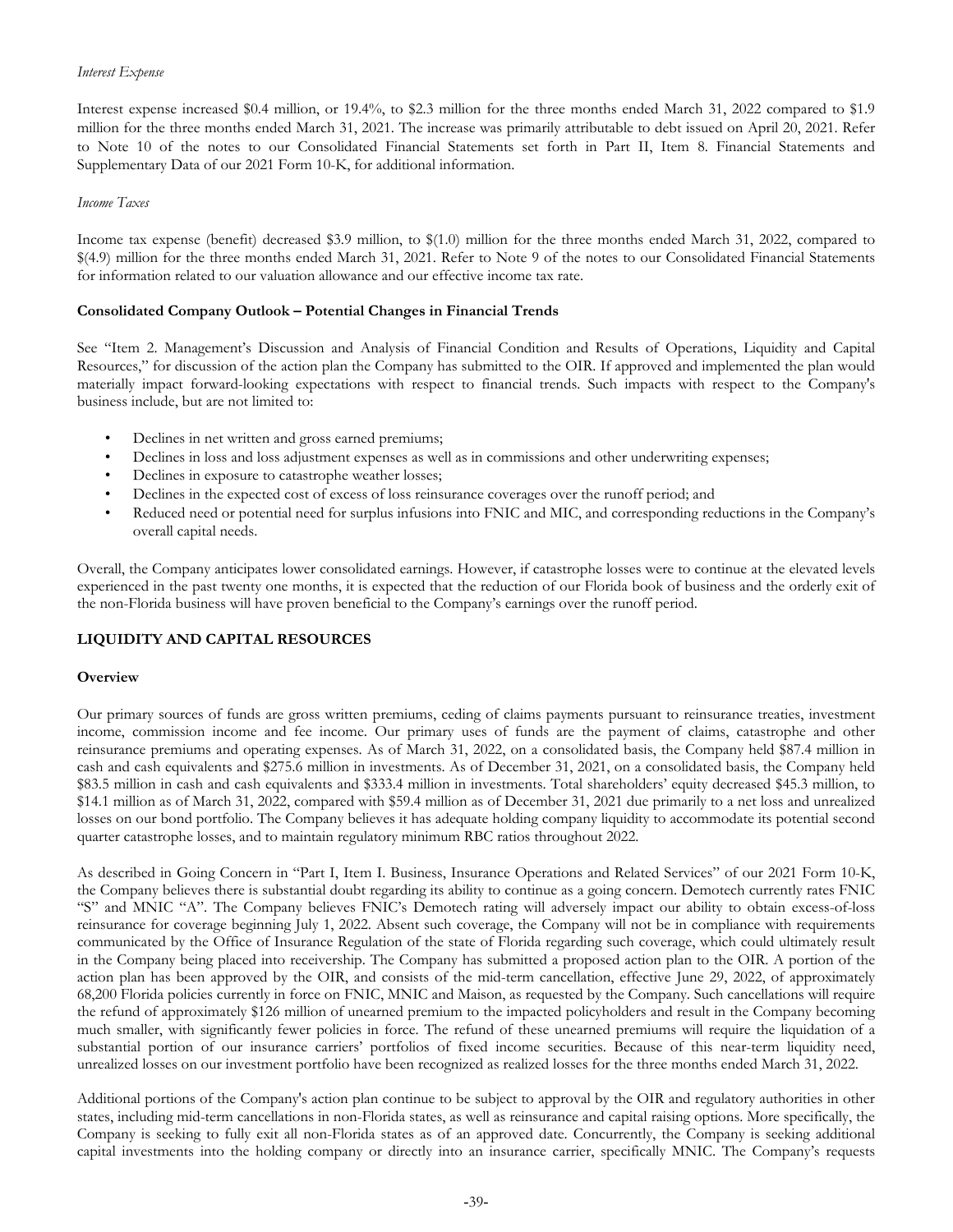would bring its overall book of business to a more manageable size, consistent with its capital position and increase the likelihood of success with multiple stakeholders, including its regulators, rating agency, shareholders and its remaining policyholders. The proposed action plan would be expected to enable the Company to obtain excess-of-loss reinsurance on a smaller, Florida-only book of business. There can be no assurance such approvals will be obtained or that these plans can be effectively implemented.

The Company has outstanding \$100 million of 2029 Notes ("2029 Notes"), which bear interest at the annual rate of 7.75%. The 2029 Notes mature on March 15, 2029 and the indenture covenants allow for a maximum debt-to-capital ratio applicable to the incurrence of debt to 60% and a maximum debt-to-capital ratio applicable to restricted payments, including cash dividends on our common stock, to 20%.

The Company has outstanding \$21 million of Convertible Senior Unsecured Notes due 2026 ("2026 Notes"), which bear interest at the annual rate of 5.0%. The 2026 Notes are convertible in part or in whole at the option of the holders at any time until the close of business on the second trading day prior to the maturity date on April 19, 2026 ("Maturity Date") into shares of the Company's common stock at an initial conversion rate of 166.6667 shares of the Company's common stock per \$1,000 principal amount of the 2026 Notes (equivalent to an initial conversion price of \$6.00 per share), subject to customary adjustments in certain circumstances. The Company will not have the right to redeem the 2026 Notes prior to the Maturity Date. Holders of the 2026 Notes may require the Company to purchase their 2026 Notes upon a change of control at a purchase price equal to 101% of the principal amount thereof, plus accrued and unpaid interest to, but excluding, the date of purchase.

Refer to Note 10 of the notes to our Consolidated Financial Statements set forth in Part II, Item 8. Financial Statements and Supplementary Data of the 2021 Form 10-K, for additional information regarding the 2029 Notes and 2026 Notes.

In May 2022, due primarily to the delay in the filing of the Company's Form 10-K for the year ended December 31, 2021, Egan Jones' rating on the Company's outstanding senior notes expired such that our notes are not currently rated. The lack of a rating, if not remediated within 30 days from receipt of notice as provided in the note indentures, has the potential to result in an Event of Default under the note indentures. The Company intends to use its best efforts to secure such a rating as soon as reasonably practicable. If the Company fails to secure such a rating, is placed into receivership or fails to obtain excess-of-loss reinsurance, such conditions, if not timely cured, could result in acceleration of repayment of our debt. The Company does not have adequate liquidity to repay this debt without replacement borrowings, which may not be available. We cannot provide any assurance that we will be able to comply with certain covenants in our senior note indentures or to make satisfactory alternative arrangements in the event we cannot do so.

The Company's actual debt to capital ratio as of March 31, 2022 was approximately 89.4%.

Historically, we have met our liquidity requirements primarily through cash generated from operations. Beginning in 2020, property and casualty businesses, including FNHC's insurance carriers, have been materially adversely impacted by multiple catastrophes, hail, and wind-related severe weather events and private reinsurers have tightened coverage provisions and raised the cost of their coverages. As a result, sales of our portfolio of fixed income securities was a significant source of liquidity for the Company. Quotashare reinsurance treaties are another liquidity management tool, via the ceding commission the Company receives upon inception and the related reduction to statutory surplus requirements. New quota-share treaties entered or increased were responsive to these purposes, as well as to reduce the Company's exposure to non-named storm catastrophes. Certain of the Company's quota-share treaties contain provisions that give the reinsurer the option to terminate the treaty in the event that our Demotech rating is downgraded or that we are placed into receivership. The termination of any of our quota-share treaties would place additional strain on our statutory surplus.

Management continually monitors and adjusts its liquidity and capital plans for FNHC and its subsidiaries in light of the aforementioned challenges to ensure that we have adequate liquidity and capital. The Company's Board and management continue to explore all options to strengthen the Company's capital position. Management is pursuing various financing alternatives to augment our capital and liquidity, including possible equity or debt financings (consistent with our indentures) and possible sales of non-core assets. Continuing occurrences of severe weather events and the current significant economic uncertainty and volatility in the credit and capital markets may impair our ability to raise additional capital. We may not be able to raise sufficient additional capital to support the Company's action plan, and our other efforts to improve our profitability may not succeed.

# **Statutory Capital and Surplus of our Insurance Subsidiaries**

As described more fully in Part I, Item 1. Business, Regulation of our 2021 Form 10-K, the Company's insurance operations are subject to the laws and regulations of the states in which we operate. The OIR and their regulatory counterparts in other states utilize the National Association of Insurance Commissions ("NAIC") risk-based capital ("RBC") requirements, and the resulting RBC ratio, as a key metric in the exercise of their regulatory oversight. The RBC ratio is a measure of the sufficiency of an insurer's statutory capital and surplus. In addition, the RBC ratio is used by insurance industry ratings services in the determination of the financial strength ratings (i.e., claims paying ability) they assign to insurance companies. Our rating agency for our insurance carriers,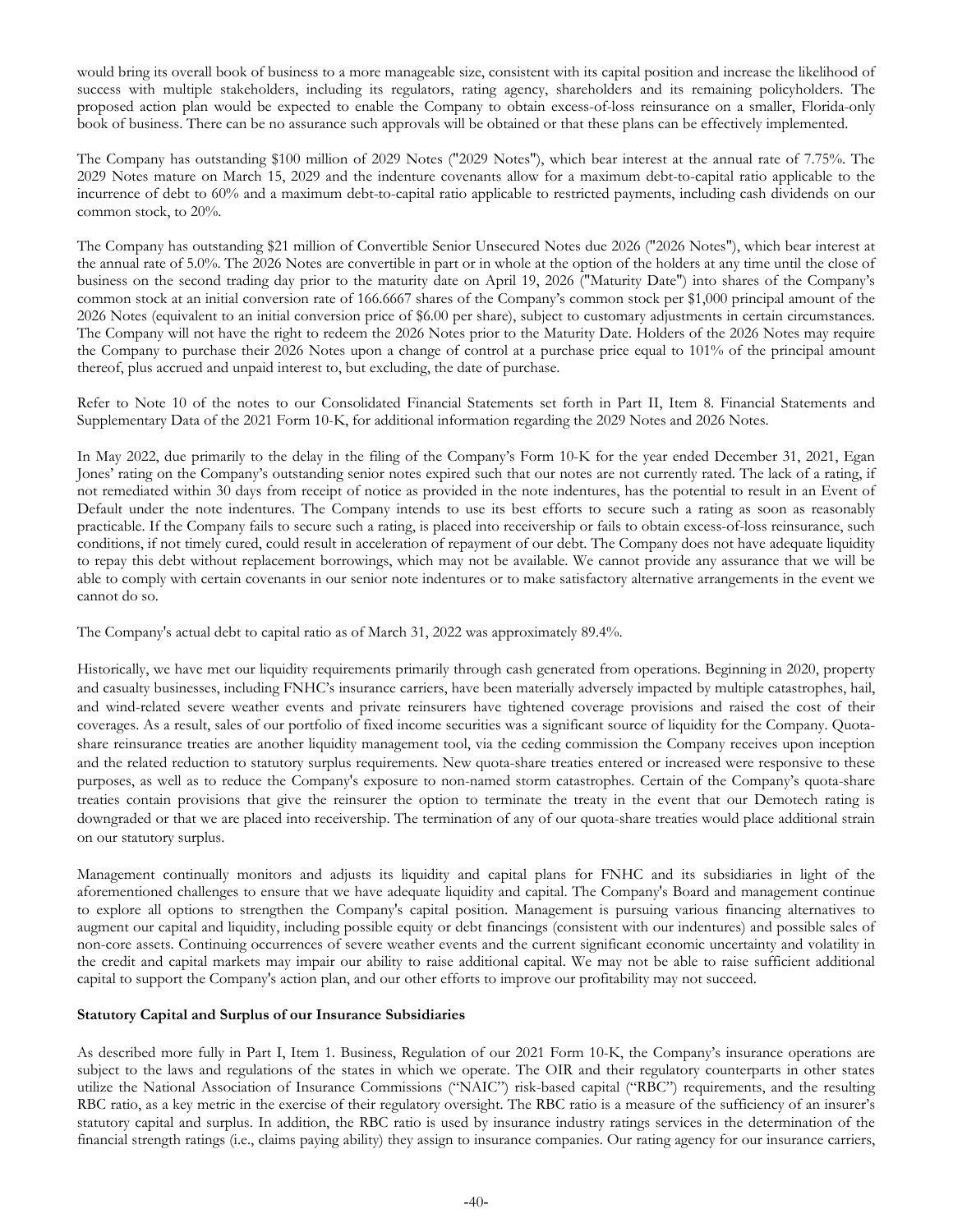Demotech, Inc. requires a minimum RBC ratio of 300%, among other metrics, for a carrier to maintain a Demotech rating. As of March 31, 2022 and December 31, 2021, FNIC's statutory surplus, which includes MNIC, was \$73.2 million and \$99.4 million, respectively. In addition, FNIC's surplus includes a surplus note receivable due from MIC, carried at \$17.3 million as of March 31, 2022, which matures in December 2022. As of March 31, 2022 and December 31, 2021, MIC's statutory surplus was \$30.2 million and \$30.8 million, respectively. In conjunction with the Company's November 2021 decision to re-focus on its Florida homeowners business as discussed under *Overview of Insurance Lines of Business – Non-Florida* above in "Part I, Item 1. Business, Insurance Operations and Related Services" of this Annual Report, the Company is in the process of executing an orderly runoff of MIC's business. The Company remains committed to maintaining statutory surplus in MIC that satisfies minimum regulatory requirements through the runoff period. As a result of the Company's decision to support MIC to the level of minimum regulatory capital but not to a 300% RBC level, Demotech has withdrawn its rating of MIC. The ratings of FNIC and MNIC remain in place at "S" and "A", respectively, and are independent of this action. Adjusted for the intercompany impacts of the surplus note referenced above, the combined statutory surplus of our insurance carriers is approximately \$86.1 million.

As of March 31, 2022, the Company has approximately \$47 million of liquidity in its holding company and non-regulated subsidiaries (collectively referred to "holding company liquidity") that is available for general corporate purposes, including supporting the capital requirements of its insurance subsidiaries.

Based on RBC requirements, the extent of regulatory intervention and action increases as the ratio of an insurer's statutory surplus to its ACL, as calculated under the NAIC's requirements, decreases. The first action level, the Company Action Level, requires an insurer to submit a plan of corrective actions to the insurance regulators if statutory surplus falls below 200% of the ACL amount. The second action level, the Regulatory Action Level, requires an insurer to submit a plan containing corrective actions and permits the insurance regulators to perform an examination or other analysis and issue a corrective order if statutory surplus falls below 150% of the ACL amount. The third action level, ACL, allows the regulators to rehabilitate or liquidate an insurer in addition to the aforementioned actions if statutory surplus falls below the ACL amount. The fourth action level is the Mandatory Control Level, which requires the regulators to rehabilitate or liquidate the insurer if statutory surplus falls below 70% of the ACL amount. Based upon the 2021 statutory financial statements for FNIC, MIC and MNIC, statutory surplus exceeded the regulatory action levels established by the NAIC's RBC requirements. FNIC, MIC and MNIC had ratios of statutory surplus to its ACL of 313%, 305% and 1,152%, respectively, as of December 31, 2021.

As described above, the Company intends to maintain no less than the minimum required regulatory capital within FNIC and MIC, but does not intend to maintain a 300% RBC ratio. The Company will continue to closely coordinate with all applicable state insurance departments with respect to its plan of operation throughout the runoff period.

Refer to "Part I, Item 1A., Risk Factors" of our 2021 Form 10-K for more information on how over time, additional weather-related events and actions by reinsurers, including loss limitations in reinsurance treaties and our ability to renew existing reinsurance treaties, could adversely affect the Company's ability to maintain a 300% RBC ratio in MNIC (which is critical to maintaining a Demotech rating and to the Company's proposed action plan) and minimum required regulatory capital in FNIC and MIC or FNHC's ability to contribute necessary capital. In addition, because of the valuation allowance on the Company's deferred tax assets, the insurance carriers will not benefit from immediate tax benefits of any future quarterly losses they incur. As such, any surplus infusions required will be larger than they would have been if our net deferred tax assets were deemed fully realizable.

# **Cash Flows Discussion**

We currently believe that existing cash and investment balances, when combined with anticipated cash flows, will be adequate to meet our expected liquidity needs in both the short-term and the reasonably foreseeable future, including maintaining regulatory minimum capital levels in our insurance carriers. However, our ability to maintain 300% RBC levels in MNIC (which is critical to maintaining a Demotech rating) may be dependent on our ability to raise additional capital in the future. There can be no guarantee additional capital will be available to the Company, if needed. Future strategies and catastrophe events would require additional external financing and we may from time to time seek to obtain external financing. We cannot assure that additional sources of financing will be available to us on favorable terms, or at all, or that the terms of any such financing would not negatively impact our results of operations.

# *Operating Activities*

Net cash provided by (used in) operating activities was \$(37.0) million in the three months ended March 31, 2022 compared to \$(110.1) million in the same period in 2021. This change primarily reflects lower reinsurance spend and lower expenses from losses and LAE, primarily from reinsurance recoveries, partially offset by lower gross premiums.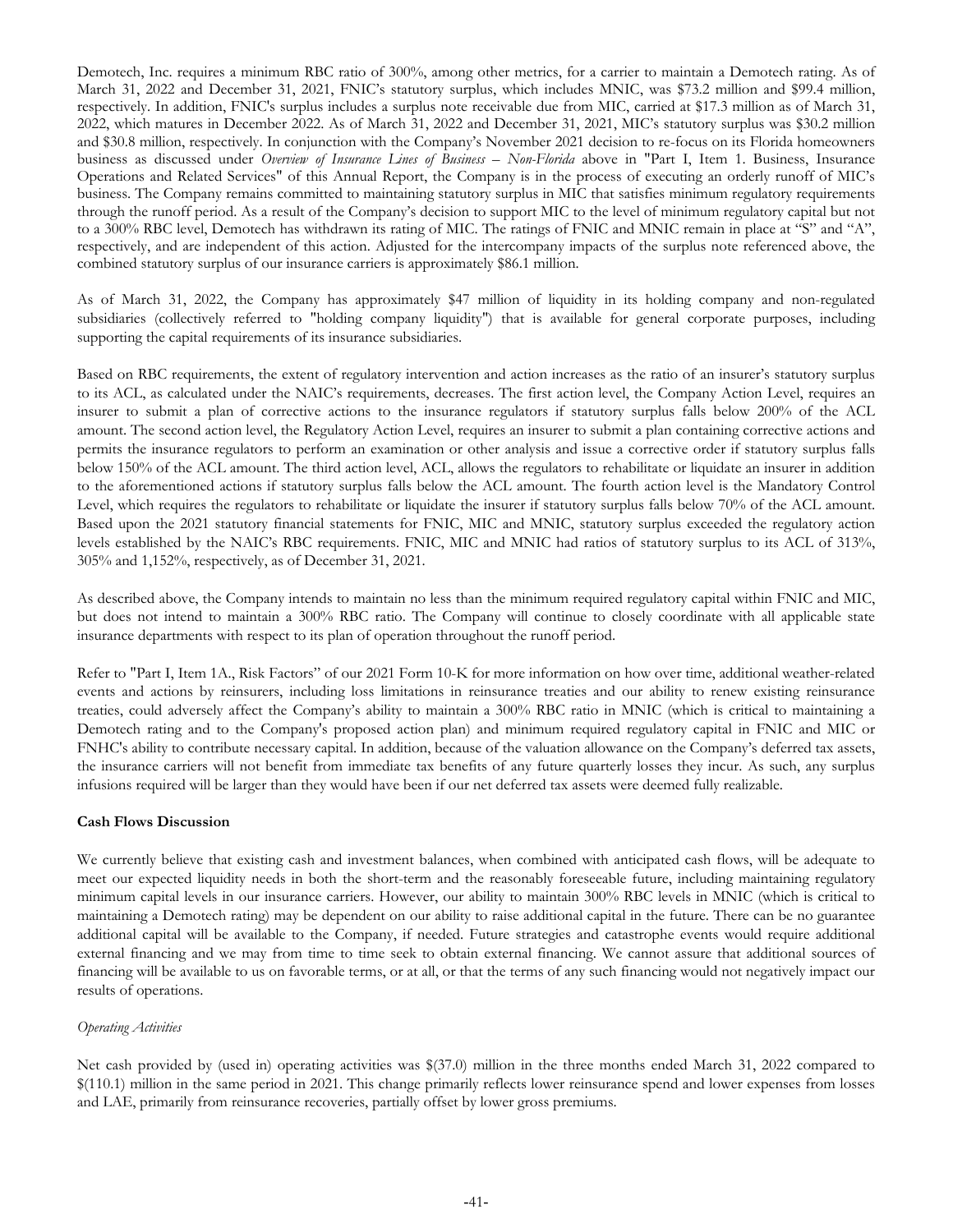#### <span id="page-43-0"></span>*Investing Activities*

Net cash provided by (used in) investing activities was \$40.9 million in the three months ended March 31, 2022, as compared to \$62.1 million in the three months ended March 31, 2021. The change primarily reflects lower purchases of debt and equity investment securities of \$27.4 million for the three months ended March 31, 2022, as compared to \$56.1 million for the three months ended March 31, 2021, partially offset by lower sales, maturities and redemptions of our debt and equity investment securities of \$68.3 million in 2022 as compared to \$118.4 million in 2021.

#### *Financing Activities*

Net cash provided by (used in) financing activities for the three months ended March 31, 2022 of \$0.0 million as compared to \$15.4 million for the three months ended March 31, 2021. The change primarily reflects no proceeds from the issuance of shares of our common stock in 2022 as compared to \$15.4 million in 2021.

#### **Impact of Inflation and Changing Prices**

The consolidated financial statements and related data presented herein have been prepared in accordance with GAAP, which requires the measurement of financial position and operating results in terms of historical dollars without considering changes in the relative purchasing power of money over time due to inflation. Our primary assets and liabilities are monetary in nature. As a result, interest rates have a more significant impact on performance than the effects of general levels of inflation. Interest rates do not necessarily move in the same direction or with the same magnitude as the inflationary effect on the cost of paying losses and LAE.

Insurance premiums are established before we know the amount of losses and LAE and the extent to which inflation may affect such expenses. Consequently, we attempt to anticipate the future impact of inflation when establishing rate levels. While we attempt to charge adequate premiums, including the use of third-party vendor "replacement cost estimator" tools when establishing coverage limits on policies we issue, we may be limited in raising premium levels for competitive and regulatory reasons. Inflation may also affect the market value of our investment portfolio and the investment rate of return. Any future economic changes that result in prolonged and increasing levels of inflation could cause increases in the dollar amount of incurred losses and LAE and thereby materially adversely affect future liability requirements.

#### **Critical Accounting Policies**

We prepare our consolidated financial statements in conformity with accounting principles generally accepted in the United States ("GAAP"), which requires us to make estimates and assumptions about future events that affect the amounts reported in the financial statements and accompanying notes. Future events and their effects cannot be determined with absolute certainty. Therefore, the determination of estimates requires the exercise of judgment. Actual results may materially differ from those estimates.

We believe our most critical accounting estimates inherent in the preparation of our financial statements are: (i) fair value measurements of our investments; (ii) accounting for investments; (iii) premium and unearned premium calculation; (iv) reinsurance contracts; (v) the amount and recoverability of deferred acquisition costs; (vi) reserve for loss and losses adjustment expenses; and (vii) income taxes. The accounting estimates require the use of assumptions about certain matters that are highly uncertain at the time of estimation. To the extent actual experience differs from the assumptions used, our financial condition, results of operations, and cash flows would be affected.

There have been no significant changes to our critical accounting estimates during the three months ended March 31, 2022. Refer to Part II, Item 7: "Management's Discussion and Analysis of Financial Condition and Results of Operations – Critical Accounting Estimates" included in our 2021 Form 10-K for a more complete description of our critical accounting estimates.

#### **Item 3. Quantitative and Qualitative Disclosures about Market Risk**

Our investment objective is to maximize total rate of return after federal income taxes while maintaining liquidity and minimizing risk. Our current investment policy limits investment in non-investment-grade debt securities (including high-yield bonds), and limits total investments in preferred stock, common stock and mortgage notes receivable. We also comply with applicable laws and regulations that further restrict the type, quality and concentration of our investments. In general, these laws and regulations permit investments, within specified limits and subject to certain qualifications, in federal, state and municipal obligations, corporate bonds, preferred and common equity securities and real estate mortgages.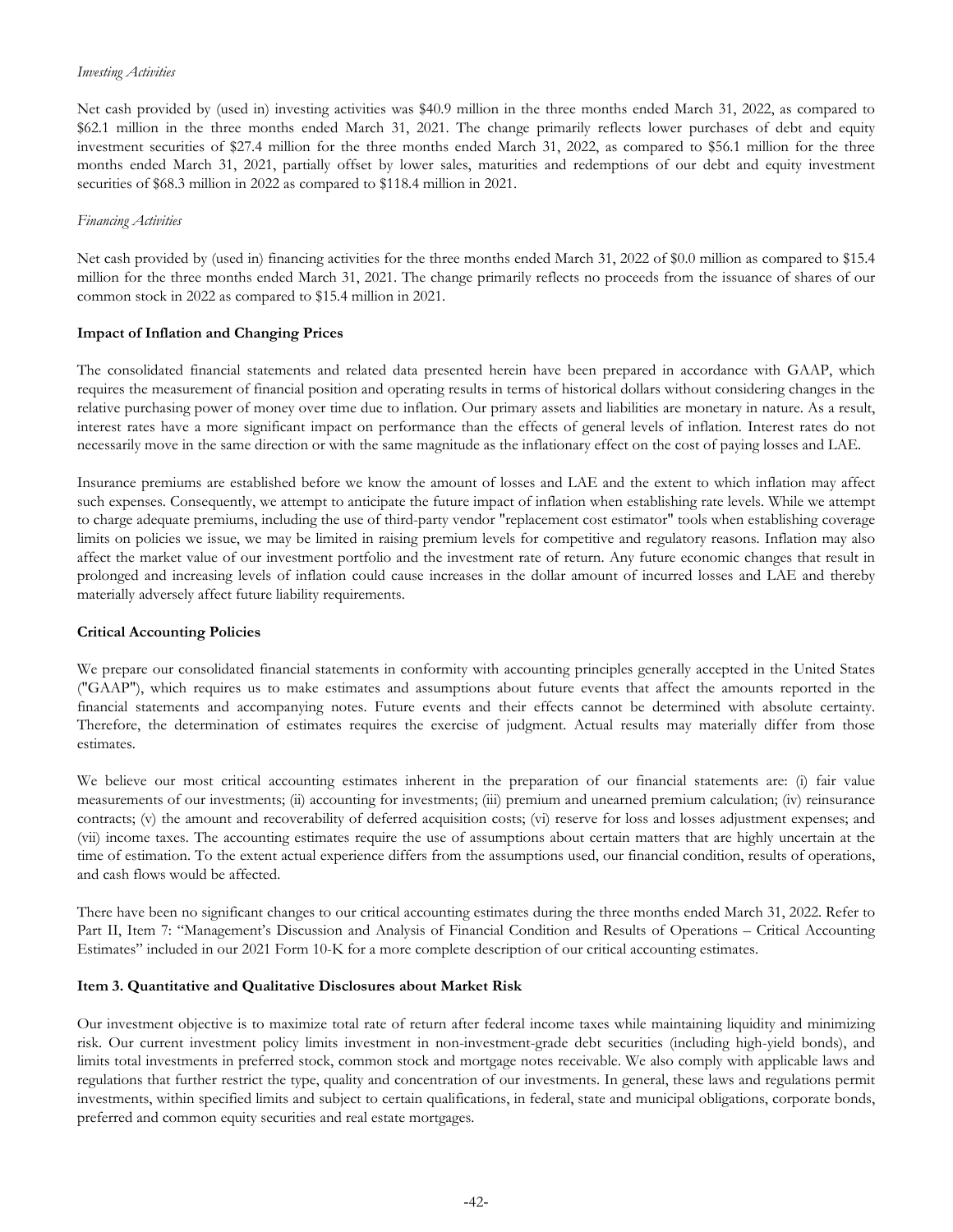<span id="page-44-0"></span>Our investment policy is established by the Board of Directors' Investment Committee and is reviewed on a regular basis. Pursuant to this investment policy, as of March 31, 2022, approximately 99% of investments were in debt securities and cash and cash equivalents, which are considered to be available-for-sale, based upon our estimates of required liquidity. Approximately 100% of the debt securities are considered available-for-sale and are marked-to-market. We do not use any swaps, options, futures or forward contracts to hedge or enhance our investment portfolio.

Refer to "Part I, Item 1A., Risk Factors" of our 2021 Form 10-K for a discussion of the Company's exposures to market risks.

### **Item 4. Controls and Procedures**

## *Evaluation of Disclosure Controls and Procedures*

We maintain disclosure controls and procedures that are designed to ensure that information required to be disclosed in the reports that we file or submit under the Exchange Act is recorded, processed, summarized, and reported within the time periods specified in the SEC's rules and forms, and that such information is accumulated and communicated to our management, including our Chief Executive Officer and Chief Financial Officer, as appropriate, to allow timely decisions regarding required disclosures.

As of the end of the period covered by this report, we carried out an evaluation, under the supervision and with the participation of our principal executive officer and principal financial officer, of the effectiveness of the design and operation of our disclosure controls and procedures. Based on that evaluation, our Chief Executive Officer and Chief Financial Officer concluded that our disclosure controls and procedures were effective as of March 31, 2022.

We believe the consolidated financial statements included in this Form 10-Q fairly represent in all material respects the financial condition, results of operations and cash flows of the Company for the periods presented.

### *Changes in Internal Control over Financial Reporting*

There were no changes in our internal control over financial reporting that occurred during the three months ended March 31, 2022 that has materially affected, or is reasonable likely to materially affect, our internal control over financial reporting.

#### *Limitations on Effectiveness*

Our management and our audit committee do not expect that our disclosure controls and procedures or internal control over financial reporting will prevent all errors or all instances of fraud. A control system, no matter how well designed and operated, can provide only reasonable, not absolute, assurance that the control system's objectives will be met. Further, the design of the control system must reflect the fact that there are resource constraints, and the benefits of controls must be considered relative to their costs. Because of the inherent limitations in all control systems, no evaluation of controls can provide absolute assurance that all control gaps and instances of fraud have been detected. These inherent limitations include the realities that judgments and decisionmaking can be faulty, and that breakdowns can occur because of simple errors or mistakes. Controls can also be circumvented by the individual acts of some persons, by collusion of two or more people, or by management override of the controls. The design of any system of controls is based in part upon certain assumptions about the likelihood of future events, and any design may not succeed in achieving its stated goals under all potential future conditions.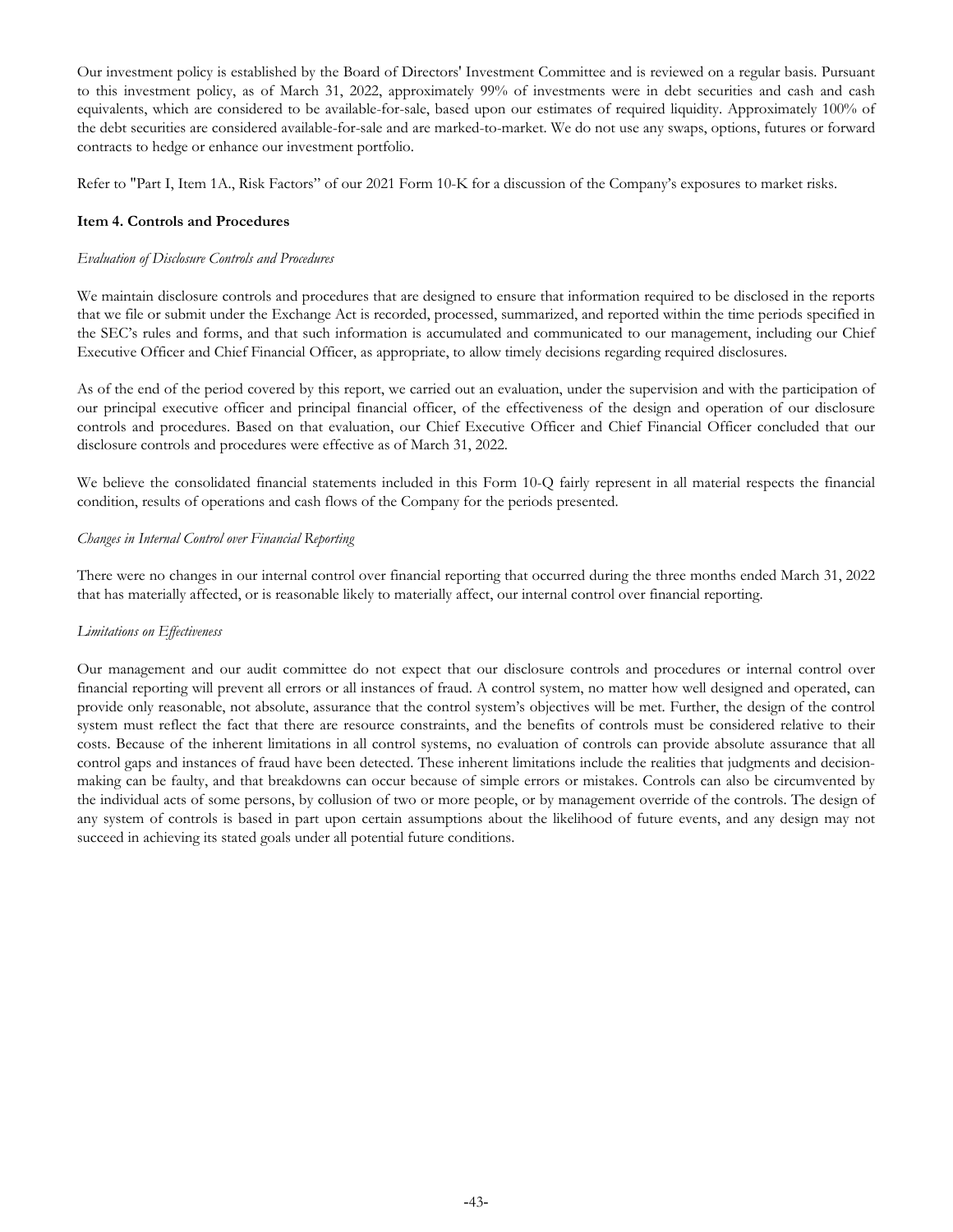# **Part II: OTHER INFORMATION**

### <span id="page-45-0"></span>**Item 1. Legal Proceedings**

Refer to Note 10 to our Consolidated Financial Statements set forth in Part I, "Financial Statements" for information about legal proceedings.

## **Item 1A. Risk Factors**

There have been no material changes from the risk factors previously disclosed in "Part I, Item 1A-Risk Factors," included in the Company's Annual Report on Form 10-K for the year ended December 31, 2021. Refer to that section for disclosures regarding what we believe are the most significant risks and uncertainties related to our business.

#### **Item 2. Unregistered Sales of Equity Securities and Use of Proceeds**

- (a) None.
- (c) None.

### **Item 3. Defaults upon Senior Securities**

None.

#### **Item 4. Mine Safety Disclosures**

Not applicable.

### **Item 5. Other Information**

Not applicable.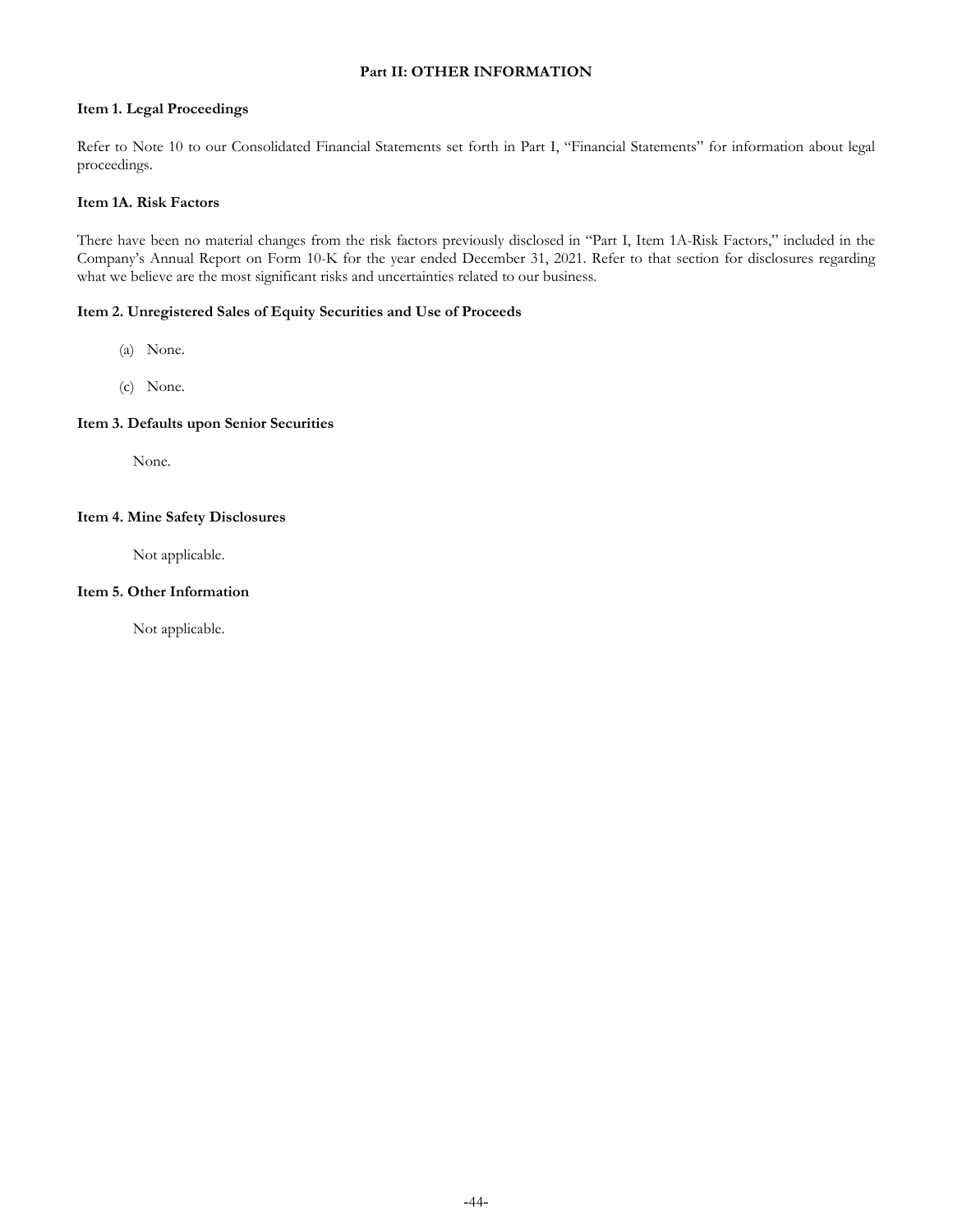# <span id="page-46-0"></span>**Item 6. Exhibits**

| Exhibit No. | Description                                                                                 |
|-------------|---------------------------------------------------------------------------------------------|
| 31.1        | Certification of Chief Executive Officer pursuant to Section 302 of the Sarbanes-Oxley Act* |
| 31.2        | Certification of Chief Financial Officer pursuant to Section 302 of the Sarbanes-Oxley Act* |
| 32.1        | Certification of Chief Executive Officer pursuant to Section 906 of the Sarbanes-Oxley Act* |
| 32.2        | Certification of Chief Financial Officer pursuant to Section 906 of the Sarbanes-Oxley Act* |
| 101.INS     | Inline XBRL Instance Document                                                               |
| 101.SCH     | Inline XBRL Taxonomy Extension Schema Document                                              |
| 101.CAL     | Inline XBRL Taxonomy Extension Calculation Linkbase Document                                |
| 101.DEF     | Inline XBRL Taxonomy Extension Definition Linkbase Document                                 |
| 101.LAB     | Inline XBRL Taxonomy Extension Label Linkbase Document                                      |
| 101.PRE     | Inline XBRL Taxonomy Extension Presentation Linkbase Document                               |
| 104         | Cover Page Interactive Data File (formatted in Inline XBRL and contained in Exhibit 101)    |

\* Filed herewith.

 $\overline{\phantom{a}}$  , where  $\overline{\phantom{a}}$  , where  $\overline{\phantom{a}}$  , where  $\overline{\phantom{a}}$